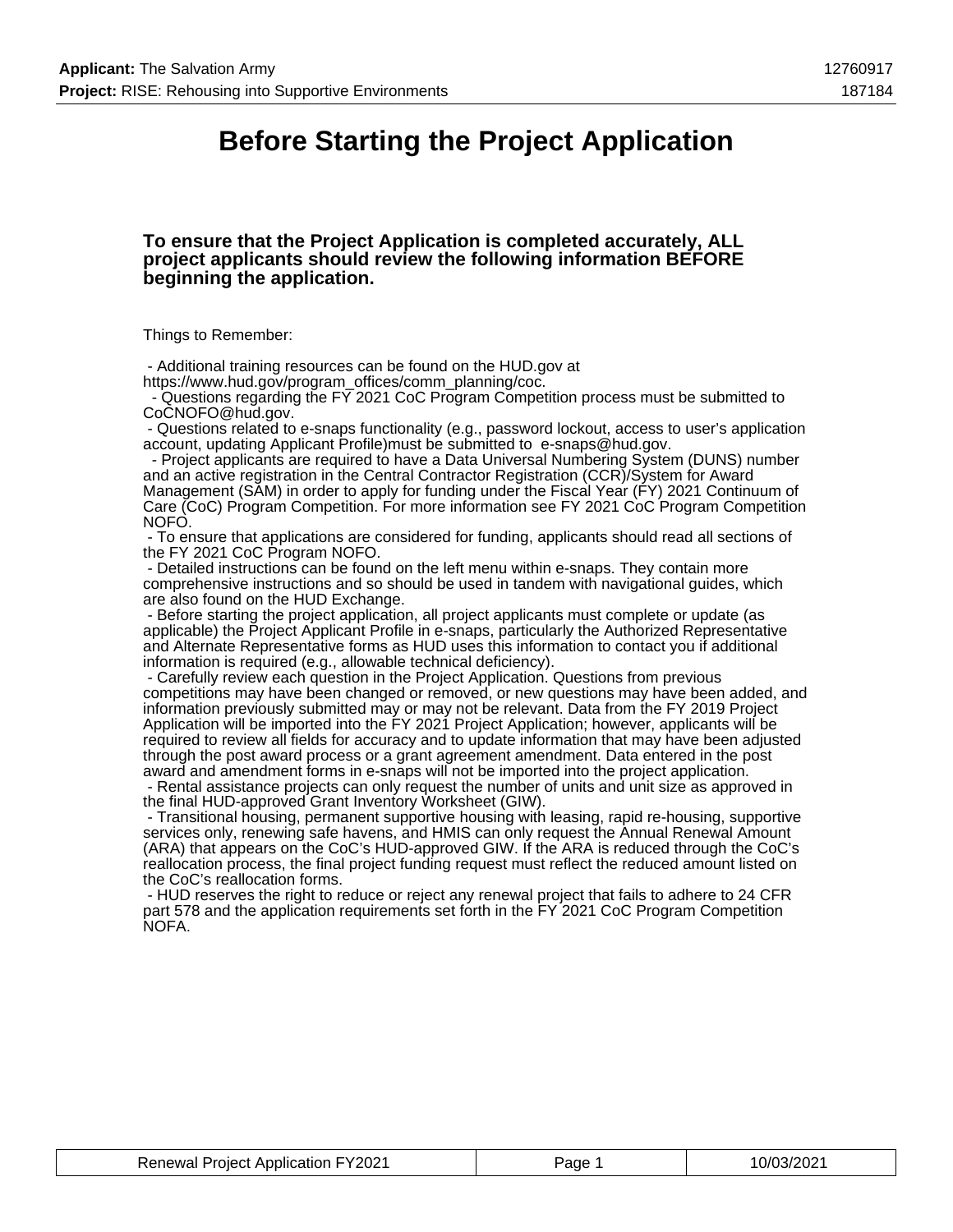# **1A. SF-424 Application Type**

| <b>1. Type of Submission:</b> Application                                                                                                                                                                                                                                                            |                                                     |
|------------------------------------------------------------------------------------------------------------------------------------------------------------------------------------------------------------------------------------------------------------------------------------------------------|-----------------------------------------------------|
|                                                                                                                                                                                                                                                                                                      | 2. Type of Application: Renewal Project Application |
| If "Revision", select appropriate letter(s):                                                                                                                                                                                                                                                         |                                                     |
| If "Other", specify:                                                                                                                                                                                                                                                                                 |                                                     |
| <b>3. Date Received: 10/03/2021</b>                                                                                                                                                                                                                                                                  |                                                     |
| 4. Applicant Identifier:                                                                                                                                                                                                                                                                             |                                                     |
| 5a. Federal Entity Identifier:                                                                                                                                                                                                                                                                       |                                                     |
| 5b. Federal Award Identifier:<br>This is the first 6 digits of the Grant Number,<br>known as the PIN, that will also be indicated<br>on Screen 3A Project Detail. This number<br>must match the first 6 digits of the grant<br>number on the HUD approved Grant Inventory<br><b>Worksheet (GIW).</b> | WI0139                                              |
| <b>Check to confrim that the Federal Award</b><br>Identifier has been updated to reflect the<br>most recently awarded grant number                                                                                                                                                                   | $\mathsf{X}$                                        |
| 6. Date Received by State:                                                                                                                                                                                                                                                                           |                                                     |
| 7. State Application Identifier:                                                                                                                                                                                                                                                                     |                                                     |

| <b>Renewal Project Application FY2021</b> | Page 2 | 10/03/2021 |
|-------------------------------------------|--------|------------|
|-------------------------------------------|--------|------------|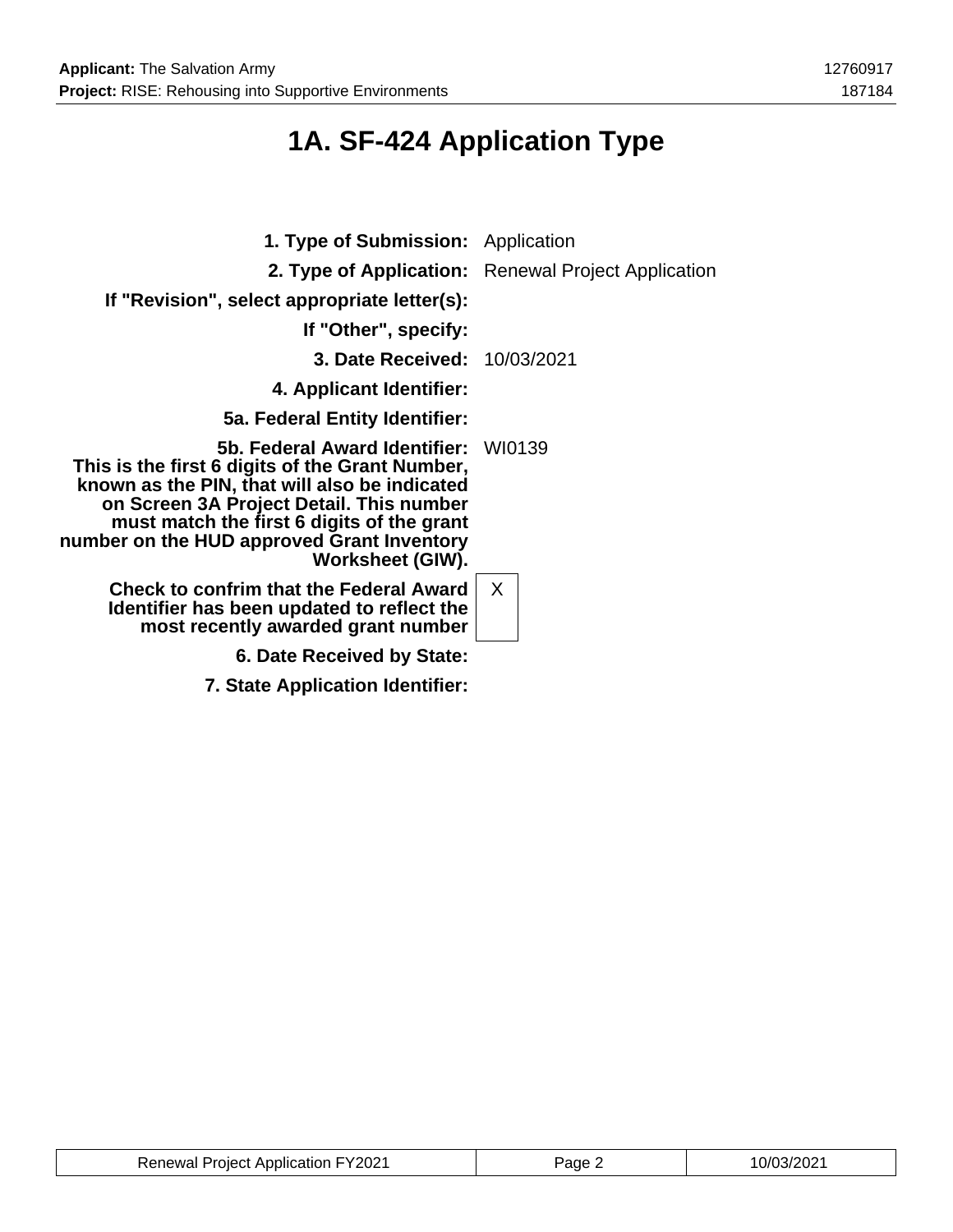# **1B. SF-424 Legal Applicant**

### **8. Applicant**

**a. Legal Name:** The Salvation Army

**b. Employer/Taxpayer Identification Number** 36-2167910 **(EIN/TIN):**

| c. Organizational DUNS:                            |                         | 150777253                                   | PLUS <sub>4</sub> |  |
|----------------------------------------------------|-------------------------|---------------------------------------------|-------------------|--|
|                                                    |                         |                                             |                   |  |
| d. Address                                         |                         |                                             |                   |  |
|                                                    |                         | <b>Street 1: 630 East Washington Avenue</b> |                   |  |
| <b>Street 2:</b>                                   |                         |                                             |                   |  |
| City:                                              | Madison                 |                                             |                   |  |
| <b>County:</b>                                     |                         |                                             |                   |  |
|                                                    | <b>State: Wisconsin</b> |                                             |                   |  |
| <b>Country:</b>                                    |                         | <b>United States</b>                        |                   |  |
| Zip / Postal Code: 53703                           |                         |                                             |                   |  |
|                                                    |                         |                                             |                   |  |
| e. Organizational Unit (optional)                  |                         |                                             |                   |  |
| <b>Department Name:</b>                            |                         | Dane County Corps                           |                   |  |
| <b>Division Name:</b>                              |                         |                                             |                   |  |
|                                                    |                         |                                             |                   |  |
| f. Name and contact information of person to<br>be |                         |                                             |                   |  |
| contacted on matters involving this<br>application |                         |                                             |                   |  |
| Prefix: Ms.                                        |                         |                                             |                   |  |
| <b>First Name:</b>                                 | Melissa                 |                                             |                   |  |
| <b>Middle Name:</b>                                |                         |                                             |                   |  |
| Last Name: Sorensen                                |                         |                                             |                   |  |
| Suffix:                                            |                         |                                             |                   |  |
|                                                    |                         | <b>Title: Social Services Director</b>      |                   |  |
| <b>Organizational Affiliation:</b>                 |                         | The Salvation Army                          |                   |  |
| Telephone Number: (608) 250-2237                   |                         |                                             |                   |  |
|                                                    |                         |                                             |                   |  |

| <b>Renewal Project Application FY2021</b> | Page | 10/03/2021 |
|-------------------------------------------|------|------------|
|-------------------------------------------|------|------------|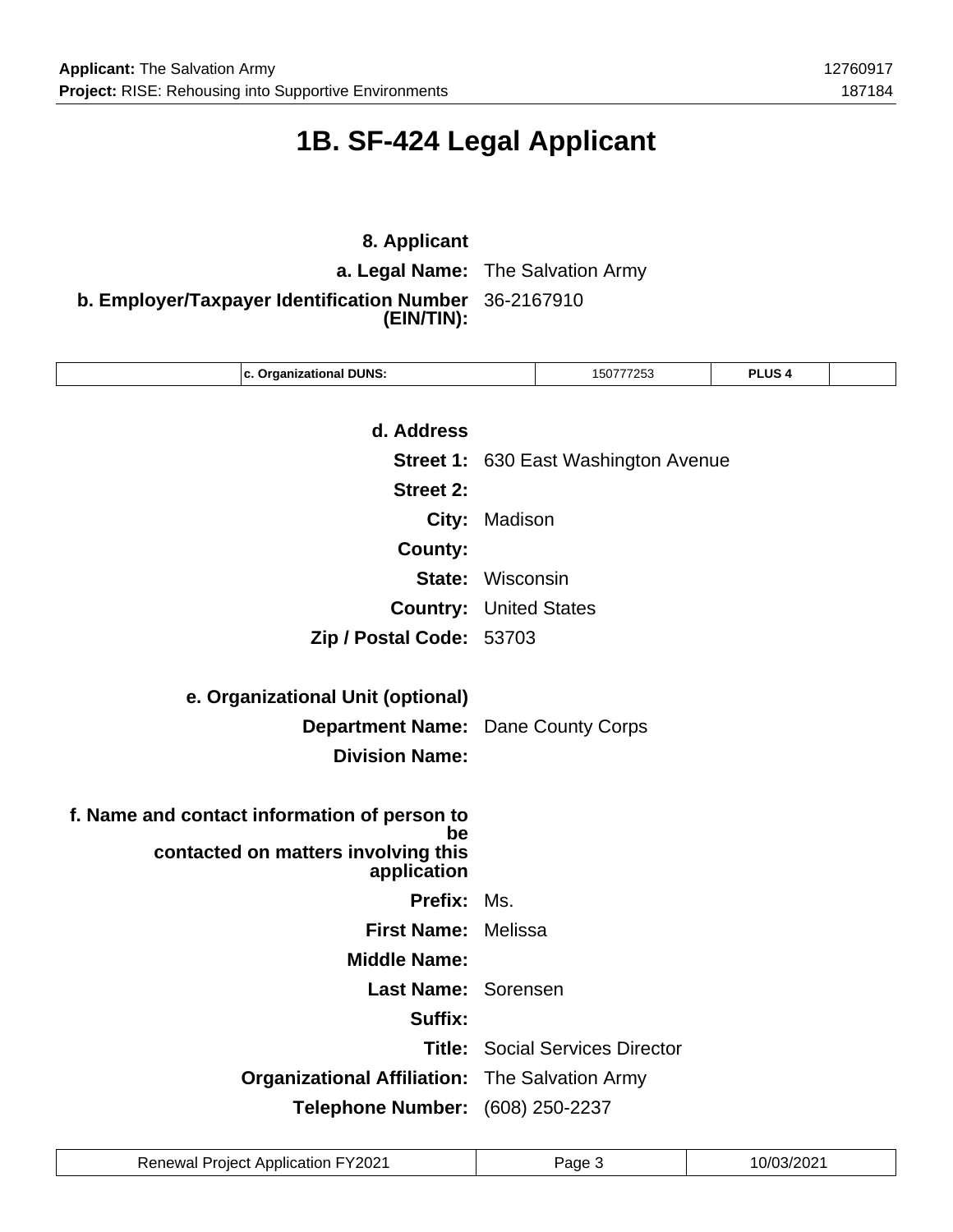### **Extension:**

| <b>Fax Number:</b> (608) 256-0569 |  |  |  |
|-----------------------------------|--|--|--|
|                                   |  |  |  |

**Email:** melissa.sorensen@usc.salvationarmy.org

| <b>Renewal Project Application FY2021</b> | 'age | 10/03/2021 |
|-------------------------------------------|------|------------|
|-------------------------------------------|------|------------|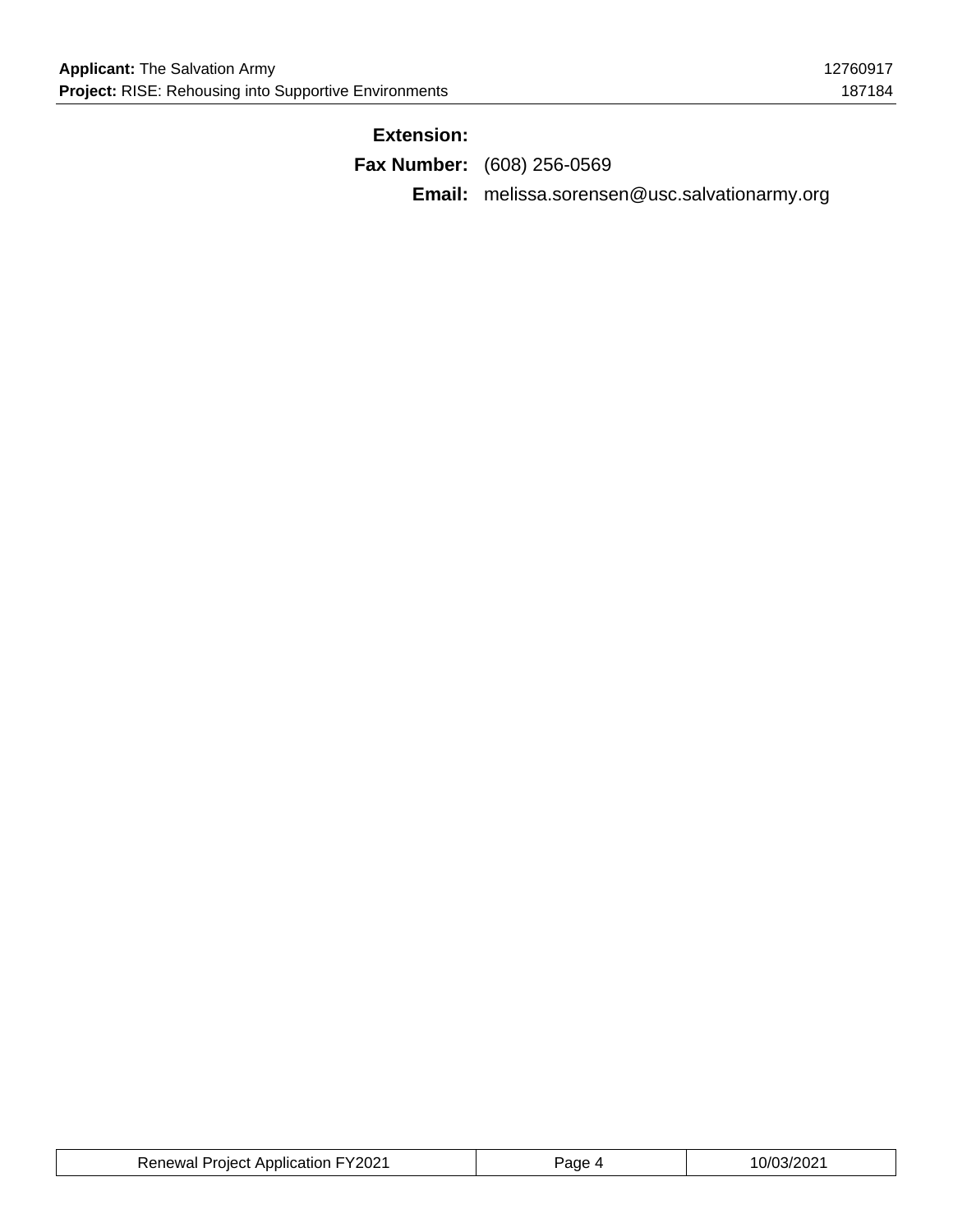# **1C. SF-424 Application Details**

|                                                                  | <b>9. Type of Applicant:</b> M. Nonprofit with 501C3 IRS Status                |
|------------------------------------------------------------------|--------------------------------------------------------------------------------|
|                                                                  | <b>10. Name of Federal Agency:</b> Department of Housing and Urban Development |
| 11. Catalog of Federal Domestic Assistance CoC Program<br>Title: |                                                                                |
| CFDA Number: 14.267                                              |                                                                                |
| 12. Funding Opportunity Number: FR-6500-N25                      |                                                                                |
|                                                                  | <b>Title: Continuum of Care Homeless Assistance</b><br>Competition             |
| <b>13. Competition Identification Number:</b>                    |                                                                                |

**Title:**

| uun FY2021باست<br>Project<br>- Annlication<br>≺enewal | ane | ∠∪∠<br>_____ |
|-------------------------------------------------------|-----|--------------|
|-------------------------------------------------------|-----|--------------|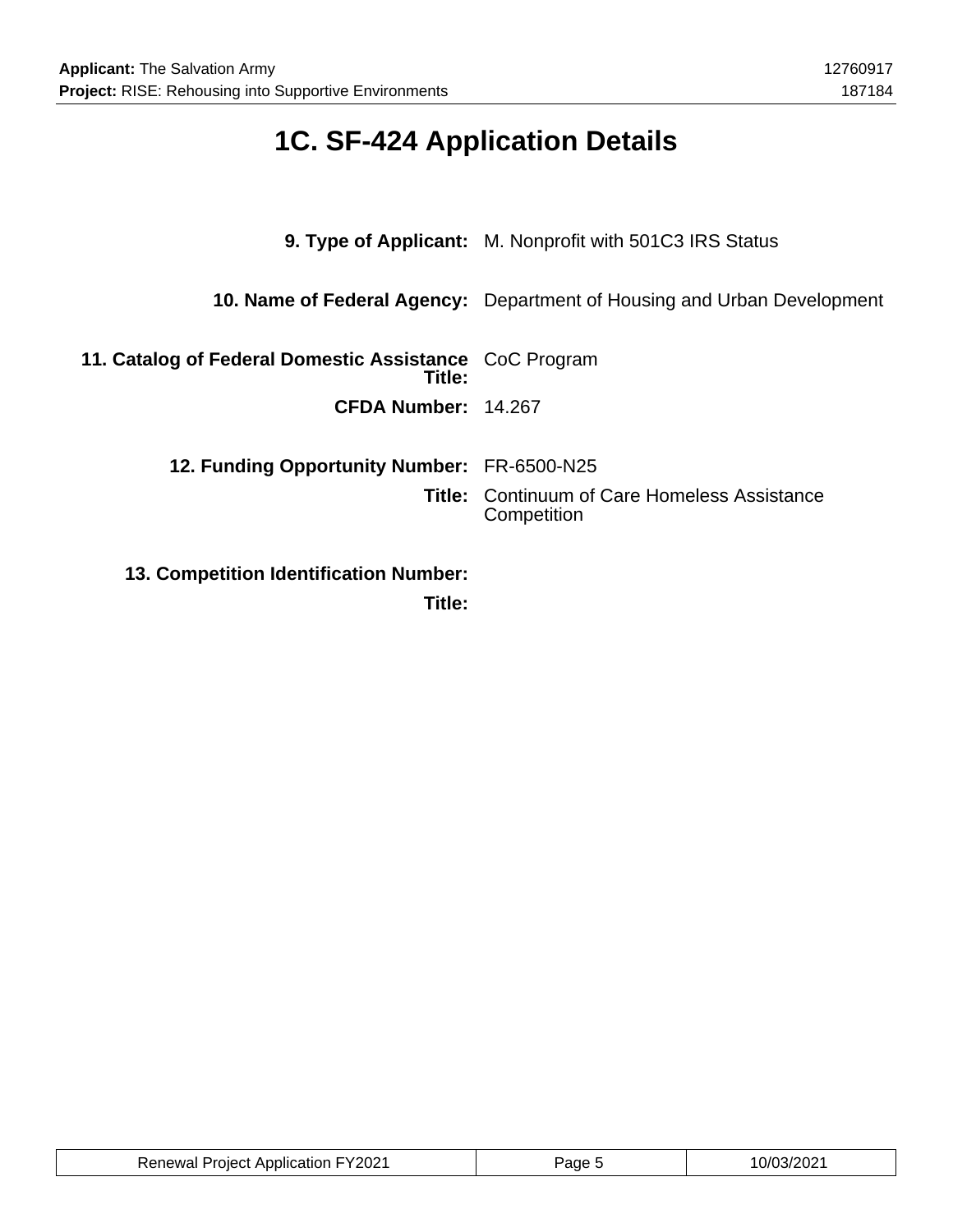# **1D. SF-424 Congressional District(s)**

- **14. Area(s) affected by the project (State(s)** Wisconsin **only): (for multiple selections hold CTRL key)**
- **15. Descriptive Title of Applicant's Project:** RISE: Rehousing into Supportive Environments

| 16. Congressional District(s):                                  |  |
|-----------------------------------------------------------------|--|
| a. Applicant: WI-002<br>(for multiple selections hold CTRL key) |  |
| b. Project: WI-002<br>(for multiple selections hold CTRL key)   |  |

**17. Proposed Project a. Start Date:** 12/01/2022 **b. End Date:** 11/30/2023

**18. Estimated Funding (\$) a. Federal: b. Applicant: c. State: d. Local: e. Other: f. Program Income: g. Total:**

| <b>Renewal Project Application FY2021</b> | Page 6 | 10/03/2021 |
|-------------------------------------------|--------|------------|
|-------------------------------------------|--------|------------|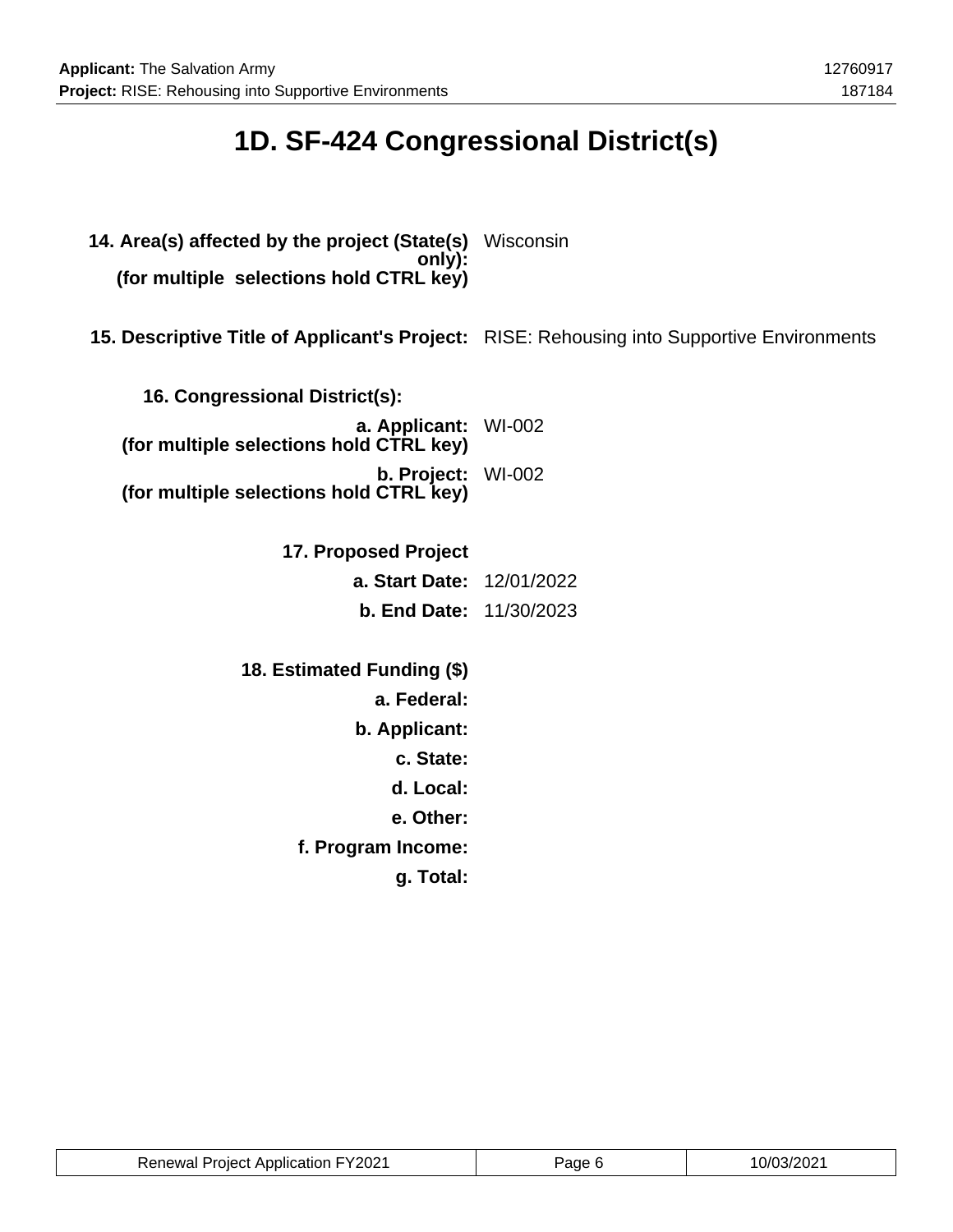### **1E. SF-424 Compliance**

**State Executive Order 12372 Process?** been selected by the State for review.

**If "YES", enter the date this application was made available to the State for review:**

**20. Is the Applicant delinquent on any Federal** No **debt?**

**If "YES," provide an explanation:**

**19. Is the Application Subject to Review By** b. Program is subject to E.O. 12372 but has not

| <b>Renewal Project Application FY2021</b> | 'age | י רחמי בח/ח<br>UIUJIZUZ |
|-------------------------------------------|------|-------------------------|
|-------------------------------------------|------|-------------------------|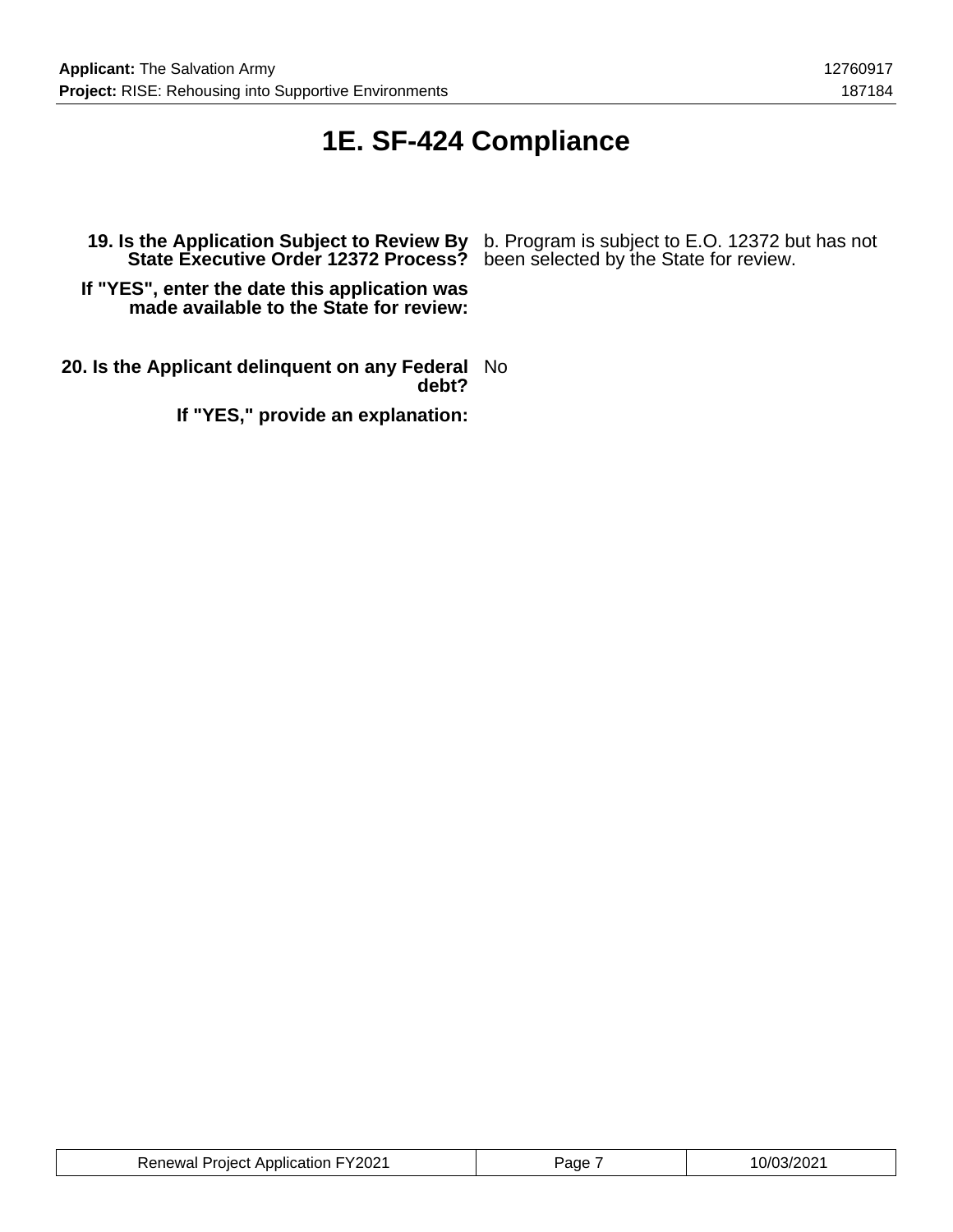### **1F. SF-424 Declaration**

**By signing and submitting this application, I certify (1) to the statements contained in the list of certifications\*\* and (2) that the statements herein are true, complete, and accurate to the best of my knowledge. I also provide the required assurances\*\* and agree to comply with any resulting terms if I accept an award. I am aware that any false, fictitious, or fraudulent statements or claims may subject me to criminal, civil, or administrative penalties. (U.S. Code, Title 218, Section 1001)**

**I AGREE:** X

| 21. Authorized Representative                                     |                                                                                              |
|-------------------------------------------------------------------|----------------------------------------------------------------------------------------------|
| <b>Prefix: Major</b>                                              |                                                                                              |
| First Name: Steven                                                |                                                                                              |
| <b>Middle Name:</b>                                               |                                                                                              |
| <b>Last Name:</b> Merritt                                         |                                                                                              |
| Suffix:                                                           |                                                                                              |
|                                                                   | <b>Title:</b> Divisional Commander                                                           |
| <b>Telephone Number:</b> (608) 256-2321<br>(Format: 123-456-7890) |                                                                                              |
| (Format: 123-456-7890)                                            | <b>Fax Number:</b> (608) 256-0569                                                            |
|                                                                   | <b>Email:</b> melissa.sorensen@usc.salvationarmy.org                                         |
|                                                                   | <b>Signature of Authorized Representative:</b> Considered signed upon submission in e-snaps. |
| <b>Date Signed: 10/03/2021</b>                                    |                                                                                              |

| <b>Renewal Project Application FY2021</b> | ane | .0/03/2021 |
|-------------------------------------------|-----|------------|
|-------------------------------------------|-----|------------|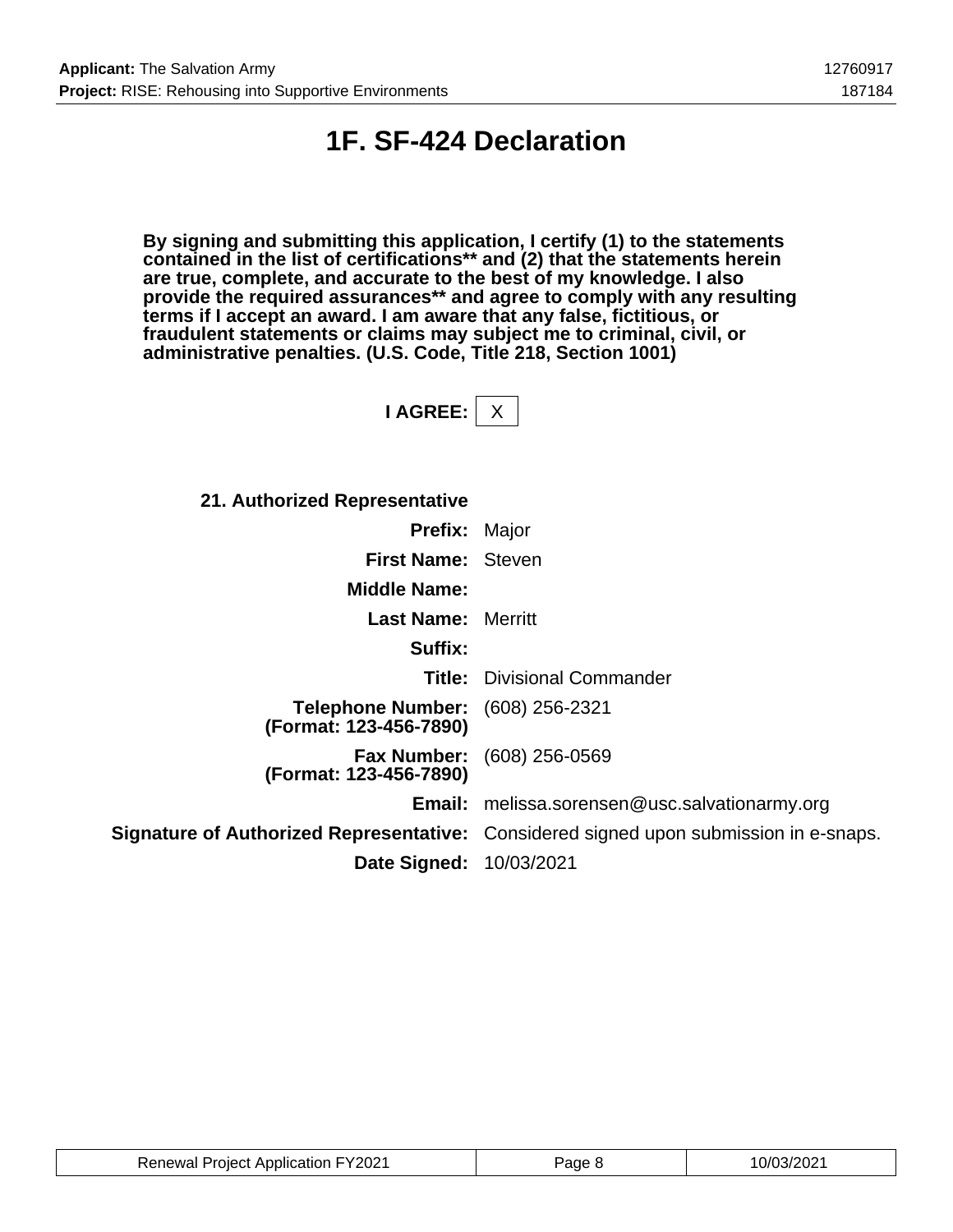# **1G. HUD 2880**

#### **Applicant/Recipient Disclosure/Update Report - form HUD-2880 U.S. Department of Housing and Urban Development OMB Approval No. 2506-0214 (exp.02/28/2022)**

### **Applicant/Recipient Information**

### **1. Applicant/Recipient Name, Address, and Phone**

| <b>Agency Legal Name: The Salvation Army</b>          |                                                      |
|-------------------------------------------------------|------------------------------------------------------|
| <b>Prefix:</b>                                        |                                                      |
| <b>First Name: Steven</b>                             |                                                      |
| <b>Middle Name:</b>                                   |                                                      |
| <b>Last Name: Merritt</b>                             |                                                      |
| Suffix:                                               |                                                      |
|                                                       | <b>Title:</b> Divisional Commander                   |
| <b>Organizational Affiliation:</b> The Salvation Army |                                                      |
| Telephone Number: (608) 256-2321                      |                                                      |
| <b>Extension:</b>                                     |                                                      |
|                                                       | <b>Email:</b> melissa.sorensen@usc.salvationarmy.org |
|                                                       | City: Madison                                        |
| County:                                               |                                                      |
|                                                       | <b>State: Wisconsin</b>                              |
|                                                       | <b>Country: United States</b>                        |
| Zip/Postal Code: 53703                                |                                                      |
|                                                       |                                                      |
| 2. Employer ID Number (EIN): 36-2167910               |                                                      |
|                                                       | 3. HUD Program: Continuum of Care Program            |

### **4. Amount of HUD Assistance Requested/Received**

| <b>Renewal Project Application FY2021</b> | Page 9 | 10/03/2021 |
|-------------------------------------------|--------|------------|
|-------------------------------------------|--------|------------|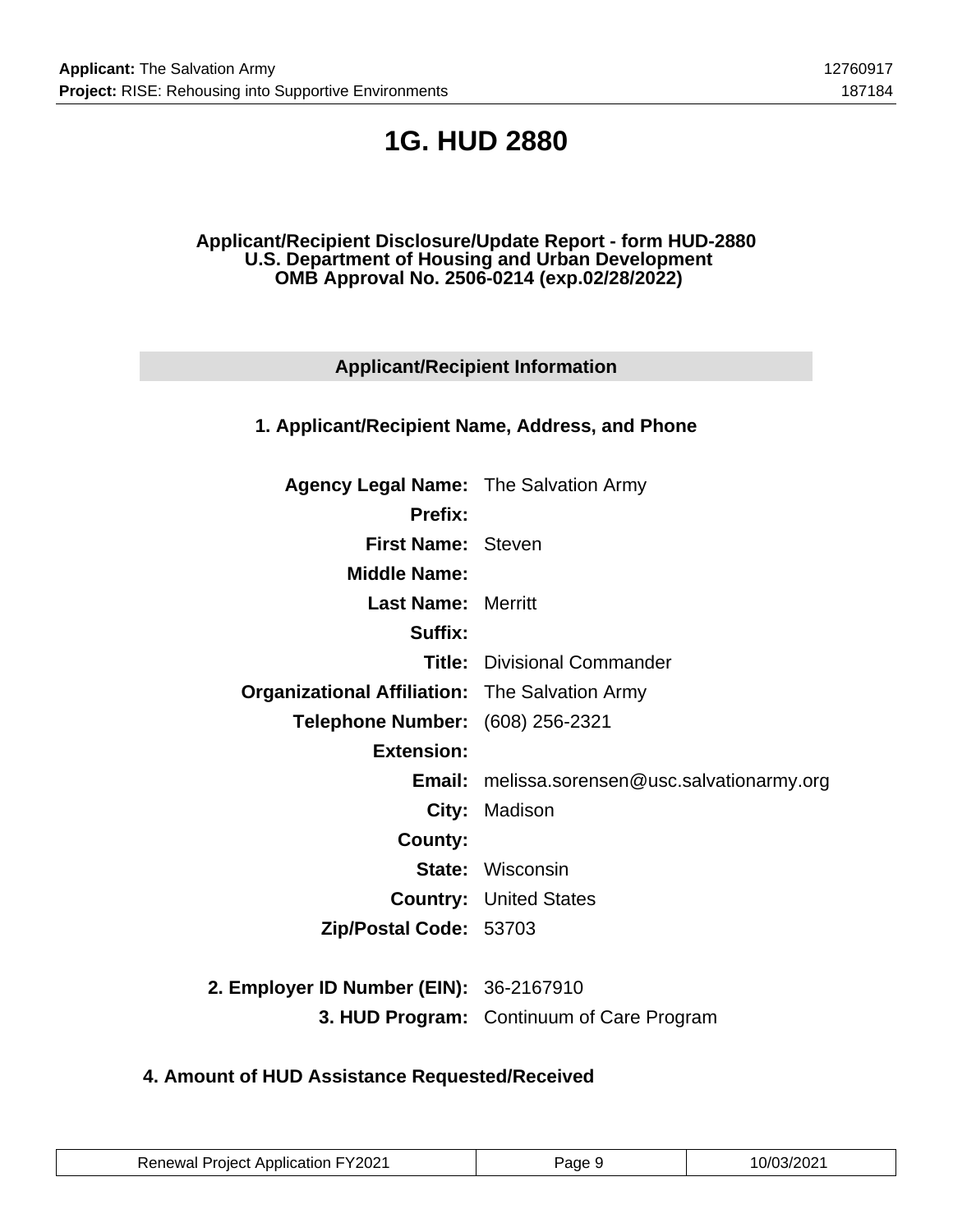### **4a. Total Amount Requested for this project:** \$282,124

#### **5. State the name and location (street** RISE: Rehousing into Supportive Environments **address, city and state) of the project or** 630 East Washington Avenue Madison **activity:** Wisconsin

Refer to project name, addresses and CoC Project Identifying Number (PIN) entered into the attached project application.

#### **Part I Threshold Determinations**

**1. Are you applying for assistance for a** Yes **specific project or activity? (For further information, see 24 CFR Sec. 4.3).**

**2. Have you received or do you expect to** Yes **receive assistance within the jurisdiction of the Department (HUD), involving the project or activity in this application, in excess of \$200,000 during this fiscal year (Oct. 1 - Sep. 30)? For further information, see 24 CFR Sec. 4.9.**

#### **Part II Other Government Assistance Provided or Requested/Expected Sources and Use of Funds**

Such assistance includes, but is not limited to, any grant, loan, subsidy, guarantee, insurance, payment, credit, or tax benefit.

| Department/Local Agency Name and Address                                      | <b>Type of Assistance</b> | Amount<br><b>Requested /</b><br><b>Provided</b> | <b>Expected Uses of the Funds</b>                                           |
|-------------------------------------------------------------------------------|---------------------------|-------------------------------------------------|-----------------------------------------------------------------------------|
| CoC- The Salvation Army of Dane County 630 E Washington Ave Madison, WI 53703 | Grant                     |                                                 | \$236,632.00 Rental assistance/supportive services<br>for homeless families |
|                                                                               |                           |                                                 |                                                                             |
|                                                                               |                           |                                                 |                                                                             |
|                                                                               |                           |                                                 |                                                                             |

#### **Part III Interested Parties**

You must disclose:

1. All developers, contractors, or consultants involved in the application for the assistance or in

| <b>Renewal Project Application FY2021</b> | Page 10 | 10/03/2021 |
|-------------------------------------------|---------|------------|
|-------------------------------------------|---------|------------|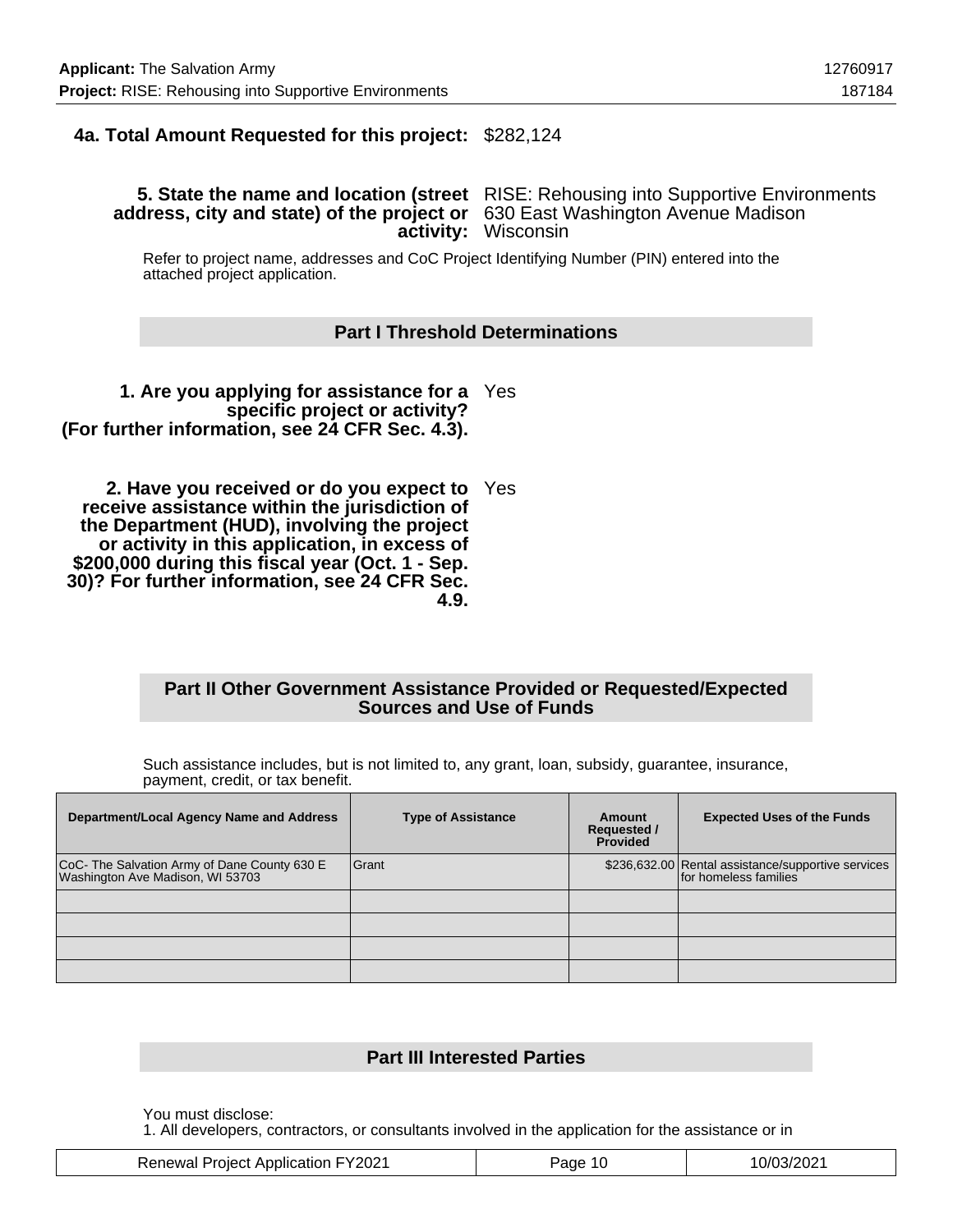the planning, development, or implementation of the project or activity and 2. any other person who has a financial interest in the project or activity for which the assistance is sought that exceeds \$50,000 or 10 percent of the assistance (whichever is lower).

| Alphabetical list of all persons with a<br>reportable financial interest in the<br>project or activity<br>(For individuals, give the last name<br>first) | <b>Social Security No.</b><br>or Employee ID No. | Type of<br>Participation | <b>Financial Interest</b><br>in Project/Activity<br>$($ \$) | <b>Financial Interest</b><br>in Project/Activity<br>(%) |
|----------------------------------------------------------------------------------------------------------------------------------------------------------|--------------------------------------------------|--------------------------|-------------------------------------------------------------|---------------------------------------------------------|
| N/A                                                                                                                                                      |                                                  | N/A                      | \$0.00                                                      | $0\%$                                                   |
|                                                                                                                                                          |                                                  |                          |                                                             |                                                         |
|                                                                                                                                                          |                                                  |                          |                                                             |                                                         |
|                                                                                                                                                          |                                                  |                          |                                                             |                                                         |
|                                                                                                                                                          |                                                  |                          |                                                             |                                                         |

#### **Certification**

Warning: If you knowingly make a false statement on this form, you may be subject to civil or criminal penalties under Section 1001 of Title 18 of the United States Code. In addition, any person who knowingly and materially violates any required disclosures of information, including intentional nondisclosure, is subject to civil money penalty not to exceed \$10,000 for each violation.

I certify that the information provided on this form and in any accompanying documentation is true and accurate. I acknowledge that making, presenting, submitting, or causing to be submitted a false, fictitious, or fraudulent statement, representation, or certification may result in criminal, civil, and/or administrative sanctions, including fines, penalties, and imprisonment.

| <b>AGRE</b> |  |
|-------------|--|
|             |  |

**Name / Title of Authorized Official:** Steven Merritt, Divisional Commander

**Signature of Authorized Official:** Considered signed upon submission in e-snaps.

**Date Signed:** 10/03/2021

| <b>Renewal Project Application FY2021</b> | Page 11 | 10/03/2021 |
|-------------------------------------------|---------|------------|
|-------------------------------------------|---------|------------|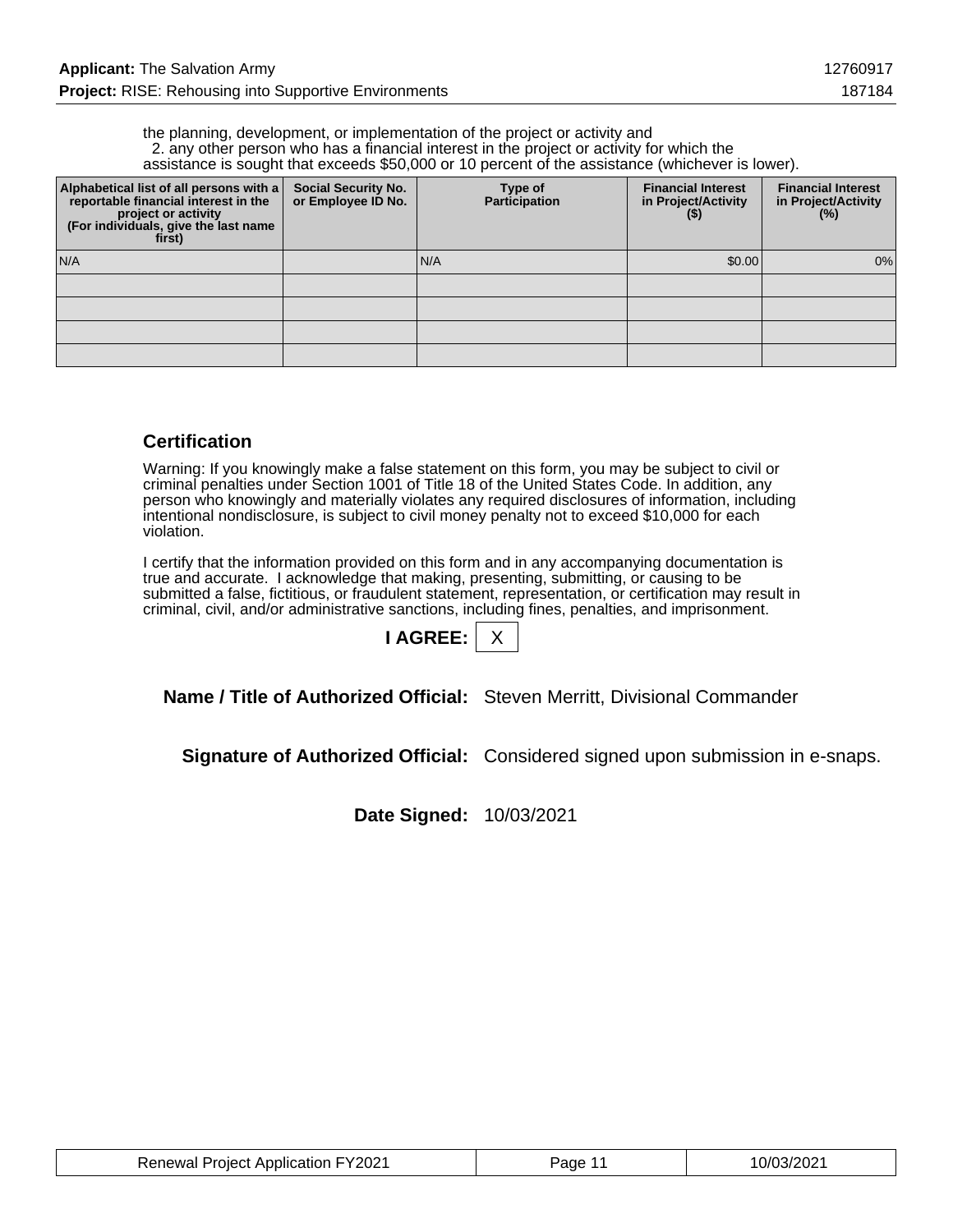# **1H. HUD 50070**

### **HUD 50070 Certification for a Drug Free Workplace**

**Applicant Name:** The Salvation Army

**Program/Activity Receiving Federal Grant** CoC Program **Funding:**

**Acting on behalf of the above named Applicant as its Authorized Official, I make the following certifications and agreements to the Department of Housing and Urban Development (HUD) regarding the sites listed below:**

|     | I certify that the above named Applicant will or will continue to<br>provide a drug-free workplace by:                                                                                                                                                                                                                                                                                                                |    |                                                                                                                                                                                                                                                                                                                                                                                                                                                                                                                                                                                                                |
|-----|-----------------------------------------------------------------------------------------------------------------------------------------------------------------------------------------------------------------------------------------------------------------------------------------------------------------------------------------------------------------------------------------------------------------------|----|----------------------------------------------------------------------------------------------------------------------------------------------------------------------------------------------------------------------------------------------------------------------------------------------------------------------------------------------------------------------------------------------------------------------------------------------------------------------------------------------------------------------------------------------------------------------------------------------------------------|
| ۱a. | Publishing a statement notifying employees that the unlawful<br>manufacture, distribution, dispensing, possession, or use of a<br>controlled substance is prohibited in the Applicant's workplace<br>and specifying the actions that will be taken against employees<br>for violation of such prohibition.                                                                                                            | е. | Notifying the agency in writing, within ten calendar days after<br>receiving notice under subparagraph d.(2) from an employee or<br>otherwise receiving actual notice of such conviction. Employers<br>of convicted employees must provide notice, including position<br>title, to every grant officer or other designee on whose grant<br>activity the convicted employee was working, unless the<br>Federalagency has designated a central point for the receipt of<br>such notices. Notice shall include the identification number(s)<br>of each affected grant;                                            |
| ١b. | Establishing an on-going drug-free awareness program to<br>inform employees ---<br>(1) The dangers of drug abuse in the workplace<br>(2) The Applicant's policy of maintaining a drug-free workplace;<br>(3) Any available drug counseling, rehabilitation, and employee<br>assistance programs; and<br>(4) The penalties that may be imposed upon employees for drug<br>abuse violations occurring in the workplace. | f. | Taking one of the following actions, within 30 calendar days of<br>receiving notice under subparagraph d.(2), with respect to any<br>emplovee who is so convicted ---<br>(1) Taking appropriate personnel action against such an<br>employee, up to and including termination, consistent with the<br>requirements of the Rehabilitation Act of 1973, as amended; or<br>(2) Requiring such employee to participate satisfactorily in a<br>drug abuse assistance or rehabilitation program approved for<br>such purposes by a Federal, State, or local health, law<br>enforcement, or other appropriate agency; |
| ۱c. | Making it a requirement that each employee to be engaged in<br>the performance of the grant be given a copy of the statement<br>required by paragraph a.;                                                                                                                                                                                                                                                             | g. | Making a good faith effort to continue to maintain a drugfree<br>workplace through implementation of paragraphs a, thru f.                                                                                                                                                                                                                                                                                                                                                                                                                                                                                     |
| ld. | Notifying the employee in the statement required by paragraph<br>a. that, as a condition of employment under the grant, the<br>emplovee will ---<br>(1) Abide by the terms of the statement; and<br>(2) Notify the employer in writing of his or her conviction for a<br>violation of a criminal drug statute occurring in the workplace<br>no later than five calendar days after such conviction;                   |    |                                                                                                                                                                                                                                                                                                                                                                                                                                                                                                                                                                                                                |

#### **Sites for Work Performance.**

The Applicant shall list (on separate pages) the site(s) for the performance of work done in connection with the HUD funding of the program/activity shown above: Place of Performance shall include the street address, city, county, State, and zip code. Identify each sheet with the Applicant name and address and the program/activity receiving grant funding.) Workplaces, including addresses, entered in the attached project application. Refer to addresses entered into the attached project application.

| I certify that the information provided on this $ $<br>form and in any accompanying<br>documentation is true and accurate. I |         |            |
|------------------------------------------------------------------------------------------------------------------------------|---------|------------|
| <b>Renewal Project Application FY2021</b>                                                                                    | Page 12 | 10/03/2021 |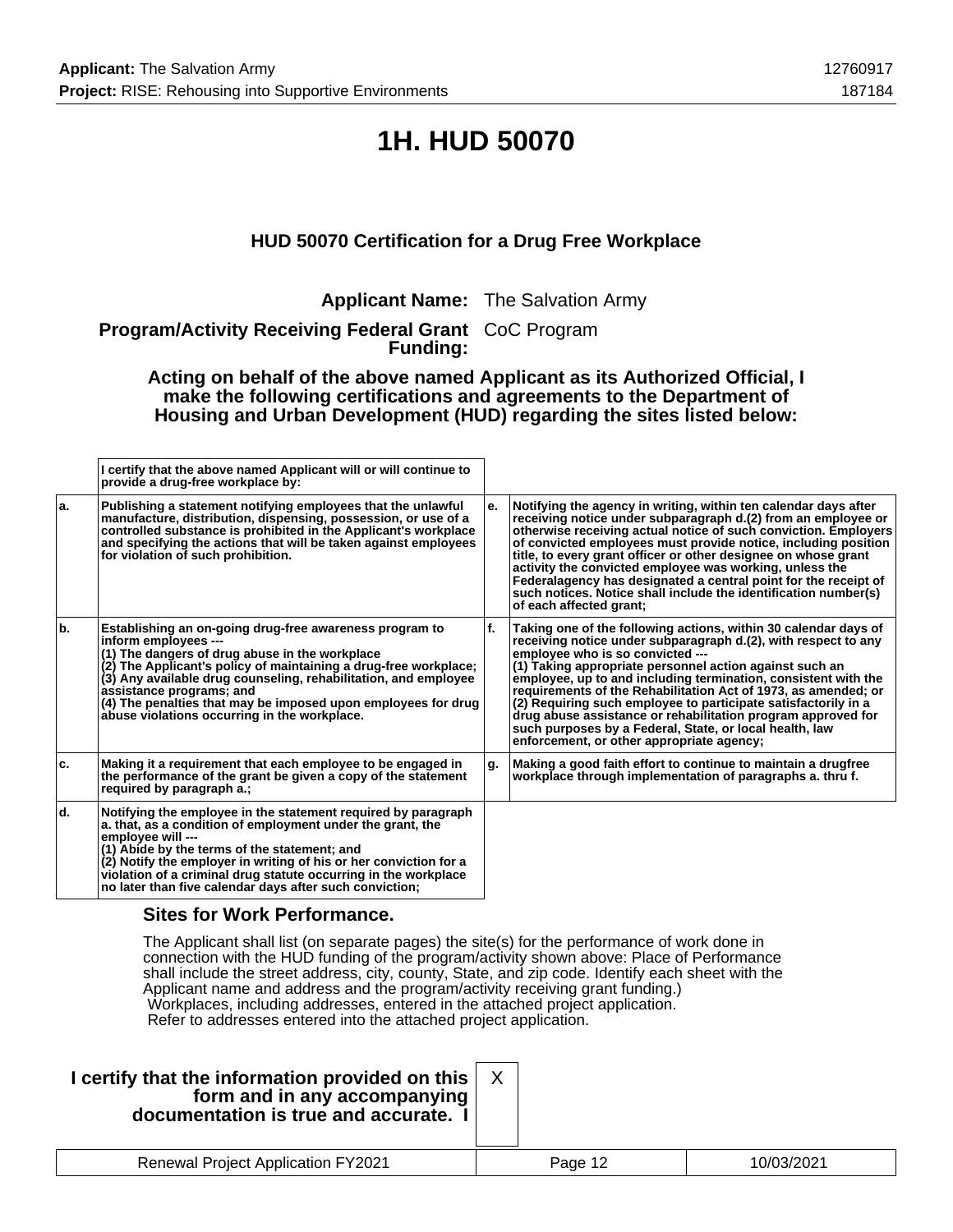**acknowledge that making, presenting, submitting, or causing to be submitted a false, fictitious, or fraudulent statement, representation, or certification may result in criminal, civil, and/or administrative sanctions, including fines, penalties, and imprisonment.**

> WARNING: Anyone who knowingly submits a false claim or makes a false statement is subject to criminal and/or civil penalties, including confinement for up to 5 years, fines, and civil and administrative penalties. (18 U.S.C. §§ 287, 1001, 1010, 1012; 31 U.S.C. §3729, 3802)

### **Authorized Representative**

| <b>Prefix: Major</b>                                              |                                                                                              |
|-------------------------------------------------------------------|----------------------------------------------------------------------------------------------|
|                                                                   |                                                                                              |
| <b>First Name: Steven</b>                                         |                                                                                              |
| <b>Middle Name</b>                                                |                                                                                              |
| <b>Last Name: Merritt</b>                                         |                                                                                              |
| Suffix:                                                           |                                                                                              |
|                                                                   | <b>Title:</b> Divisional Commander                                                           |
| <b>Telephone Number:</b> (608) 256-2321<br>(Format: 123-456-7890) |                                                                                              |
| (Format: 123-456-7890)                                            | <b>Fax Number:</b> (608) 256-0569                                                            |
|                                                                   | Email: melissa.sorensen@usc.salvationarmy.org                                                |
|                                                                   | <b>Signature of Authorized Representative:</b> Considered signed upon submission in e-snaps. |
| <b>Date Signed: 10/03/2021</b>                                    |                                                                                              |

| <b>Renewal Project Application FY2021</b> | Page 13 | 10/03/2021 |
|-------------------------------------------|---------|------------|
|-------------------------------------------|---------|------------|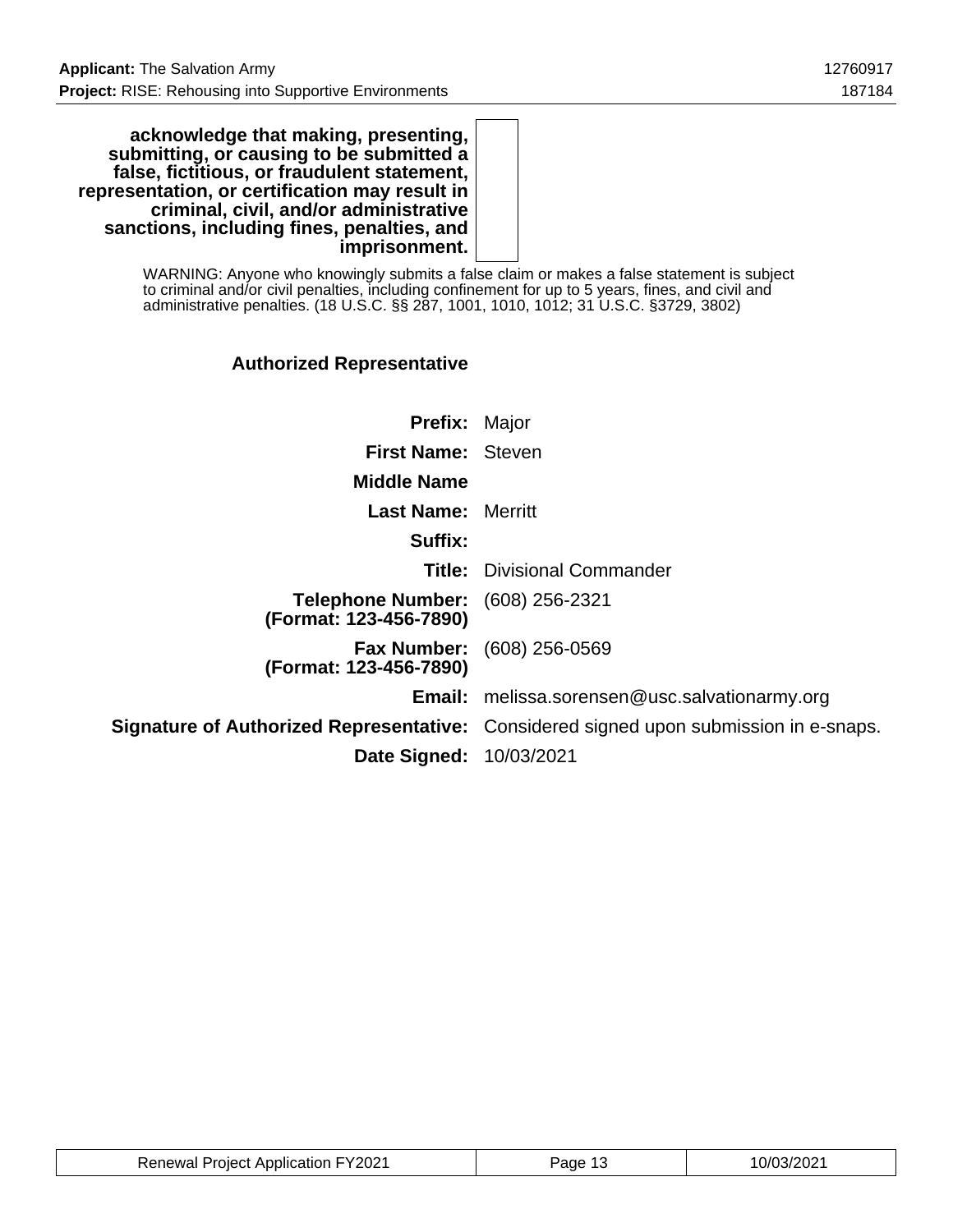### **CERTIFICATION REGARDING LOBBYING**

**Certification for Contracts, Grants, Loans, and Cooperative Agreements**

 **The undersigned certifies, to the best of his or her knowledge and belief, that:**

 **(1) No Federal appropriated funds have been paid or will be paid, by or on behalf of the undersigned, to any person for influencing or attempting to influence an officer or employee of an agency, a Member of Congress, an officer or employee of Congress, or an employee of a Member of Congress in connection with the awarding of any Federal contract, the making of any Federal grant, the making of any Federal loan, the entering into of any cooperative agreement, and the extension, continuation, renewal, amendment, or modification of any Federal contract, grant, loan, or cooperative agreement.**

 **2) If any funds other than Federal appropriated funds have been paid or will be paid to any person for influencing or attempting to influence an officer or employee of any agency, a Member of Congress, an officer or employee of Congress, or an employee of a Member of Congress in connection with this Federal contract, grant, loan, or cooperative agreement, the undersigned shall complete and submit Standard Form-LLL, ''Disclosure of Lobbying Activities,'' in accordance with its instructions.**

 **(3) The undersigned shall require that the language of this certification be included in the award documents for all subawards at all tiers (including subcontracts, subgrants, and contracts under grants, loans, and cooperative agreements) and that all subrecipients shall certify and disclose accordingly. This certification is a material representation of fact upon which reliance was placed when this transaction was made or entered into. Submission of this certification is a prerequisite for making or entering into this transaction imposed by section 1352, title 31, U.S. Code. Any person who fails to file the required certification shall be subject to a civil penalty of not less than \$10,000 and not more than \$100,000 for each such failure.**

 **Statement for Loan Guarantees and Loan Insurance**

 **The undersigned states, to the best of his or her knowledge and belief, that:**

 **If any funds have been paid or will be paid to any person for influencing or attempting to influence an officer or employee of any agency, a Member of Congress, an officer or employee of Congress, or an employee of a Member of Congress in connection with this commitment providing for the United States to insure or guarantee a loan, the undersigned shall complete and submit Standard Form-LLL, ''Disclosure of Lobbying Activities,'' in accordance with its instructions. Submission of this statement is a prerequisite for making or entering into this transaction imposed by section 1352, title 31, U.S. Code. Any person who fails to file**

| <b>Renewal Project Application FY2021</b> | Page 14 | 10/03/2021 |
|-------------------------------------------|---------|------------|
|-------------------------------------------|---------|------------|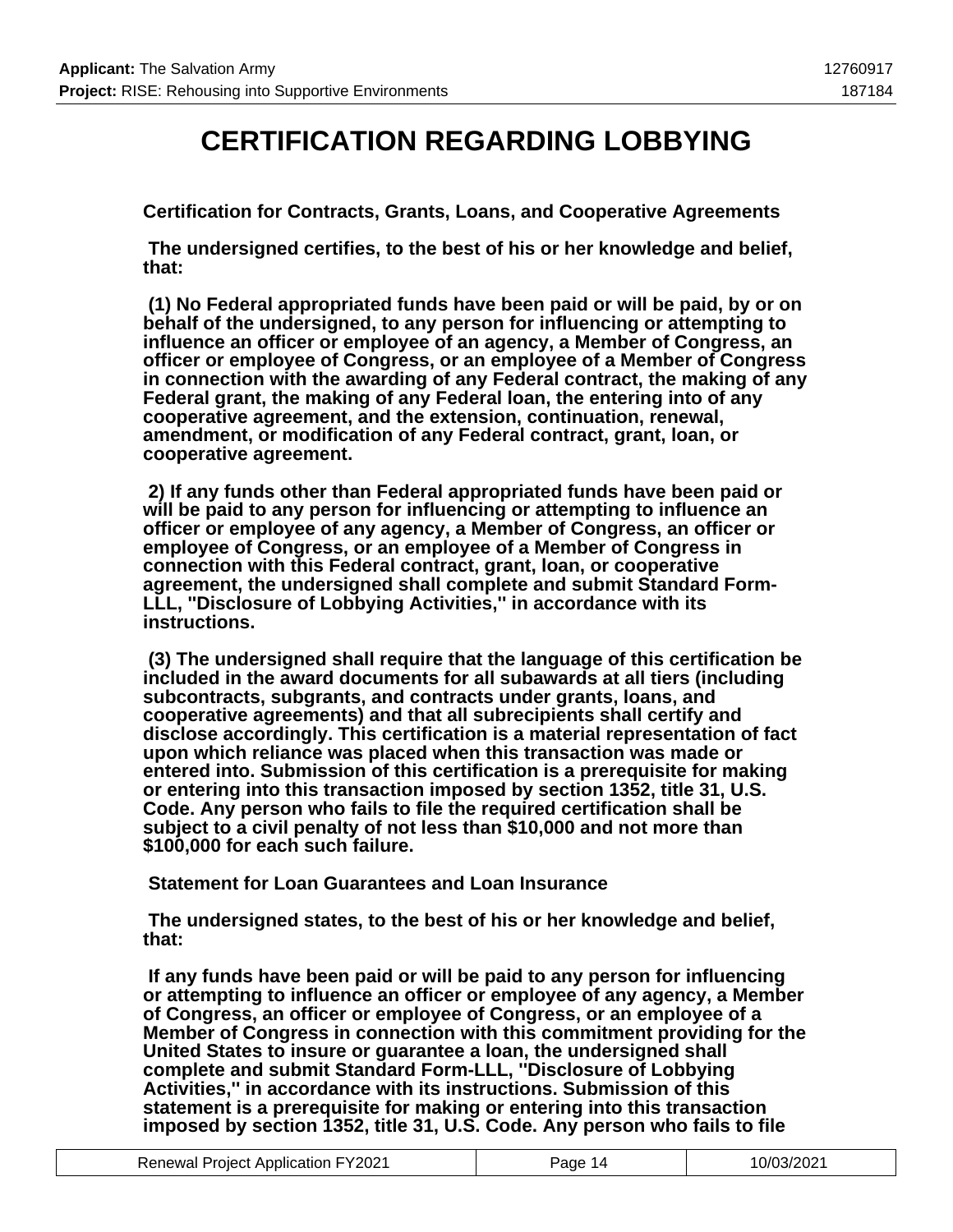#### **the required statement shall be subject to a civil penalty of not less than \$10,000 and not more than \$100,000 for each such failure.**

| I hereby certify that all the information stated<br>herein, as well as any information provided in |  |
|----------------------------------------------------------------------------------------------------|--|
| the accompaniment herewith, is true and                                                            |  |
| accurate:                                                                                          |  |

**Warning: HUD will prosecute false claims and statements. Conviction may result in criminal and/or civil penalties. (18 U.S.C. 1001, 1010, 1012; 31 U.S.C. 3729, 3802)**

**Applicant's Organization:** The Salvation Army

**Name / Title of Authorized Official:** Steven Merritt, Divisional Commander

**Signature of Authorized Official:** Considered signed upon submission in e-snaps.

**Date Signed:** 10/03/2021

| <b>Renewal Project Application FY2021</b> | Page 15 | 10/03/2021 |
|-------------------------------------------|---------|------------|
|-------------------------------------------|---------|------------|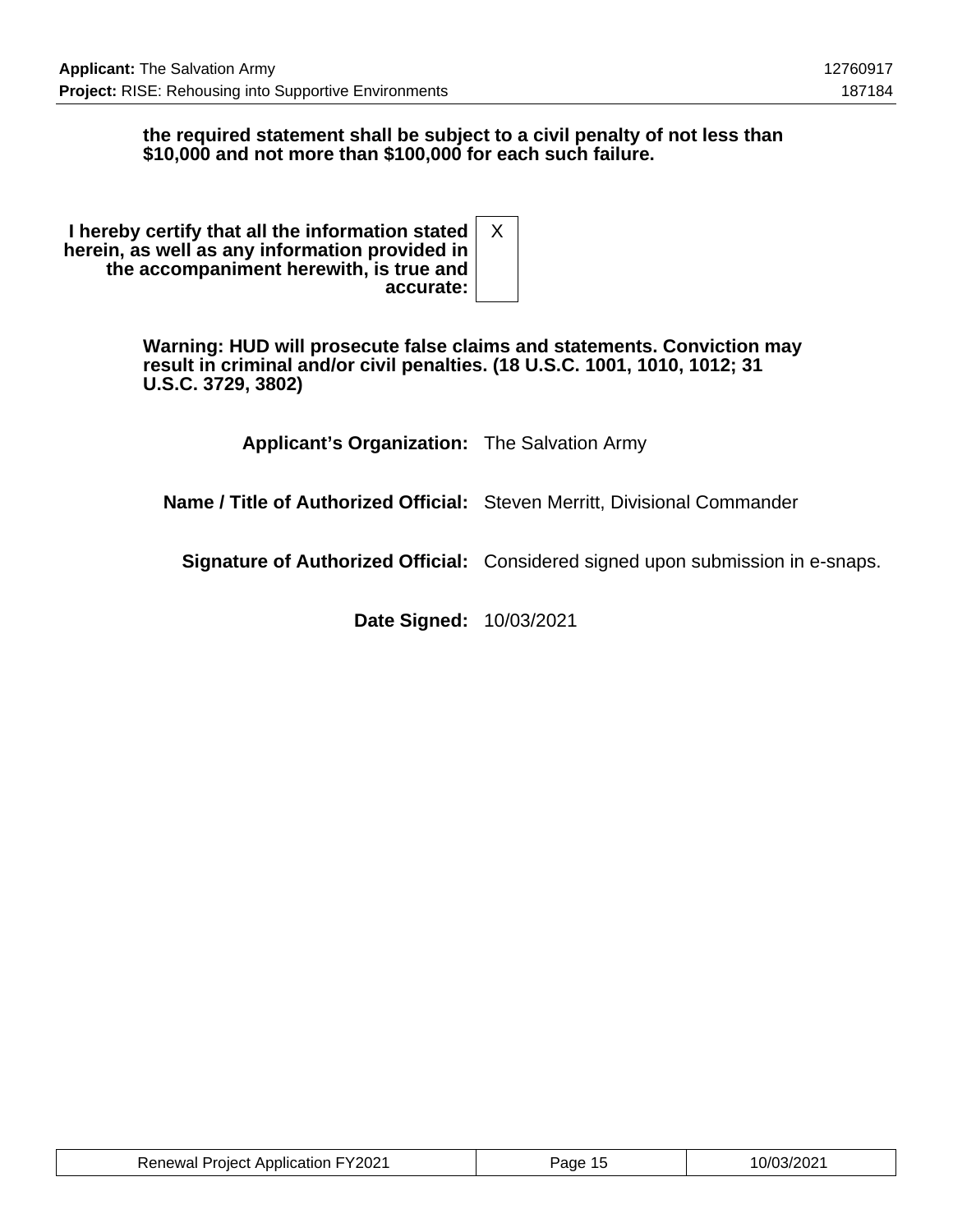# **1J. SF-LLL**

#### **DISCLOSURE OF LOBBYING ACTIVITIES Complete this form to disclose lobbying activities pursuant to 31 U.S.C. 1352. Approved by OMB0348-0046**

HUD requires a new SF-LLL submitted with each annual CoC competition and completing this screen fulfills this requirement.

Answer "Yes" if your organization is engaged in lobbying associated with the CoC Program and answer the questions as they appear next on this screen. The requirement related to lobbying as explained in the SF-LLL instructions states: "The filing of a form is required for each payment or agreement to make payment to any lobbying entity for influencing or attempting to influence an officer or employee of any agency, a Member of Congress, an officer or employee of Congress, or an employee of a Member of Congress in connection with a covered Federal action."

Answer "No" if your organization is NOT engaged in lobbying.

| <b>Does the recipient or subrecipient of this CoC</b> No<br>grant participate in federal lobbying activities<br>(lobbying a federal administration or<br>congress) in connection with the CoC<br>Program? |                                             |
|-----------------------------------------------------------------------------------------------------------------------------------------------------------------------------------------------------------|---------------------------------------------|
|                                                                                                                                                                                                           | <b>Legal Name:</b> The Salvation Army       |
|                                                                                                                                                                                                           | <b>Street 1: 630 East Washington Avenue</b> |
| <b>Street 2:</b>                                                                                                                                                                                          |                                             |
|                                                                                                                                                                                                           | City: Madison                               |
| <b>County: Dane</b>                                                                                                                                                                                       |                                             |
|                                                                                                                                                                                                           | <b>State: Wisconsin</b>                     |
|                                                                                                                                                                                                           | <b>Country: United States</b>               |
| Zip / Postal Code: 53703                                                                                                                                                                                  |                                             |

**11. Information requested through this form is authorized by title 31 U.S.C. section 1352. This disclosure of lobbying activities is a material representation of fact upon which reliance was placed by the tier above when this transaction was made or entered into. This disclosure is required pursuant to 31 U.S.C. 1352. This information will be available for public inspection. Any person who fails to file the required disclosure shall be subject to a civil penalty of not less than \$10,000 and not more than \$100,000 for each such failure.**

| I certify that this information is true and $\vert$ |  |
|-----------------------------------------------------|--|
| complete.                                           |  |

| $\nabla$ 2021<br>Project Application<br>Renewal | 'ane | - 72 |
|-------------------------------------------------|------|------|
|                                                 |      |      |

X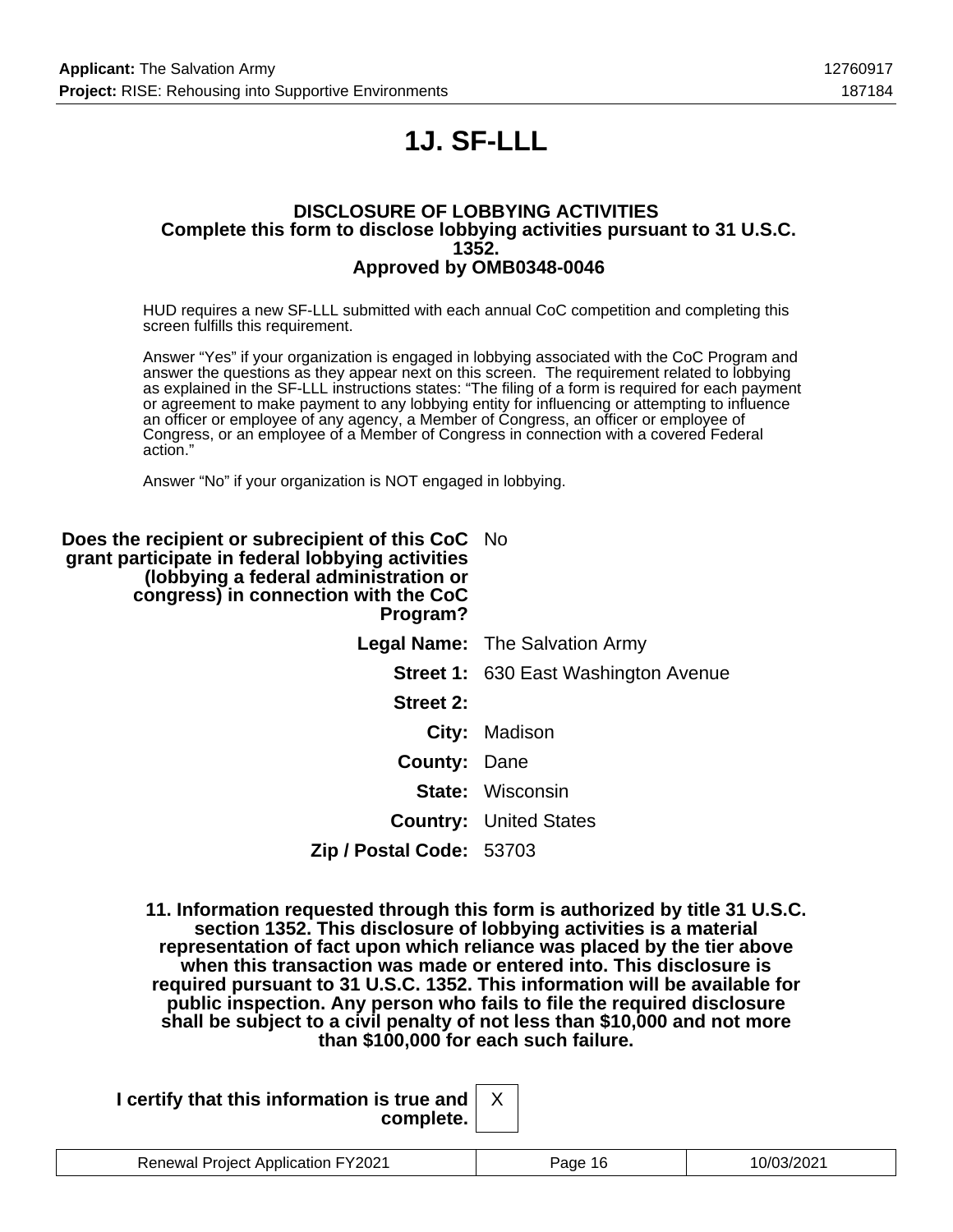| <b>Authorized Representative</b>                                  |                                                                                        |
|-------------------------------------------------------------------|----------------------------------------------------------------------------------------|
| <b>Prefix: Major</b>                                              |                                                                                        |
| <b>First Name: Steven</b>                                         |                                                                                        |
| <b>Middle Name:</b>                                               |                                                                                        |
| <b>Last Name:</b> Merritt                                         |                                                                                        |
| Suffix:                                                           |                                                                                        |
|                                                                   | <b>Title: Divisional Commander</b>                                                     |
| <b>Telephone Number:</b> (608) 256-2321<br>(Format: 123-456-7890) |                                                                                        |
| (Format: 123-456-7890)                                            | <b>Fax Number:</b> (608) 256-0569                                                      |
|                                                                   | <b>Email:</b> melissa.sorensen@usc.salvationarmy.org                                   |
|                                                                   | <b>Signature of Authorized Official:</b> Considered signed upon submission in e-snaps. |
| Date Signed: 10/03/2021                                           |                                                                                        |
|                                                                   |                                                                                        |

| <b>Renewal Project Application FY2021</b> | <sup>-1</sup> age | 10/03/2021 |
|-------------------------------------------|-------------------|------------|
|-------------------------------------------|-------------------|------------|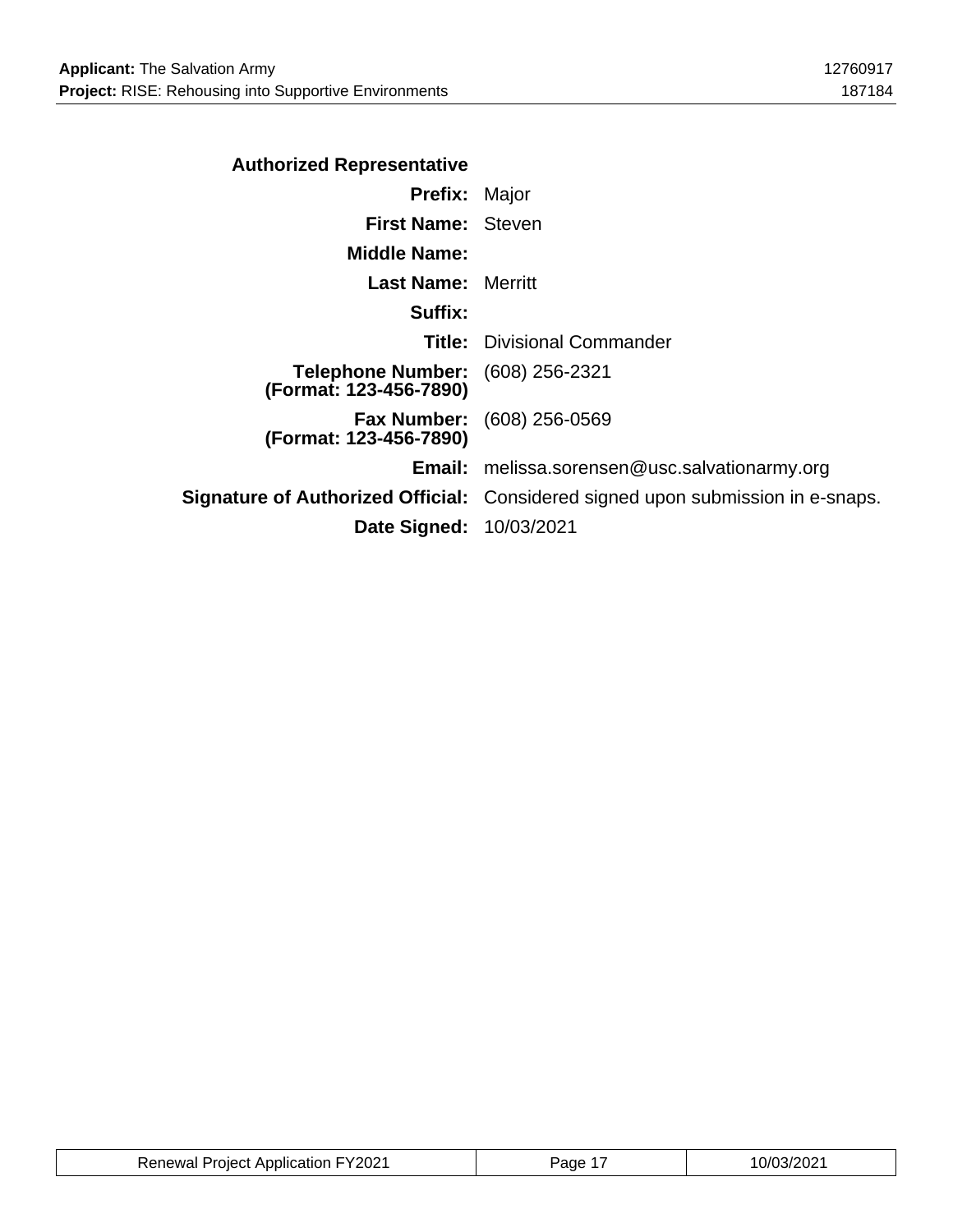## **IK. SF-424B**

### **(SF-424B) ASSURANCES - NON-CONSTRUCTION PROGRAMS**

#### **OMB Number: 4040-0007 Expiration Date: 02/28/2022**

NOTE: Certain of these assurances may not be applicable to your project or program. If you have questions, please contact the awarding agency. Further, certain Federal awarding agencies may require applicants to certify to additional assurances. If such is the case, you will be notified.

As the duly authorized representative of the applicant, I certify that the applicant:

**1. Has the legal authority to apply for Federal assistance and the institutional, managerial and financial capability (including funds sufficient to pay the non-Federal share of project cost) to ensure proper planning, management and completion of the project described in this application. 2. Will give the awarding agency, the Comptroller General of the United States and, if appropriate, the State, through any authorized representative, access to and the right to examine all records, books, papers, or documents related to the award; and will establish a proper accounting system in accordance with generally accepted accounting standards or agency directives. 3. Will establish safeguards to prohibit employees from using their positions for a purpose that constitutes or presents the appearance of personal or organizational conflict of interest, or personal gain. 4. Will initiate and complete the work within the applicable time frame after receipt of approval of the awarding agency. 5. Will comply with the Intergovernmental Personnel Act of 1970 (42 U.S.C. §§4728-4763) relating to prescribed standards for merit systems for programs funded under one of the 19 statutes or regulations specified in Appendix A of OPM's Standards for a Merit System of Personnel Administration (5 C.F.R. 900, Subpart F). 6. Will comply with all Federal statutes relating to nondiscrimination. These include but are not limited to: (a) Title VI of the Civil Rights Act of 1964 (P.L. 88-352) which prohibits discrimination on the basis of race, color or national origin; (b) Title IX of the Education Amendments of 1972, as amended (20 U.S.C.§§1681-1683, and 1685-1686), which prohibits discrimination on the basis of sex; (c) Section 504 of the Rehabilitation Act of 1973, as amended (29 U.S.C. §794), which prohibits discrimination on the basis of handicaps; (d) the Age Discrimination Act of 1975, as amended (42 U.S.C. §§6101-6107), which prohibits discrimination on the basis of age; (e) the Drug Abuse Office and Treatment Act of 1972 (P.L. 92-255), as amended, relating to nondiscrimination on the basis of drug abuse; (f) the Comprehensive Alcohol Abuse and Alcoholism Prevention, Treatment and Rehabilitation Act of 1970 (P.L. 91-616), as amended, relating to nondiscrimination on the basis of alcohol abuse or alcoholism, (g) §§523 and 527 of the Public Health Service Act of 1912 (42 U.S.C. §§290 dd-3 and 290 ee-3), as amended, relating to confidentiality of alcohol and drug abuse patient records; (h) Title VIII of the Civil Rights Act of 1968 (42 U.S.C. §§3601 et seq.), as amended, relating to nondiscrimination in the sale, rental or financing of housing; (i) any other nondiscrimination provisions in the specific statute(s) under which application for Federal assistance is being made; and, (j) the requirements of any other nondiscrimination statute(s) which may apply to the application.**

**7. Will comply, or has already complied, with the requirements of Titles II and III of the Uniform Relocation Assistance and Real Property Acquisition Policies Act of 1970 (P.L. 91-646) which provide for fair and equitable treatment of persons displaced or whose property is acquired as a result of Federal or federally-assisted programs. These requirements apply to all interests in real property acquired for project purposes regardless of Federal participation in purchases.**

| <b>Renewal Project Application FY2021</b> | Page 18 | 10/03/2021 |
|-------------------------------------------|---------|------------|
|-------------------------------------------|---------|------------|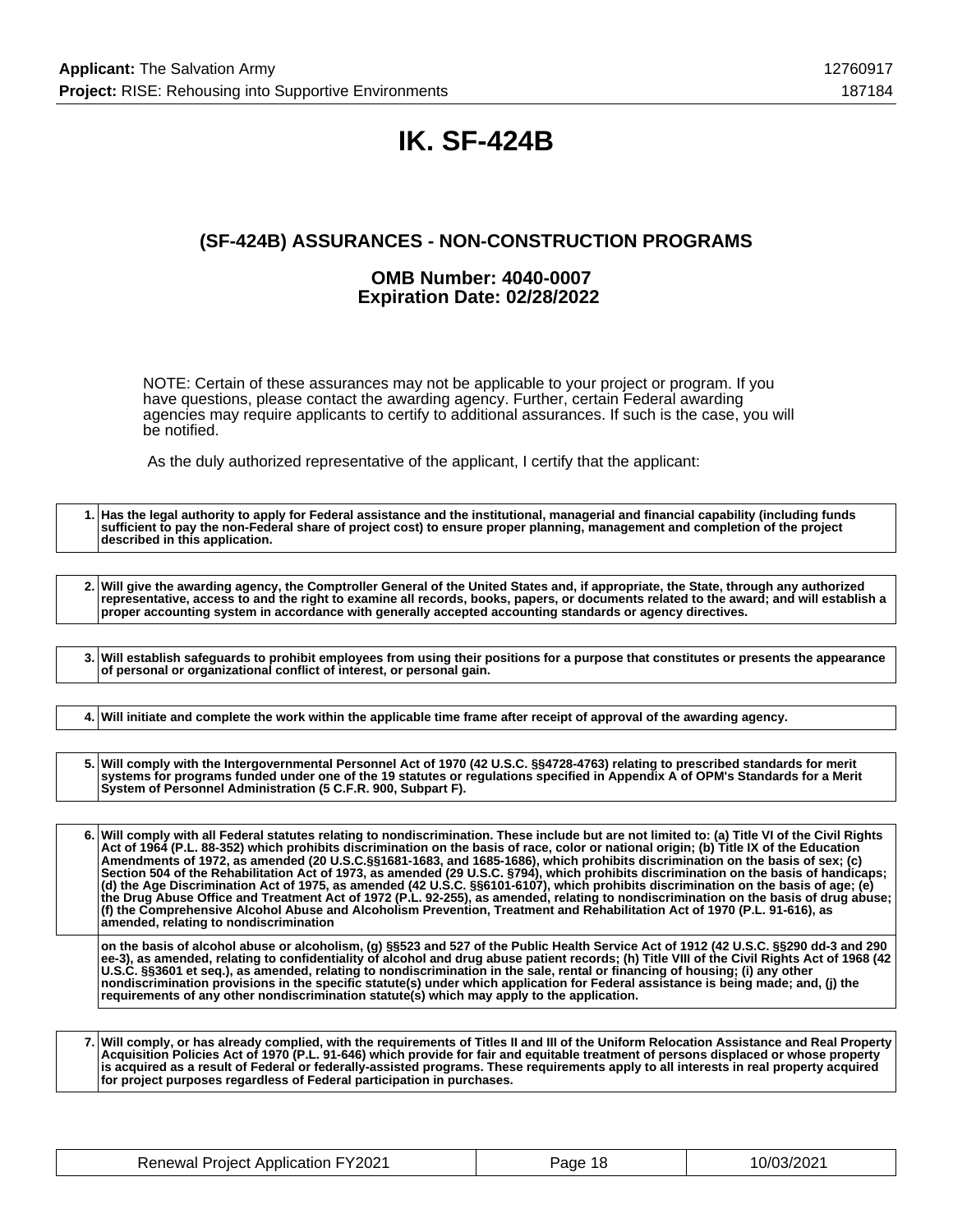**8. Will comply, as applicable, with provisions of the Hatch Act (5 U.S.C. §§1501-1508 and 7324-7328) which limit the political activities of employees whose principal employment activities are funded in whole or in part with Federal funds.**

**9. Will comply, as applicable, with the provisions of the Davis-Bacon Act (40 U.S.C. §§276a to 276a-7), the Copeland Act (40 U.S.C. §276c and 18 U.S.C. §874), and the Contract Work Hours and Safety Standards Act (40 U.S.C. §§327¬333), regarding labor standards for federally-assisted construction subagreements.**

**10. Will comply, if applicable, with flood insurance purchase requirements of Section 102(a) of the Flood Disaster Protection Act of 1973 (P.L. 93-234) which requires recipients in a special flood hazard area to participate in the program and to purchase flood insurance if the total cost of insurable construction and acquisition is \$10,000 or more.**

**11. Will comply with environmental standards which may be prescribed pursuant to the following: (a) institution of environmental quality control measures under the National Environmental Policy Act of 1969 (P.L. 91-190) and Executive Order (EO) 11514; (b) notification of violating facilities pursuant to EO 11738; (c) protection of wetlands pursuant to EO 11990; (d) evaluation of flood hazards in floodplains in accordance with EO 11988; (e) assurance of project consistency with the approved State management program developed under the Coastal Zone Management Act of 1972 (16 U.S.C. §§1451 et seq.); (f) conformity of Federal actions to State (Clean Air) Implementation Plans under Section 176(c) of the Clean Air Act of 1955, as amended (42 U.S.C. §§7401 et seq.); (g) protection of underground sources of drinking water under the Safe Drinking Water Act of 1974, as amended (P.L. 93-523); and, (h) protection of endangered species under the Endangered Species Act of 1973, as amended (P.L. 93¬205).**

**12. Will comply with the Wild and Scenic Rivers Act of 1968 (16 U.S.C. §§1271 et seq.) related to protecting components or potential components of the national wild and scenic rivers system.**

**13. Will assist the awarding agency in assuring compliance with Section 106 of the National Historic Preservation Act of 1966, as amended (16 U.S.C. §470), EO 11593 (identification and protection of historic properties), and the Archaeological and Historic Preservation Act of 1974 (16 U.S.C. §§469a-1 et seq.).**

**14. Will comply with P.L. 93-348 regarding the protection of human subjects involved in research, development, and related activities supported by this award of assistance.**

**15. Will comply with the Laboratory Animal Welfare Act of 1966 (P.L. 89-544, as amended, 7 U.S.C. §§2131 et seq.) pertaining to the care, handling, and treatment of warm blooded animals held for research, teaching, or other activities supported by this award of assistance.**

**16. Will comply with the Lead-Based Paint Poisoning Prevention Act (42 U.S.C. §§4801 et seq.) which prohibits the use of lead-based paint in construction or rehabilitation of residence structures.**

**17. Will cause to be performed the required financial and compliance audits in accordance with the Single Audit Act Amendments of 1996 and OMB Circular No. A-133, "Audits of States, Local Governments, and Non-Profit Organizations."**

**18. Will comply with all applicable requirements of all other Federal laws, executive orders, regulations, and policies governing this program.**

**19. Will comply with the requirements of Section 106(g) of the Trafficking Victims Protection Act (TVPA) of 2000, as amended (22 U.S.C. 7104) which prohibits grant award recipients or a sub-recipient from (1) Engaging in severe forms of trafficking in persons during the period of time that the award is in effect (2) Procuring a commercial sex act during the period of time that the award is in effect or (3) Using forced labor in the performance of the award or subawards under the award.**

| As the duly authorized representative of the |                       |  |
|----------------------------------------------|-----------------------|--|
|                                              | applicant, I certify: |  |



**Authorized Representative for:** The Salvation Army

**Prefix:** Major

| <b>Renewal Project Application FY2021</b> | Page 19 | 10/03/2021 |
|-------------------------------------------|---------|------------|
|-------------------------------------------|---------|------------|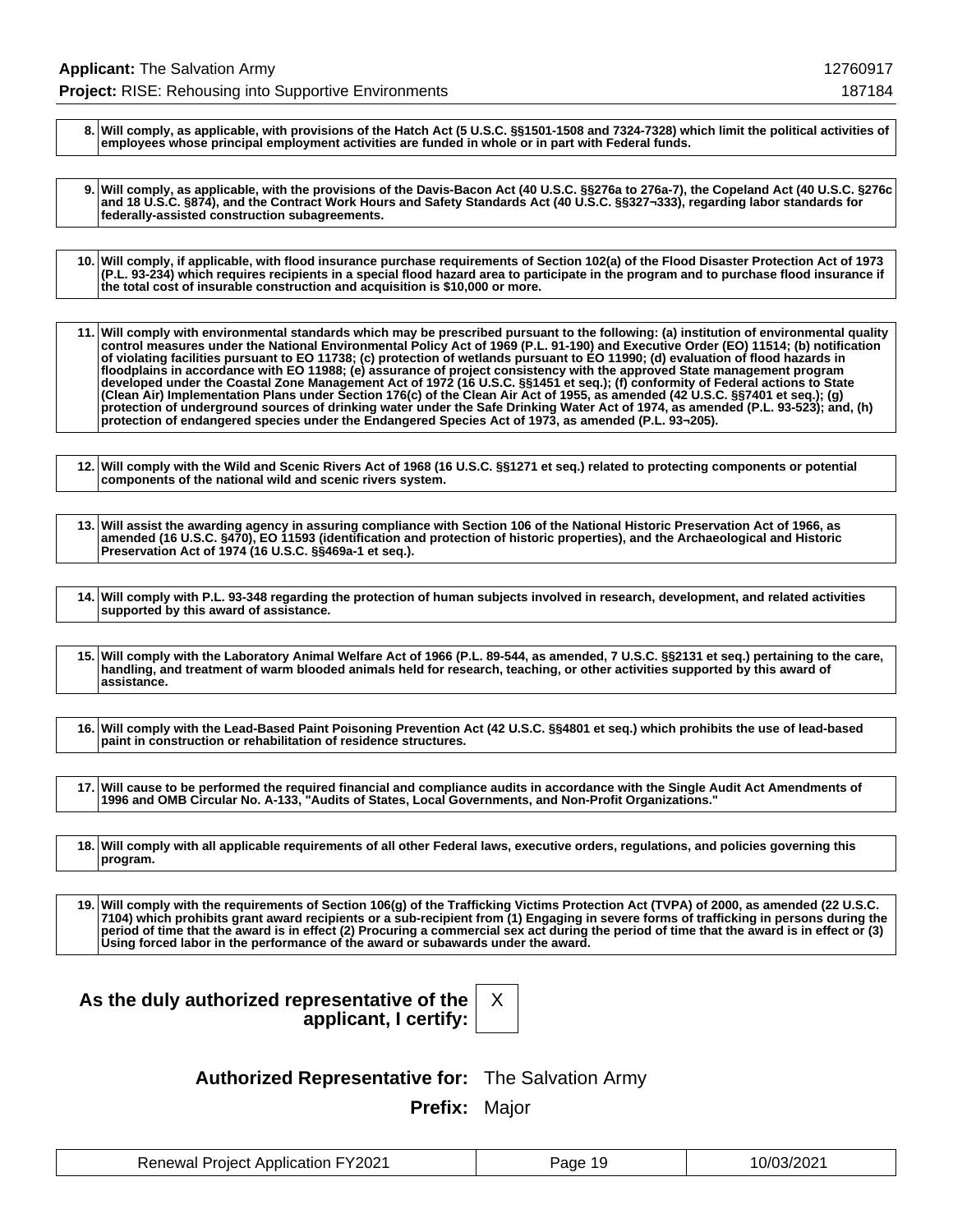| <b>First Name: Steven</b>      |                                                                                                   |
|--------------------------------|---------------------------------------------------------------------------------------------------|
| <b>Middle Name:</b>            |                                                                                                   |
| <b>Last Name: Merritt</b>      |                                                                                                   |
| Suffix:                        |                                                                                                   |
|                                | <b>Title: Divisional Commander</b>                                                                |
|                                | <b>Signature of Authorized Certifying Official:</b> Considered signed upon submission in e-snaps. |
| <b>Date Signed: 10/03/2021</b> |                                                                                                   |

| <b>Renewal Project Application FY2021</b> | ane | ™UJJZUZ. |
|-------------------------------------------|-----|----------|
|-------------------------------------------|-----|----------|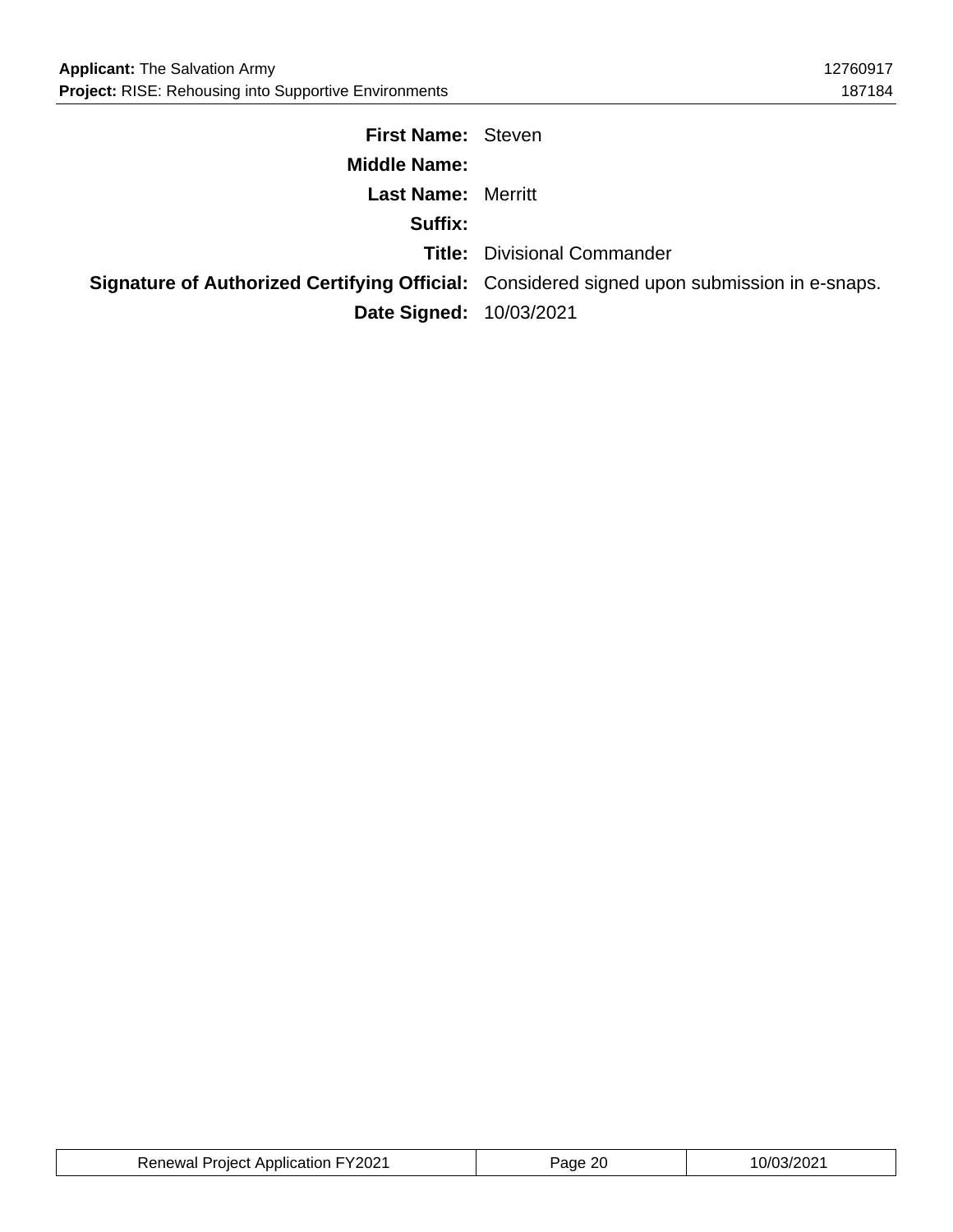### **Information About Submission without Changes**

Follow the instructions below making note of the exceptions and limitations to the "Submit Without Changes" process.

 In general, HUD expects a project's proposed project application information will remain the same from year-to-year unless changes are directed by HUD or approved through the grant agreement amendment process. However, HUD expects applicants to carefully review their information to determine if submitting without changes accurately reflects the expiring grant requesting renewal.

 Due to e-snaps limitations, only previously submitted renewal applications can import data into the FY 2021 renewal project application. The data from previously submitted new and renewal project applications can be imported into a FY 2021 renewal project application. The "Submit without Changes" process is not applicable for:

- first time renewing project applications
- a project application that did not import last FY 2019 information

 - a project that had Issues or Conditions that were addressed in FY 2019 Post-Award and updates need to be reflected in the FY 2021 project application

 - a project that had amendments approved in FY 2019 or FY 2020 that need to be reflected in the FY 2021 project application

 e-snaps will automatically be set to "Make Changes" and all questions on each screen must be updated.

 Renewal projects that brought forward data from FY 2019 and have either a Leasing budget, Operating budget or use HUD PAID RENTS (Actual Rents) instead of FMR MAY NOT use the "Submit Without Changes" process and e-snaps will automatically be set to "Make Changes". All Leasing and Operating budgets, along with Rental Assistance budgets that use HUD PAID Rent will need to be updated in the application. Refer to the GIW posted on the HUD Exchange for accurate budget information on leasing and operating budgets and refer to the HUD PAID RENT document sent by your field office from HUD HQ to accurately set your rental assistance budgets that use HUD PAID rents. This will only impact the FY 2021 competition.

 The e-snaps screens that remain "open" for required annual updates and do not affect applicants' ability to select "Submit without Changes" are:

- Recipient Performance Screen
- Consolidation and Expansion
- Screen 3A. Project Detail
- Screen 6D. Sources of Match
- All of Part 7: Attachments and Certification; and
- All of Part 8: Submission Summary.

 All other screens in Part 2 through Part 6 begin in "Read-Only" format and should be reviewed for accuracy; including any updates that were made to the 2019 or 2020 project during the CoC Post Award Issues and Conditions process or as amended. If all the imported data is accurate and no edits or updates are needed to any screens other than the mandatory screens and questions noted above, project applicants should select "Submit Without Changes" in Part 8. If project applicants imported data and do need to make updates to the information on one or more screens, they must navigate to Part 8: "Submission Without Changes" Screen, select "Make Changes", and check the box next to each relevant screen title to unlock screens for editing. After project applicants select the screens they intend to edit via checkboxes, click ""Save"" and those screens will be available for edit. Once a project applicant selects a checkbox and clicks ""Save"", the project applicant cannot uncheck the box.

 Please refer to the Detailed Instructions found on the left side menu of e-snaps or hud.gov to find more in depth information about applying under the FY 2021 CoC Competition.

| <b>Renewal Project Application FY2021</b> | Page 21 | 10/03/2021 |
|-------------------------------------------|---------|------------|
|-------------------------------------------|---------|------------|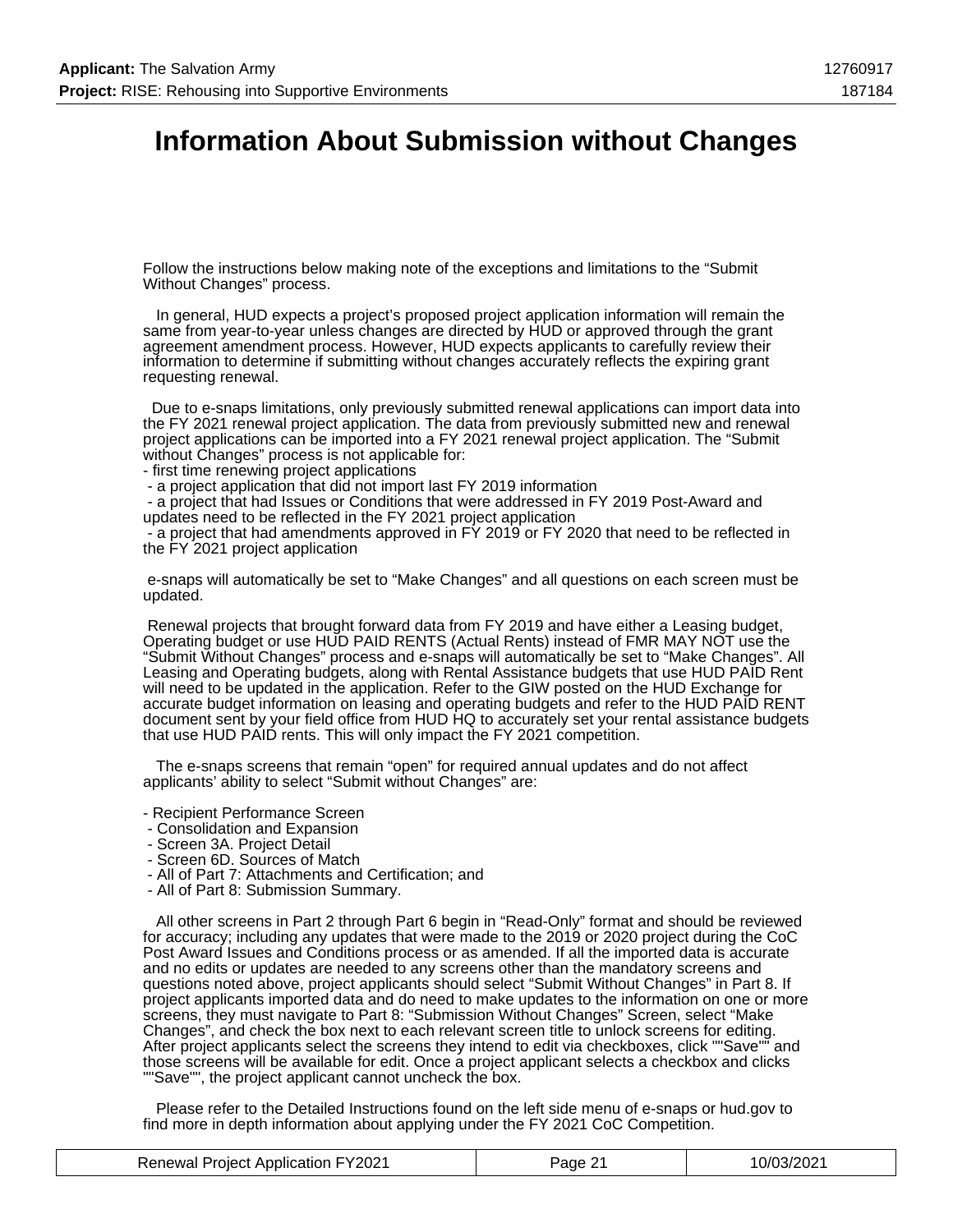## **Submission Without Changes**

#### **1. Are the requested renewal funds reduced** No **from the previous award due to reallocation?**

**2. Do you wish to submit this application** Make changes **without making changes? Please refer to the guidelines below to inform you of the requirements.**

### **3. Specify which screens require changes by clicking the checkbox next to the name and then clicking the Save button.**

| 2A. Subrecipients<br>Part 3 - Project Information<br>3A. Project Detail<br>$\mathsf X$<br>3B. Description<br>Part 4 - Housing Services and HMIS<br><b>4A. Services</b><br><b>4B. Housing Type</b><br>Part 5 - Participants and Outreach Information<br>5A. Households<br>5B. Subpopulations<br>Part 6 - Budget Information<br>6A. Funding Request<br>6C. Rental Assistance<br>6D. Match<br>$\mathsf{X}$<br>6E. Summary Budget<br>Part 7 - Attachment(s) & Certification | Part 2 - Subrecipient Information |  |
|-------------------------------------------------------------------------------------------------------------------------------------------------------------------------------------------------------------------------------------------------------------------------------------------------------------------------------------------------------------------------------------------------------------------------------------------------------------------------|-----------------------------------|--|
|                                                                                                                                                                                                                                                                                                                                                                                                                                                                         |                                   |  |
|                                                                                                                                                                                                                                                                                                                                                                                                                                                                         |                                   |  |
|                                                                                                                                                                                                                                                                                                                                                                                                                                                                         |                                   |  |
|                                                                                                                                                                                                                                                                                                                                                                                                                                                                         |                                   |  |
|                                                                                                                                                                                                                                                                                                                                                                                                                                                                         |                                   |  |
|                                                                                                                                                                                                                                                                                                                                                                                                                                                                         |                                   |  |
|                                                                                                                                                                                                                                                                                                                                                                                                                                                                         |                                   |  |
|                                                                                                                                                                                                                                                                                                                                                                                                                                                                         |                                   |  |
|                                                                                                                                                                                                                                                                                                                                                                                                                                                                         |                                   |  |
|                                                                                                                                                                                                                                                                                                                                                                                                                                                                         |                                   |  |
|                                                                                                                                                                                                                                                                                                                                                                                                                                                                         |                                   |  |
|                                                                                                                                                                                                                                                                                                                                                                                                                                                                         |                                   |  |
|                                                                                                                                                                                                                                                                                                                                                                                                                                                                         |                                   |  |
|                                                                                                                                                                                                                                                                                                                                                                                                                                                                         |                                   |  |
|                                                                                                                                                                                                                                                                                                                                                                                                                                                                         |                                   |  |
|                                                                                                                                                                                                                                                                                                                                                                                                                                                                         |                                   |  |

| <b>Renewal Project Application FY2021</b> | Page 22 | 10/03/2021 |
|-------------------------------------------|---------|------------|
|-------------------------------------------|---------|------------|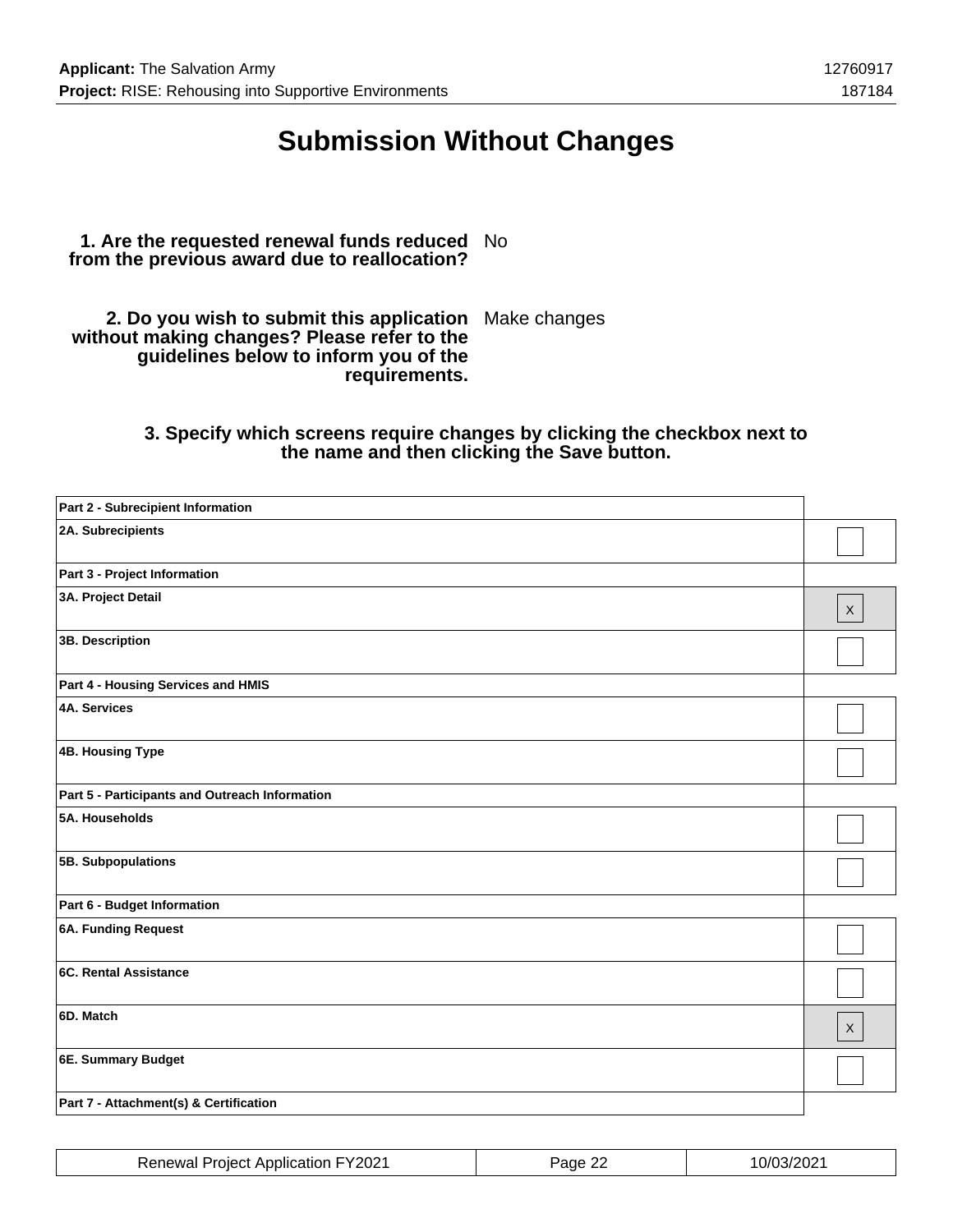**7A. Attachment(s)**

**7B. Certification**

**You have selected "Make Changes" to question #2 above. Provide a brief description of the changes that will be made to the project information screens (bullets are appropriate):**

•Recipient Performance •Match

 **You have selected "Make Changes." Once this screen is saved, you will be prohibited from "unchecking" any box that has been checked regardless of whether a change to data on the corresponding screen will be made.**

| <b>Renewal Project Application FY2021</b> | Page 23 | 10/03/2021 |
|-------------------------------------------|---------|------------|
|-------------------------------------------|---------|------------|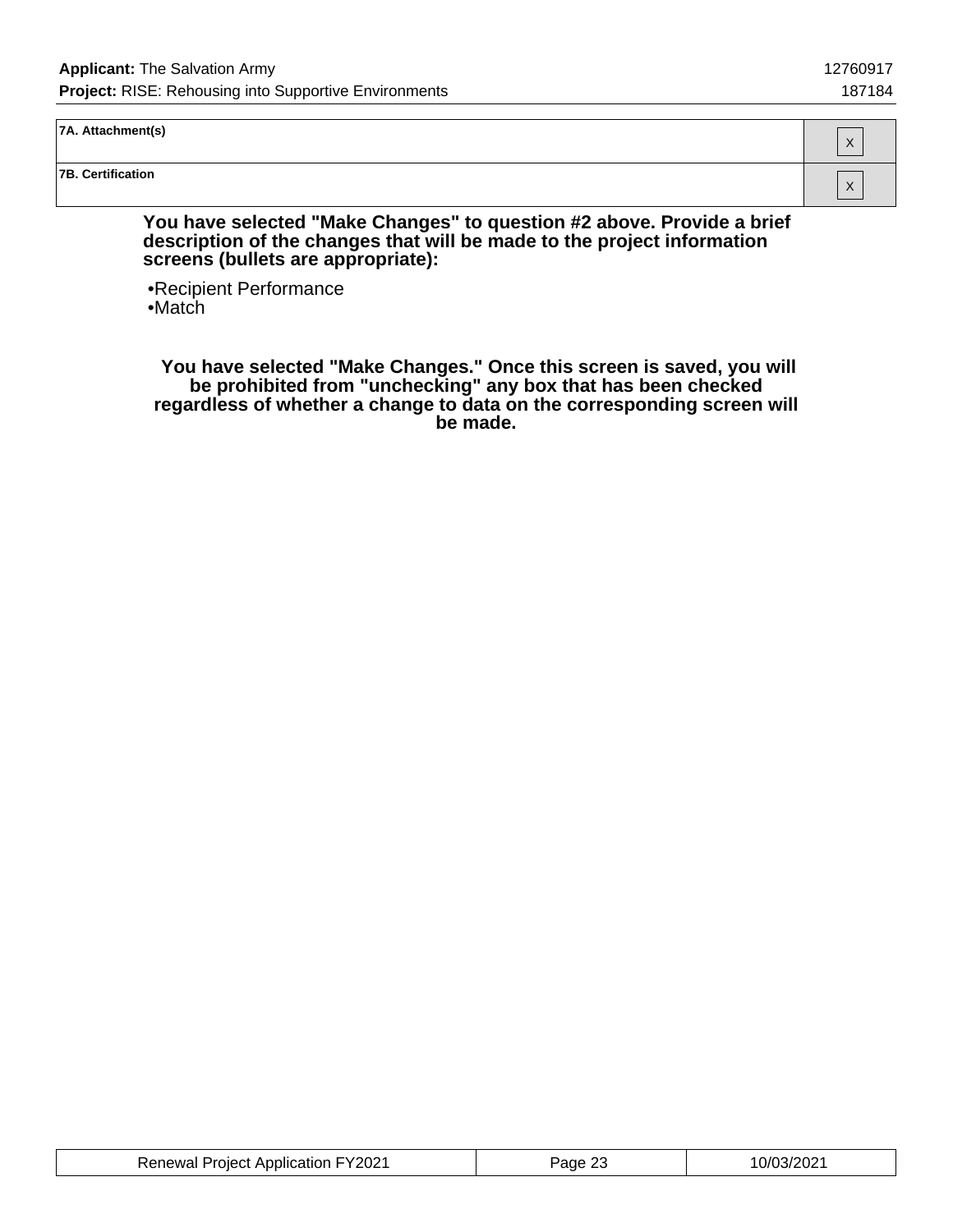## **Recipient Performance**

### **1. Did you submit your previous year's** No **Annual Performance Report (APR) on time?**

**1a. If you did not submit your APR on time to the SAGE website, provide an explanation.**

It was rejected due to technical reasons and it was thought to have been resubmitted but upon further evaluation it was not submitted correctly

**2. Do you have any unresolved HUD** No **Monitoring or OIG Audit finding(s) concerning any previous grant term related to this renewal project request?**

> **3. Do you draw funds quarterly for your** Yes **current renewal project?**

**4. Have any funds remained available for** No **recapture by HUD for the most recently expired grant term related to this renewal project request?**

| <b>Renewal Project Application FY2021</b> | Page 24 | 10/03/2021 |
|-------------------------------------------|---------|------------|
|-------------------------------------------|---------|------------|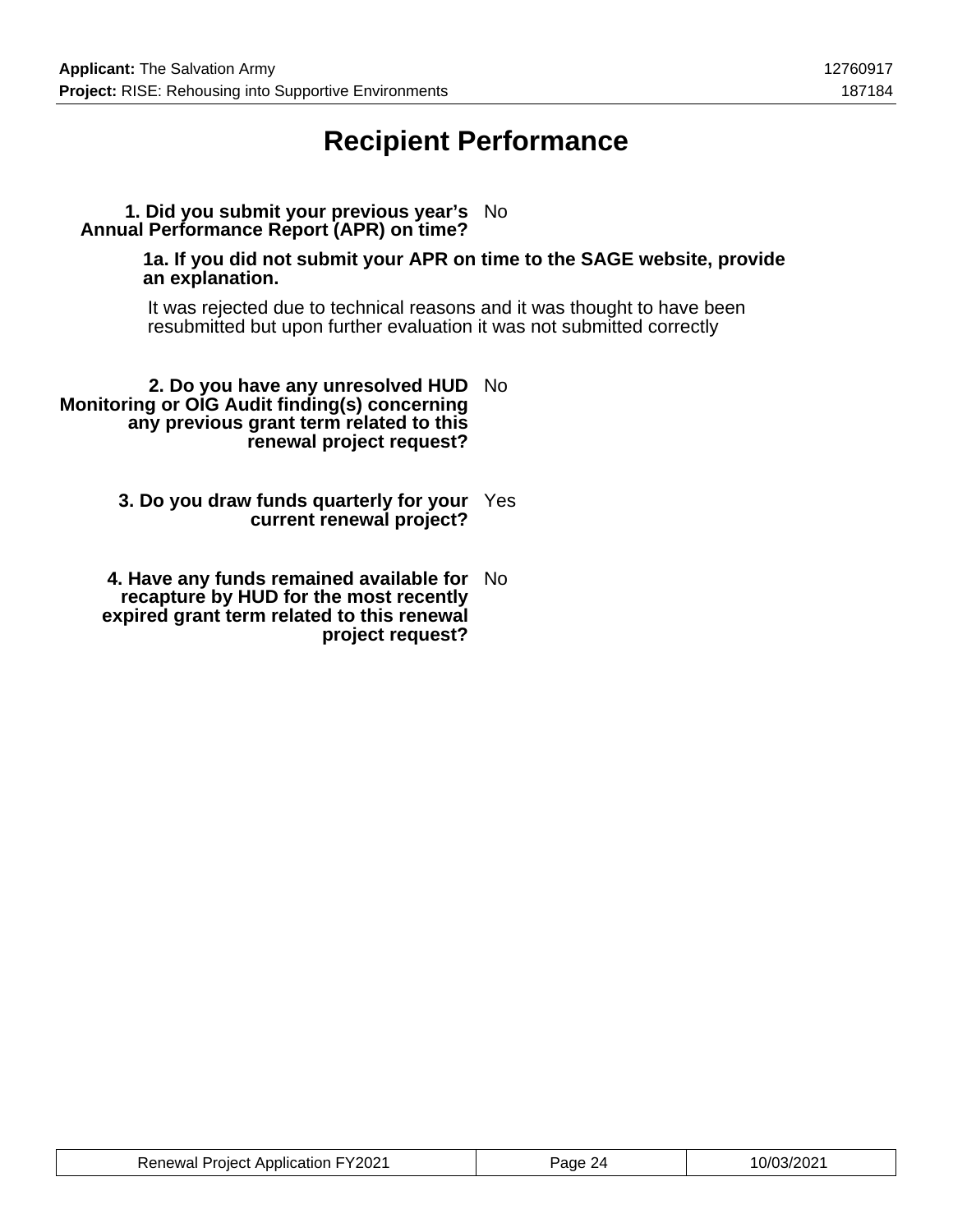### **Renewal Grant Consolidation or Renewal Grant Expansion**

The FY2021 CoC Competition will continue offering opportunities to expand or consolidate CoC projects. A few changes have occurred that differentiate the process from FY 2019.

1. Expansions and Consolidations will submit individual applications.

 a. Expansions will ONLY submit a Stand-Alone Renewal application and a Stand-Alone New application.

 b. Consolidations will ONLY submit individual renewal project applications, identifying the renewal application that will survive, and the renewal applications that will terminate. Up to 10 grants may be included in a consolidation.

 2. HUD HQ will combine the data (e.g., units, budgets) for Expansion or Consolidation requests from the individual project applications selected for conditional award and provide a data report with further instructions for the field office and conditional recipient.

#### **1. Is this renewal project application** No **requesting to consolidate or expand?**

If "No" click on "Next" or "Save & Next" below to move to the next screen.

| <b>Renewal Project Application FY2021</b> | Page 25 | 10/03/2021 |
|-------------------------------------------|---------|------------|
|-------------------------------------------|---------|------------|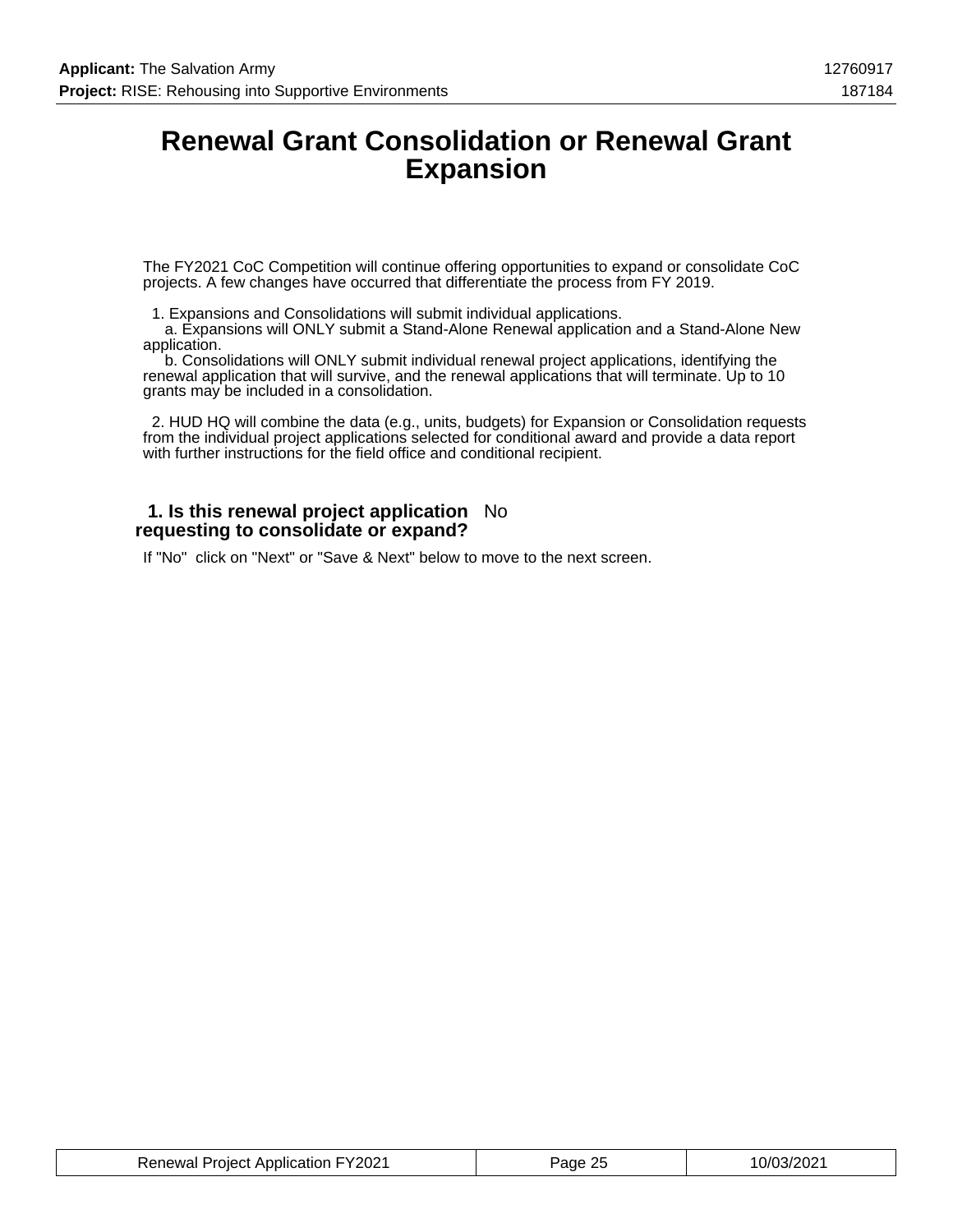# **2A. Project Subrecipients**

**This screen is currently read only and only includes data from the previous grant. To make changes to this information, navigate to the Submission without Changes screen, select "Make Changes" in response to Question 2, and then check the box next each screen that requires a change to match the current grant agreement, as amended, or to account for a reallocation of funds.**

**This form lists the subrecipient organization(s) for the project. To add a subrecipient, select the icon. To view or update subrecipient** information already listed, select the view

| <b>Organization</b>          | Type                               | Sub-<br>Award<br>Amount |
|------------------------------|------------------------------------|-------------------------|
| The Road Home of Dane County | M. Nonprofit with 501C3 IRS Status | \$22,788                |

#### **Total Expected Sub-Awards:** \$22,788

| <b>Renewal Project Application FY2021</b> | Page 26 | 10/03/2021 |
|-------------------------------------------|---------|------------|
|-------------------------------------------|---------|------------|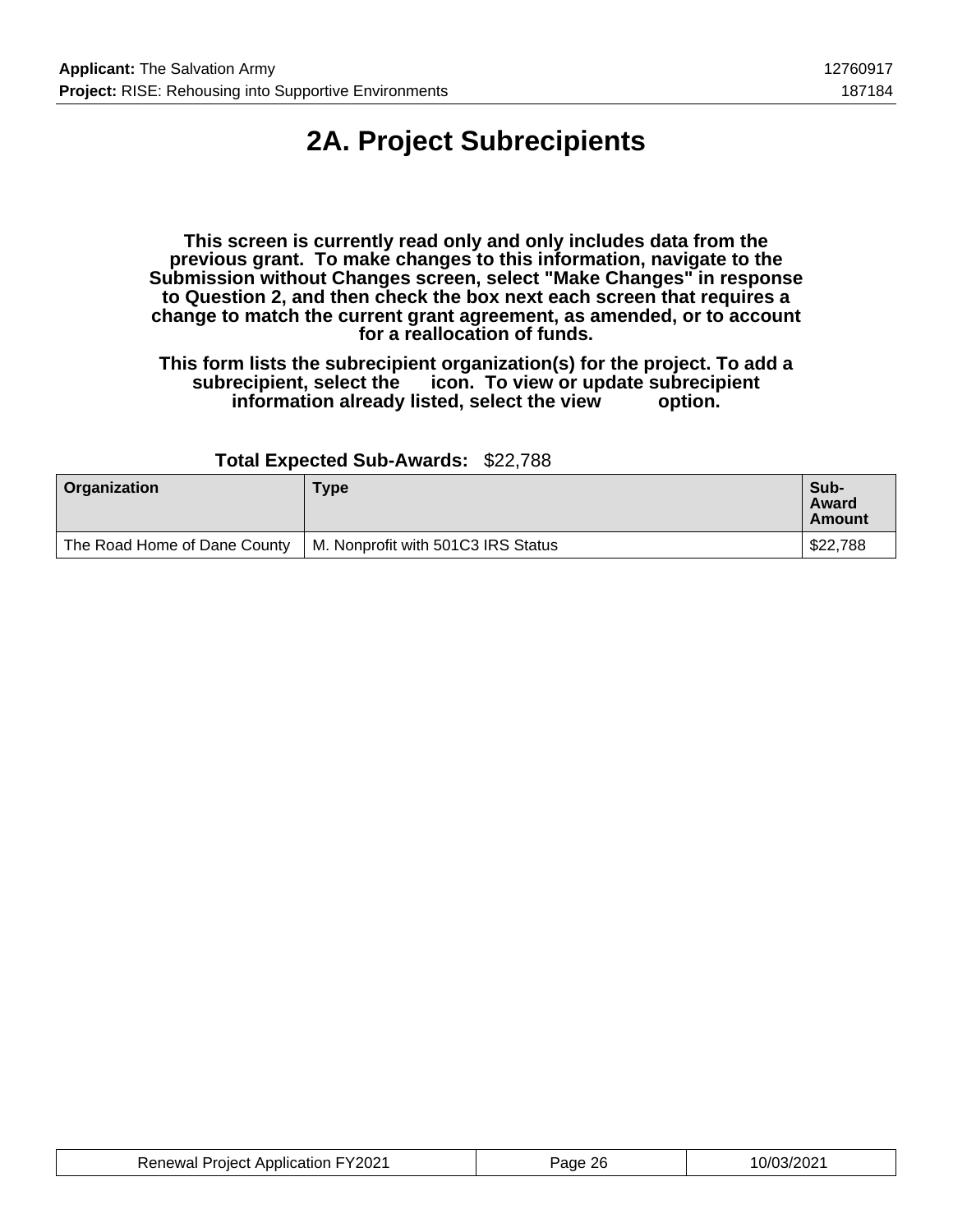### **2A. Project Subrecipients Detail**

**a. Organization Name:** The Road Home of Dane County

**b. Organization Type:** M. Nonprofit with 501C3 IRS Status

**c. Employer or Tax Identification Number:** 31-1618925

| * d. Organizational DUNS:                                                                                                           |                                  | 110167264 | PLUS <sub>4</sub> |  |
|-------------------------------------------------------------------------------------------------------------------------------------|----------------------------------|-----------|-------------------|--|
| e. Physical Address                                                                                                                 |                                  |           |                   |  |
|                                                                                                                                     | <b>Street 1: 890 W Wingra Dr</b> |           |                   |  |
| <b>Street 2:</b>                                                                                                                    |                                  |           |                   |  |
|                                                                                                                                     |                                  |           |                   |  |
| City:                                                                                                                               | Madison                          |           |                   |  |
|                                                                                                                                     | <b>State: Wisconsin</b>          |           |                   |  |
| <b>Zip Code: 53715</b>                                                                                                              |                                  |           |                   |  |
| f. Congressional District(s):<br>(for multiple selections hold CTRL key)                                                            | WI-003                           |           |                   |  |
| g. Is the subrecipient a Faith-Based                                                                                                | <b>No</b>                        |           |                   |  |
| Organization?                                                                                                                       |                                  |           |                   |  |
| h. Has the subrecipient ever received a<br>federal grant, either directly from a federal<br>agency or through a State/local agency? | Yes                              |           |                   |  |
| i. Expected Sub-Award Amount: \$22,788                                                                                              |                                  |           |                   |  |
|                                                                                                                                     |                                  |           |                   |  |
| j. Contact Person                                                                                                                   |                                  |           |                   |  |
| Prefix: Ms.                                                                                                                         |                                  |           |                   |  |
| <b>First Name: Kristin</b>                                                                                                          |                                  |           |                   |  |
| <b>Middle Name:</b>                                                                                                                 |                                  |           |                   |  |
| Last Name: Rucinski                                                                                                                 |                                  |           |                   |  |
|                                                                                                                                     |                                  |           |                   |  |

Renewal Project Application FY2021 | Page 27 | 10/03/2021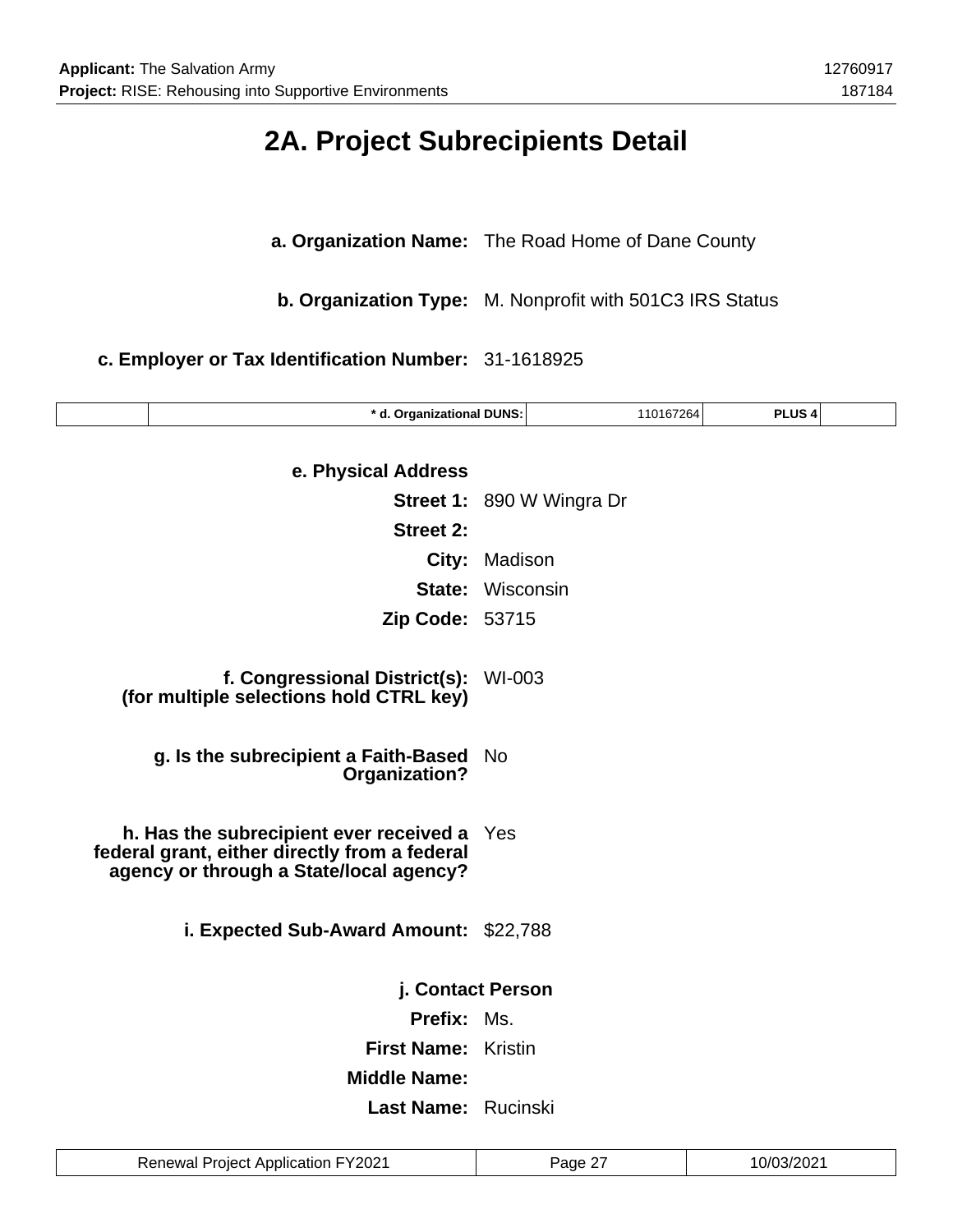#### **Suffix:**

|                                                    | <b>Title:</b> Executive Director    |
|----------------------------------------------------|-------------------------------------|
|                                                    | E-mail Address: kristinr@trhome.org |
| <b>Confirm E-mail Address:</b> kristinr@trhome.org |                                     |
| <b>Phone Number: 608-294-7998</b>                  |                                     |
| Extension: 302                                     |                                     |
|                                                    | <b>Fax Number: 608-294-8007</b>     |

Documentation of the subrecipient's nonprofit status is required with the submission of this application.

| <b>Renewal Project Application FY2021</b> | <sup>2</sup> age 28 | 10/03/2021 |
|-------------------------------------------|---------------------|------------|
|-------------------------------------------|---------------------|------------|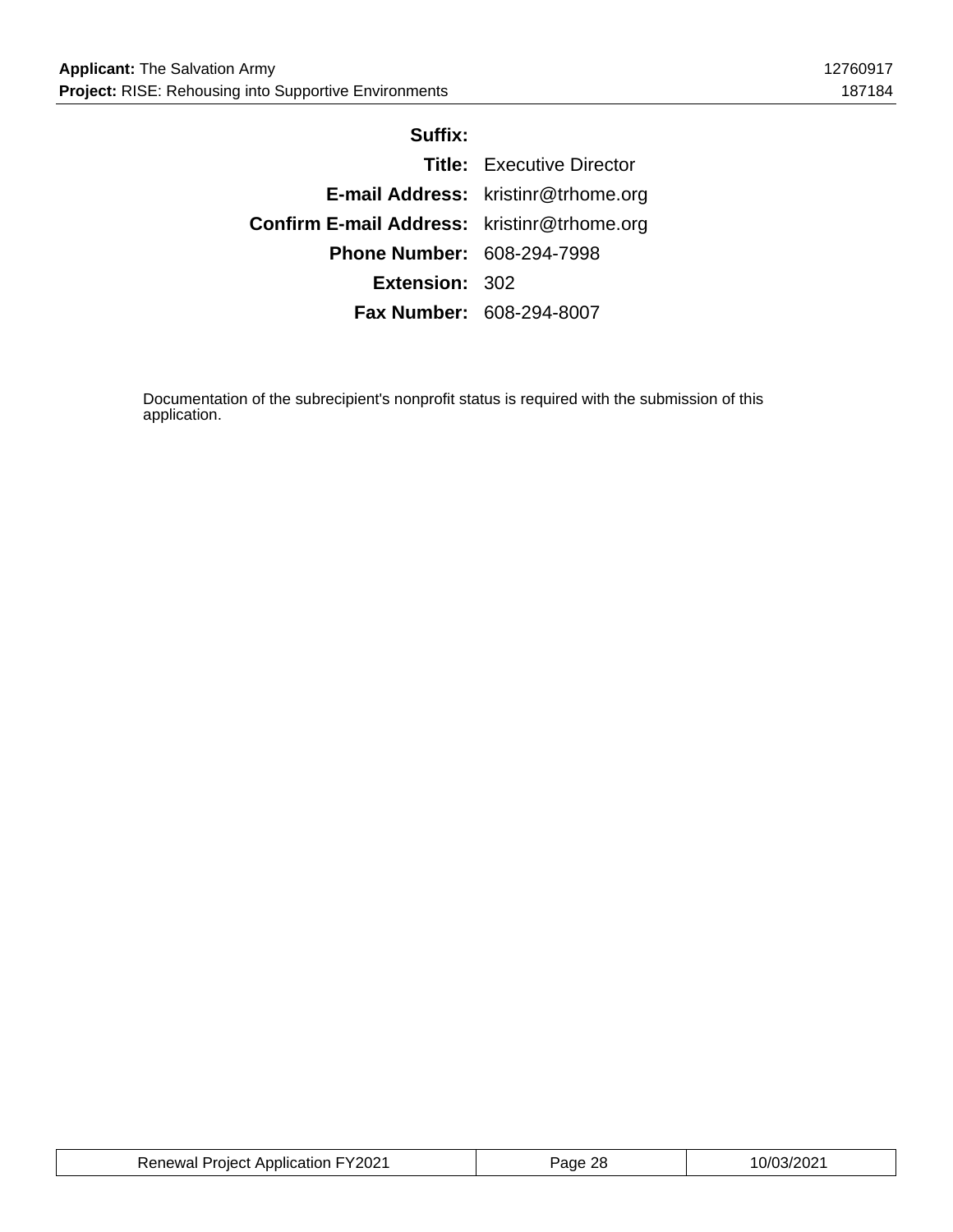# **3A. Project Detail**

### **1. Expiring Grant Project Identification** WI0139 **Number (PIN):**

(e.g., the "Federal Award Identifier" indicated on form 1A. Application Type)

**2. CoC Number and Name:** WI-503 - Madison/Dane County CoC

**3. CoC Collaborative Applicant Name:** City of Madison

**4. Project Name:** RISE: Rehousing into Supportive Environments

**5. Project Status:** Standard

**6. Component Type:** PH

**6a. Select the type of PH project.** RRH

**7. Is your organization, or subrecipient, a** No **victim service provider defined in 24 CFR 578.3?**

| <b>Renewal Project Application FY2021</b> | Page 29 | 10/03/2021 |
|-------------------------------------------|---------|------------|
|-------------------------------------------|---------|------------|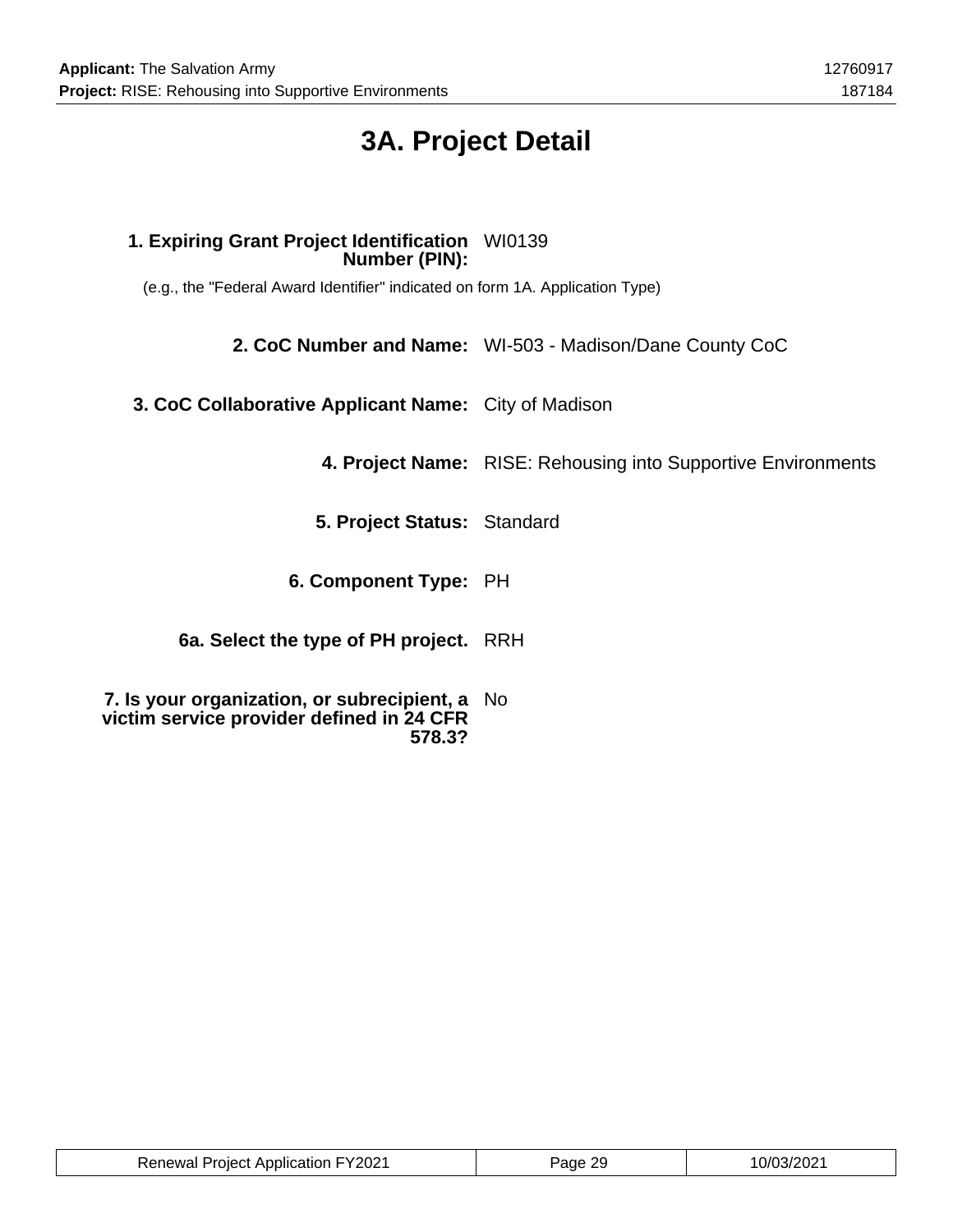# **3B. Project Description**

**This screen is currently read only and only includes data from the previous grant. To make changes to this information, navigate to the Submission without Changes screen, select "Make Changes" in response to Question 2, and then check the box next each screen that requires a change to match the current grant agreement, as amended, or to account for a reallocation of funds.**

#### **1. Provide a description that addresses the entire scope of the proposed project.**

The Salvation Army of Dane County (TSA) seeks to operate a rapid rehousing project that, at its core, partners with homeless families to provide them with tools and resources to lift them from homelessness to stable housing. TSA will provide eight (or more) scattered-site, appropriate and affordable apartment units for homeless families while The Road Home (TRH) will provide five (or more); some of whom will have compounding challenges including persistent mental illness, chronic disabilities and/or substance abuse issues. RISE will work closely with the community's coordinated intake prioritization list and assessment so as to identify families (via the VI-SPDAT) most suitable for rapid rehousing assistance. Program participants will meet HUD's definition of homelessness and actively work in concert with a case manager. Per HUD's rapid rehousing program standards, RISE participants will be eligible for rental assistance for no more than 24 months; case management may persist for up to six months after rental assistance stops. The program will measure program success by two goals: 1.) families will remain in permanent housing as of the end of the operating year or at program exit; and 2.) adults will maintain or increase their total income as of the end of the operating year or at program exit. The crux of this project is rooted in comprehensive supportive services which include:

Intake and Assessment: specific, measurable, attainable, realistic and timely goals will be collaboratively established based upon the family's unique set of needs, strengths and barriers.

Housing Location Assistance: Case managers and program staff will work with participants and our community/s Housing Locator to secure safe, affordable housing.

Intensive Case Management: a case manager will meet face-to-face with the family approximately once a week to work towards established goals, advocate and refer. The frequency and intensity of meetings may lessen over time as the family becomes more self-sufficient.

Financial Counseling: as part of case management, participants will learn to develop (cash and non-cash) resources, avoid predatory lending, repair credit and budget. The work to increase income will help families retain their housing after the program's assistance.

Rental Assistance: The program will provide up to 24 months of rental assistance based on participants' needs, including move-in costs.

Supplementary Assistance: as the budget (non-HUD funds) allows, participants may be assisted with transportation (bus passes and/or gas vouchers), moving expenses, security deposits, procuring household goods, including furniture and

| <b>Renewal Project Application FY2021</b> | Page 30 | 10/03/2021 |
|-------------------------------------------|---------|------------|
|-------------------------------------------|---------|------------|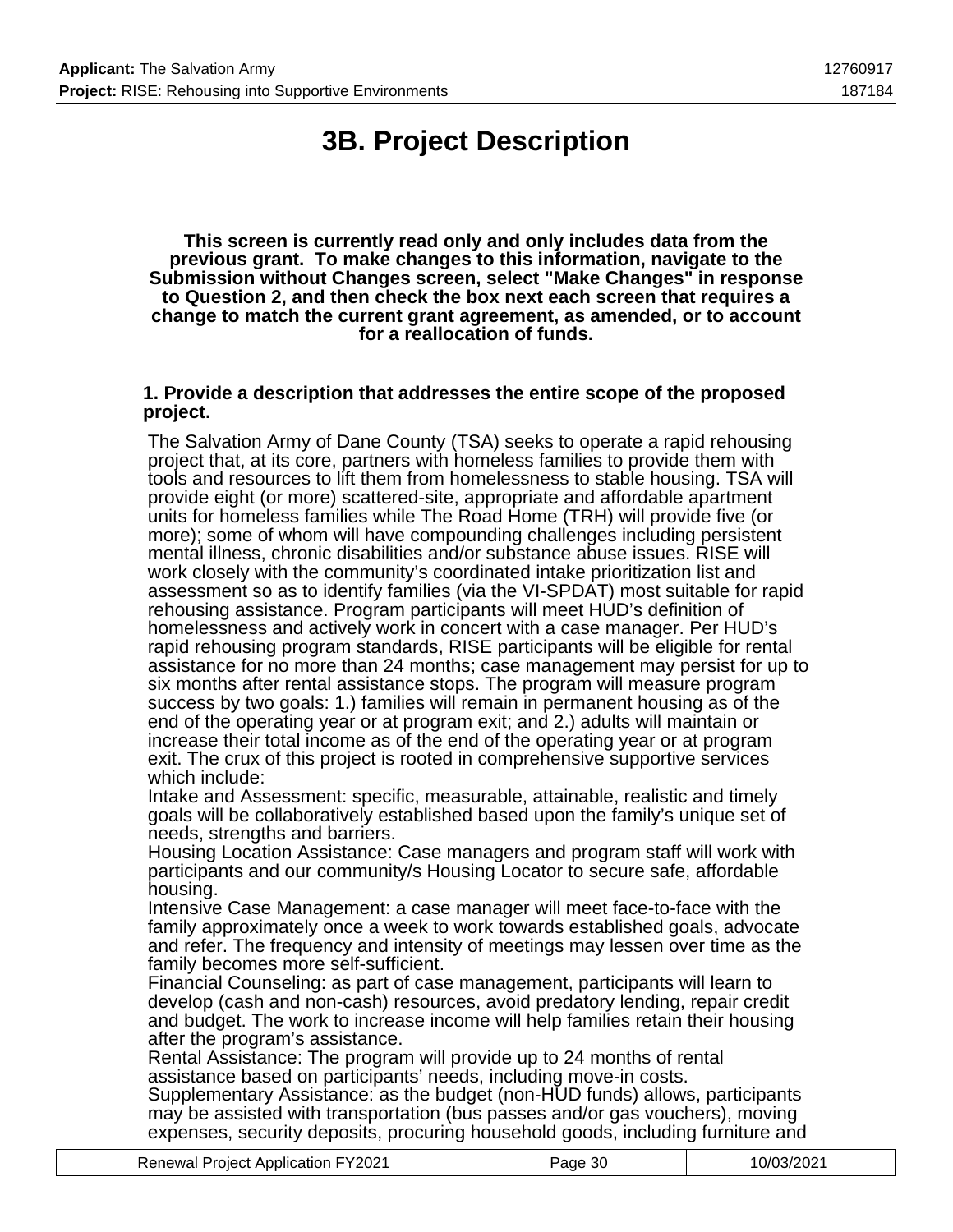cleaning supplies, identification, educational fees, etc.

### **2. Check the appropriate box(s) if this project will have a specific subpopulation focus. (Select all that apply)**

| N/A - Project Serves All Subpopulations | Domestic Violence             |  |
|-----------------------------------------|-------------------------------|--|
| Veterans                                | Substance Abuse               |  |
| Youth (under 25)                        | Mental Illness                |  |
| <b>Families with Children</b>           | <b>HIV/AIDS</b>               |  |
|                                         | <b>Chronic Homeless</b>       |  |
|                                         | Other(Click 'Save' to update) |  |

### **3. Housing First**

#### **3a. Does the project quickly move** Yes **participants into permanent housing**

#### **3b. Does the project enroll program participants who have the following barriers? Select all that apply.**

| Having too little or little income                                                           | Χ |
|----------------------------------------------------------------------------------------------|---|
| Active or history of substance use                                                           | X |
| Having a criminal record with exceptions<br>for state-mandated restrictions                  | Χ |
| <b>History of victimization</b><br>(e.g. domestic violence, sexual assault, childhood abuse) | X |
| None of the above                                                                            |   |

#### **3c. Will the project prevent program participant termination for the following reasons? Select all that apply.**

| Failure to participate in supportive services                                                                               |   |
|-----------------------------------------------------------------------------------------------------------------------------|---|
| Failure to make progress on a service plan                                                                                  |   |
| Loss of income or failure to improve income                                                                                 | X |
| Any other activity not covered in a lease agreement typically found for unassisted persons in the project's geographic area |   |
| None of the above                                                                                                           |   |

#### **3d. Does the project follow a "Housing First"** Yes **approach?**

| <b>Renewal Project Application FY2021</b> | Page 31 | 10/03/2021 |
|-------------------------------------------|---------|------------|
|-------------------------------------------|---------|------------|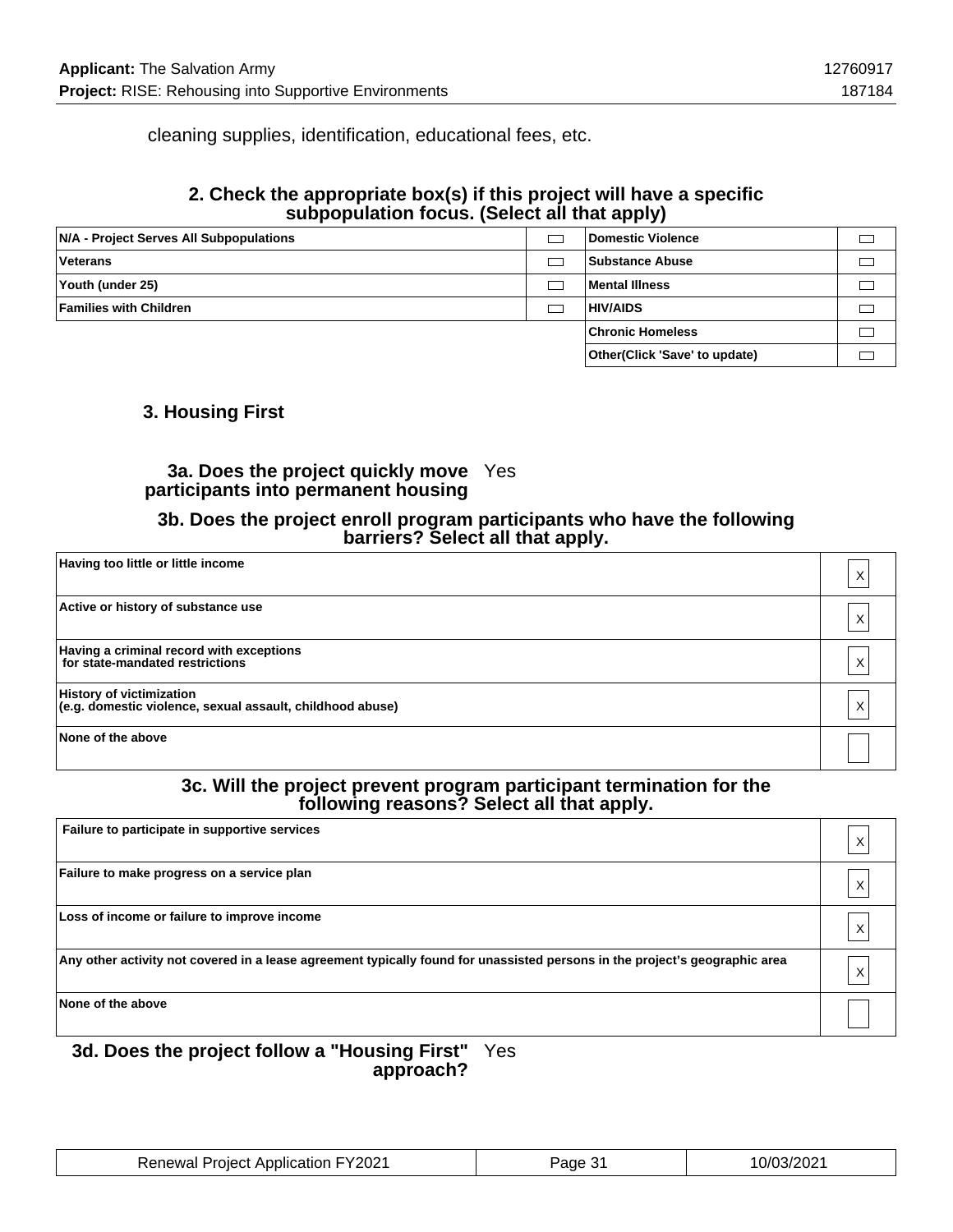### **4A. Supportive Services for Program Participants**

**This screen is currently read only and only includes data from the previous grant. To make changes to this information, navigate to the Submission without Changes screen, select "Make Changes" in response to Question 2, and then check the box next each screen that requires a change to match the current grant agreement, as amended, or to account for a reallocation of funds.**

#### **1. For all supportive services available to program participants, indicate who will provide them and how often they will be provided. Click 'Save' to update.**

| <b>Supportive Services</b>                    | Provider     | Frequency |
|-----------------------------------------------|--------------|-----------|
| <b>Assessment of Service Needs</b>            | Applicant    | Weekly    |
| <b>Assistance with Moving Costs</b>           | Non-Partner  | As needed |
| <b>Case Management</b>                        | Applicant    | Monthly   |
| <b>Child Care</b>                             | Non-Partner  | As needed |
| <b>Education Services</b>                     | Non-Partner  | As needed |
| <b>Employment Assistance and Job Training</b> | Non-Partner  | As needed |
| Food                                          | Non-Partner  | As needed |
| <b>Housing Search and Counseling Services</b> | Applicant    | Monthly   |
| <b>Legal Services</b>                         | Non-Partner  | As needed |
| <b>Life Skills Training</b>                   | Subrecipient | Weekly    |
| <b>Mental Health Services</b>                 | Non-Partner  | As needed |
| <b>Outpatient Health Services</b>             | Non-Partner  | As needed |
| <b>Outreach Services</b>                      | Non-Partner  | As needed |
| <b>Substance Abuse Treatment Services</b>     | Non-Partner  | As needed |
| Transportation                                | Non-Partner  | Monthly   |
| <b>Utility Deposits</b>                       | Non-Partner  | As needed |

**Identify whether the project includes the following activities:**

**2. Transportation assistance to program** Yes **participants to attend mainstream benefit appointments, employee training, or jobs?**

**3. Annual follow-up with program participants** Yes **to ensure mainstream benefits are received and renewed?**

### **4. Do program participants have access to** Yes **SSI/SSDI technical assistance provided by**

| <b>Renewal Project Application FY2021</b> | Page 32 | 10/03/2021 |
|-------------------------------------------|---------|------------|
|-------------------------------------------|---------|------------|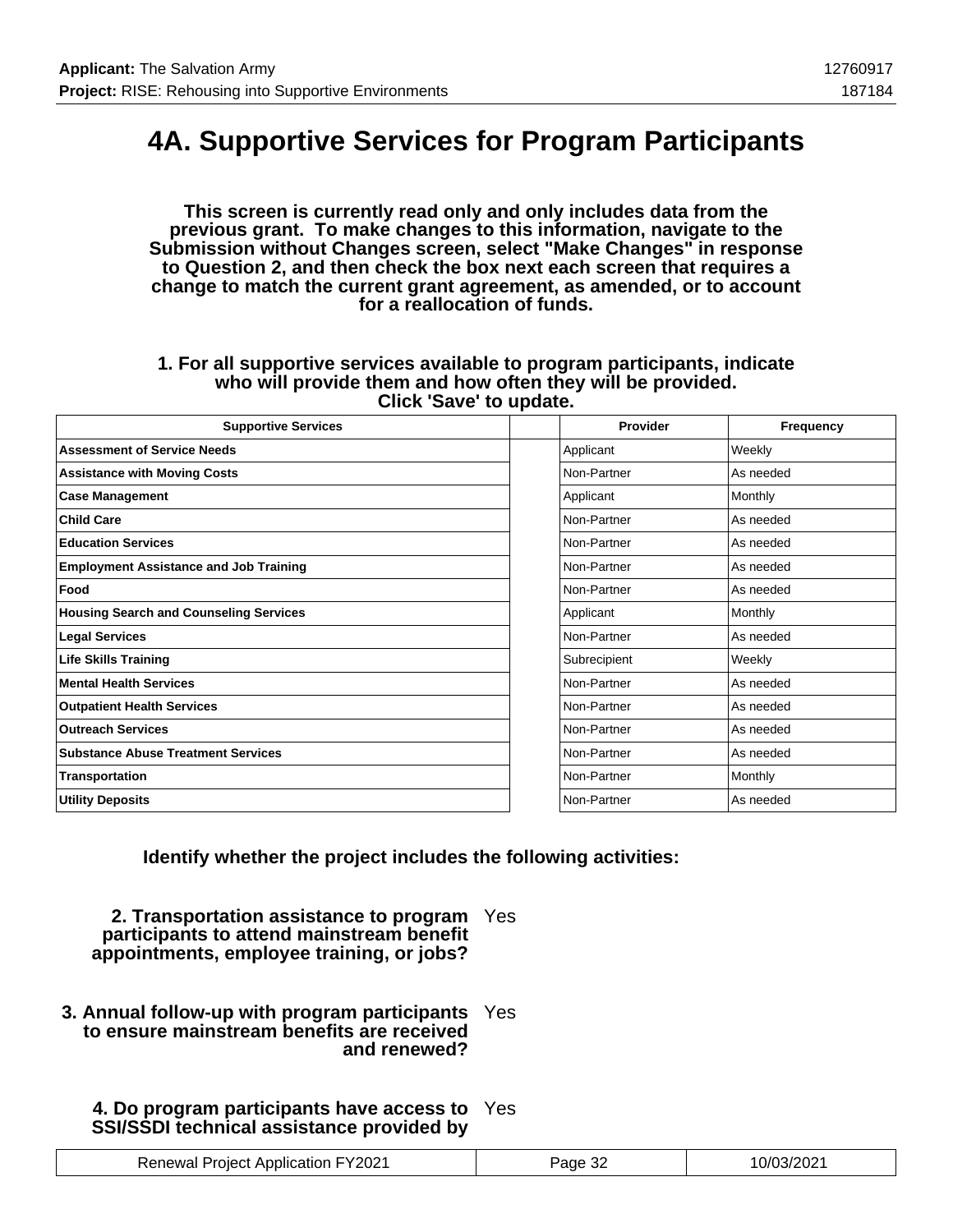### **this project, subrecipient, or partner agency?**

**4a. Has the staff person providing the technical assistance completed SOAR training in the past 24 months?** Yes

| <b>Renewal Project Application FY2021</b> | Page 33 | 10/03/2021 |
|-------------------------------------------|---------|------------|
|-------------------------------------------|---------|------------|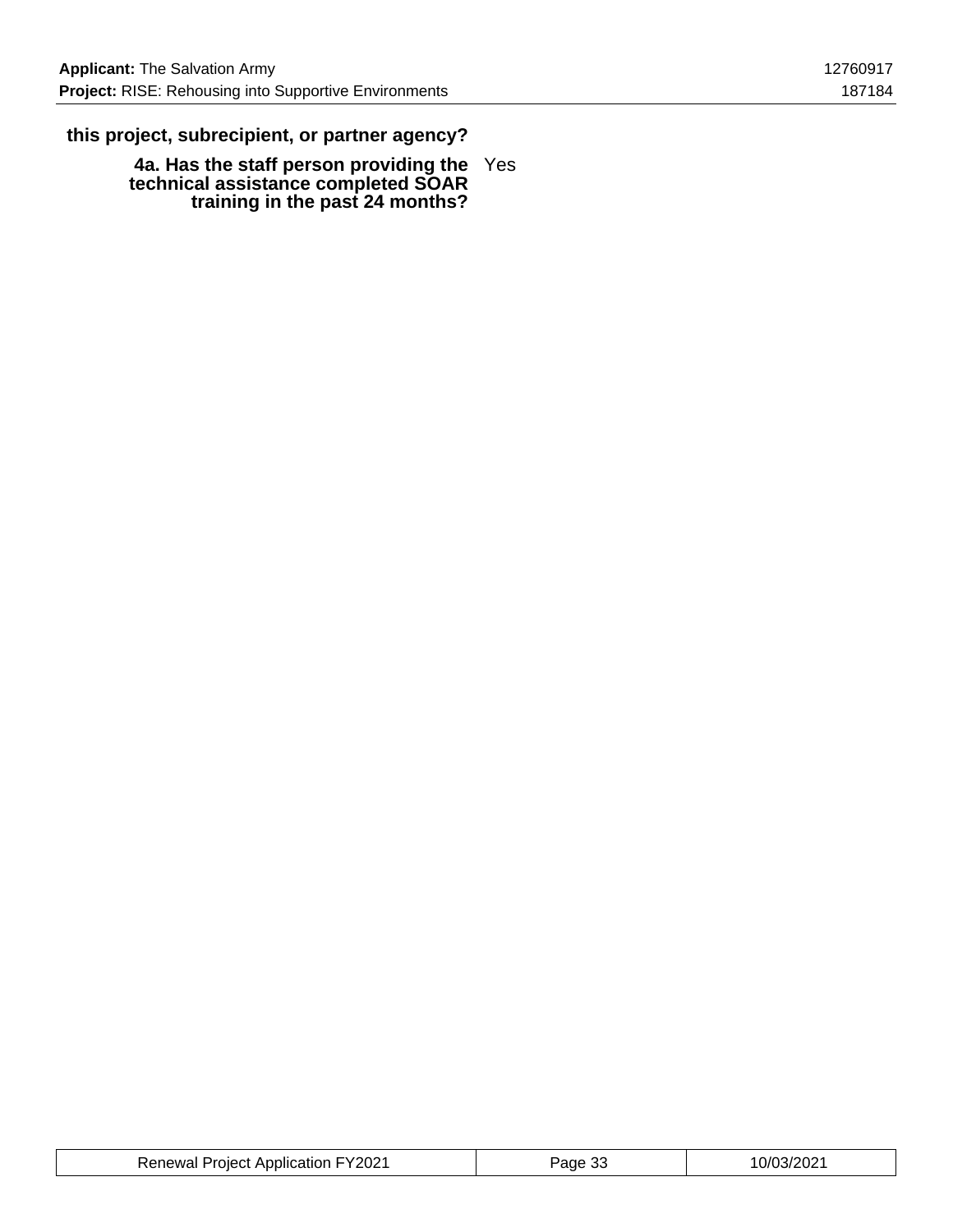# **4B. Housing Type and Location**

**This screen is currently read only and only includes data from the previous grant. To make changes to this information, navigate to the Submission without Changes screen, select "Make Changes" in response to Question 2, and then check the box next each screen that requires a change to match the current grant agreement, as amended, or to account for a reallocation of funds.**

**The following list summarizes each housing site in the project. To add a housing site to the list, select the icon. To view or update a housing site already listed, select the icon.**

|  | <b>Total Units:</b> | 13 |
|--|---------------------|----|
|--|---------------------|----|

**Total Beds:** 41

| <b>Housing Type</b>         | <b>Housing Type (JOINT)</b> | <b>Units</b> | <b>Beds</b> |
|-----------------------------|-----------------------------|--------------|-------------|
| Scattered-site apartments ( | ---                         | 1'           |             |

| <b>Renewal Project Application FY2021</b> | Page 34 | 10/03/2021 |
|-------------------------------------------|---------|------------|
|-------------------------------------------|---------|------------|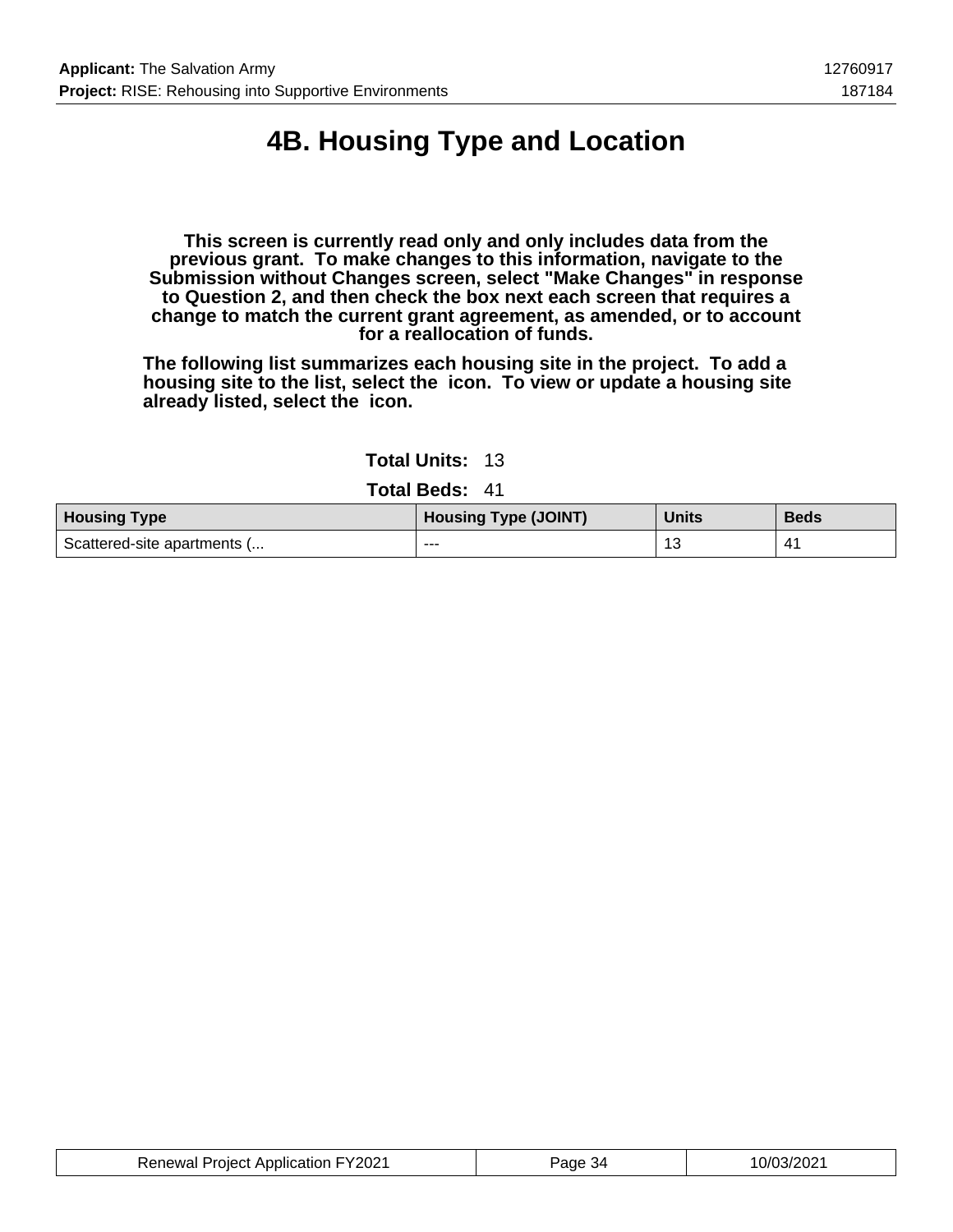### **4B. Housing Type and Location Detail**

**1. Housing Type:** Scattered-site apartments (including efficiencies)

#### **2. Indicate the maximum number of units and beds available for program participants at the selected housing site.**

#### **a. Units:** 13

**b. Beds:** 41

#### **3. Address**

Project applicants must enter an address for all proposed and existing properties. If the location is not yet known, enter the expected location of the housing units. For Scattered-site and Singlefamily home housing, or for projects that have units at multiple locations, project applicants should enter the address where the majority of beds will be located or where the majority of beds are located as of the application submission. Where the project uses tenant-based rental assistance in the RRH portion, or if the address for scattered-site or single-family homes housing cannot be identified at the time of application, enter the address for the project's administration office. Projects serving victims of domestic violence, including human trafficking, must use a PO Box or other anonymous address to ensure the safety of participants.

> **Street 1: 630 E Washington Ave Street 2: City:** Madison **State:** Wisconsin **ZIP Code:** 53703

**4. Select the geographic area(s) associated with the address: (for multiple selections hold CTRL Key)**

559025 Dane County

| <b>Renewal Project Application FY2021</b> | апе<br>ື | 10/03/2<br>יממכ<br>υz |
|-------------------------------------------|----------|-----------------------|
|-------------------------------------------|----------|-----------------------|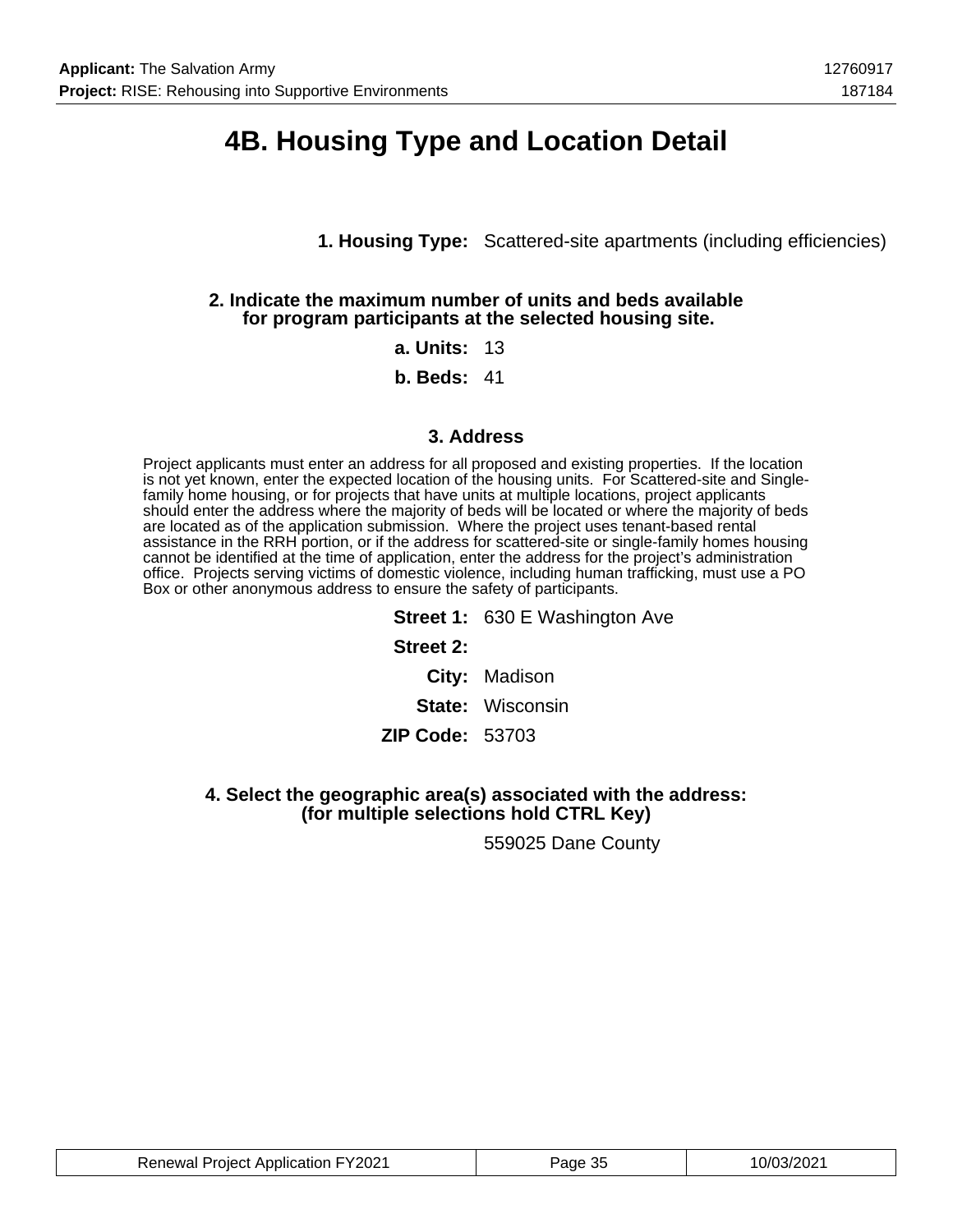## **5A. Program Participants - Households**

**This screen is currently read only and only includes data from the previous grant. To make changes to this information, navigate to the Submission without Changes screen, select "Make Changes" in response to Question 2, and then check the box next each screen that requires a change to match the current grant agreement, as amended, or to account for a reallocation of funds.**

| <b>Households</b>                   | Households with at<br><b>Least One Adult</b><br>and One Child               | <b>Adult Households</b><br>without Children                             | <b>Households with</b><br><b>Only Children</b>               | Total          |
|-------------------------------------|-----------------------------------------------------------------------------|-------------------------------------------------------------------------|--------------------------------------------------------------|----------------|
| <b>Total Number of Households</b>   | 13                                                                          | $\Omega$                                                                | $\Omega$                                                     | 13             |
|                                     |                                                                             |                                                                         |                                                              |                |
| <b>Characteristics</b>              | Persons in<br>Households with at<br><b>Least One Adult</b><br>and One Child | <b>Adult Persons in</b><br><b>Households without</b><br><b>Children</b> | Persons in<br><b>Households with</b><br><b>Only Children</b> | <b>Total</b>   |
| Persons over age 24                 | 14                                                                          | $\Omega$                                                                |                                                              | 14             |
| Persons ages 18-24                  | $\overline{2}$                                                              | $\Omega$                                                                |                                                              | $\overline{2}$ |
| Accompanied Children under age 18   | 25                                                                          |                                                                         | 0                                                            | 25             |
| Unaccompanied Children under age 18 |                                                                             |                                                                         | 0                                                            | $\overline{0}$ |
| <b>Total Persons</b>                | 41                                                                          | $\Omega$                                                                | $\mathbf 0$                                                  | 41             |

**Click Save to automatically calculate totals**

| <b>Renewal Project Application FY2021</b> | Page 36 | 10/03/2021 |
|-------------------------------------------|---------|------------|
|-------------------------------------------|---------|------------|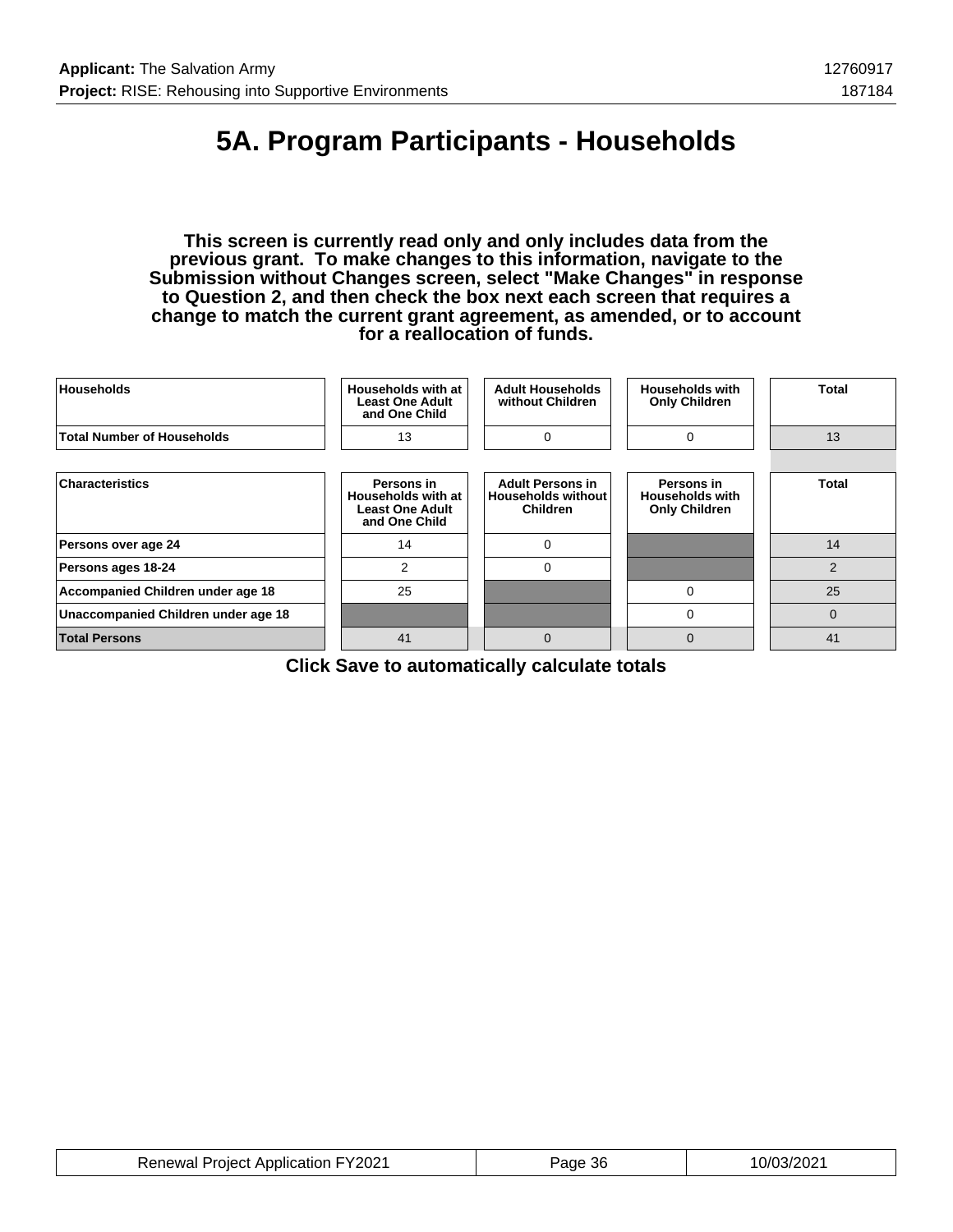## **5B. Program Participants - Subpopulations**

**This screen is currently read only and only includes data from the previous grant. To make changes to this information, navigate to the Submission without Changes screen, select "Make Changes" in response to Question 2, and then check the box next each screen that requires a change to match the current grant agreement, as amended, or to account for a reallocation of funds.**

#### **Persons in Households with at Least One Adult and One Child**

| <b>Characteristics</b> | <b>CH</b><br>(Not<br>Veterans   Veterans | <b>CH</b> | (Not CH) Substan | Veterans Chronic<br><sub>ce</sub><br><b>Abuse</b> | <b>HIV/AID</b><br>S | <b>Severely</b><br><b>Mentally</b><br>Ш | <b>DV</b> | <b>Physical</b><br><b>Disability</b> | Developmenta<br><b>Disability</b> | <b>Persons Not</b><br>Represented<br>by a<br>Listed<br>Subpopulatio |
|------------------------|------------------------------------------|-----------|------------------|---------------------------------------------------|---------------------|-----------------------------------------|-----------|--------------------------------------|-----------------------------------|---------------------------------------------------------------------|
| Persons over age 24    |                                          | 0         |                  |                                                   |                     | 2                                       | 5         |                                      |                                   |                                                                     |
| Persons ages 18-24     |                                          | 0         |                  | 0                                                 |                     |                                         |           |                                      |                                   |                                                                     |
| Children under age 18  | 0                                        |           |                  |                                                   |                     | ◠                                       | 4         | ◠                                    |                                   | 13                                                                  |
| <b>Total Persons</b>   |                                          | $\Omega$  | $\Omega$         |                                                   | $\Omega$            |                                         | 10        |                                      |                                   | 17                                                                  |

**Click Save to automatically calculate totals**

#### **Persons in Households without Children**

| <b>Characteristics</b> | <b>CH</b><br>(Not<br>l Veterans l | <b>CH</b><br><u> Veterans </u> | <b>Veterans</b><br>(Not CH) Chronic | <b>Substan</b><br>ce<br><b>Abuse</b> | <b>HIV/AID</b><br>S | <b>Severely</b><br><b>Mentally</b><br>Ш | <b>DV</b> | <b>Disability</b> | Physical Developmenta<br><b>Disability</b> | <b>Persons Not</b><br>Represented<br>by a<br>Listed<br>Subpopulatio |
|------------------------|-----------------------------------|--------------------------------|-------------------------------------|--------------------------------------|---------------------|-----------------------------------------|-----------|-------------------|--------------------------------------------|---------------------------------------------------------------------|
| Persons over age 24    |                                   |                                |                                     |                                      |                     |                                         |           |                   |                                            |                                                                     |
| Persons ages 18-24     |                                   |                                |                                     |                                      |                     |                                         |           |                   |                                            |                                                                     |
| <b>Total Persons</b>   |                                   |                                | 0                                   | 0                                    | $\mathbf 0$         |                                         |           | $\Omega$          |                                            | 0                                                                   |

### **Persons in Households with Only Children**

| <b>Characteristics</b>                        | <b>CH</b><br>(Not<br><b>Veterans</b> | <b>CH</b><br><b>Veterans</b> | Veterans<br>(Not CH) Chronic | <b>Substan</b><br>ce<br><b>Abuse</b> | <b>HIV/AID</b><br>S | <b>Severely</b><br><b>Mentally</b><br>Ш | <b>DV</b> | <b>Physical</b><br><b>Disability</b> | Developmenta<br><b>Disability</b> | <b>Persons Not</b><br>Represented<br>by a<br>Listed<br>Subpopulatio |
|-----------------------------------------------|--------------------------------------|------------------------------|------------------------------|--------------------------------------|---------------------|-----------------------------------------|-----------|--------------------------------------|-----------------------------------|---------------------------------------------------------------------|
| Accompanied Children under<br>age 18          |                                      |                              |                              |                                      |                     |                                         |           |                                      |                                   |                                                                     |
| <b>Unaccompanied Children</b><br>under age 18 |                                      |                              |                              |                                      |                     |                                         |           |                                      |                                   |                                                                     |
| <b>Total Persons</b>                          |                                      |                              |                              | $\Omega$                             | $\Omega$            |                                         |           | $\Omega$                             |                                   |                                                                     |

| <b>Renewal Project Application FY2021</b> | aae<br>، ت | 10/03/2021 |
|-------------------------------------------|------------|------------|
|-------------------------------------------|------------|------------|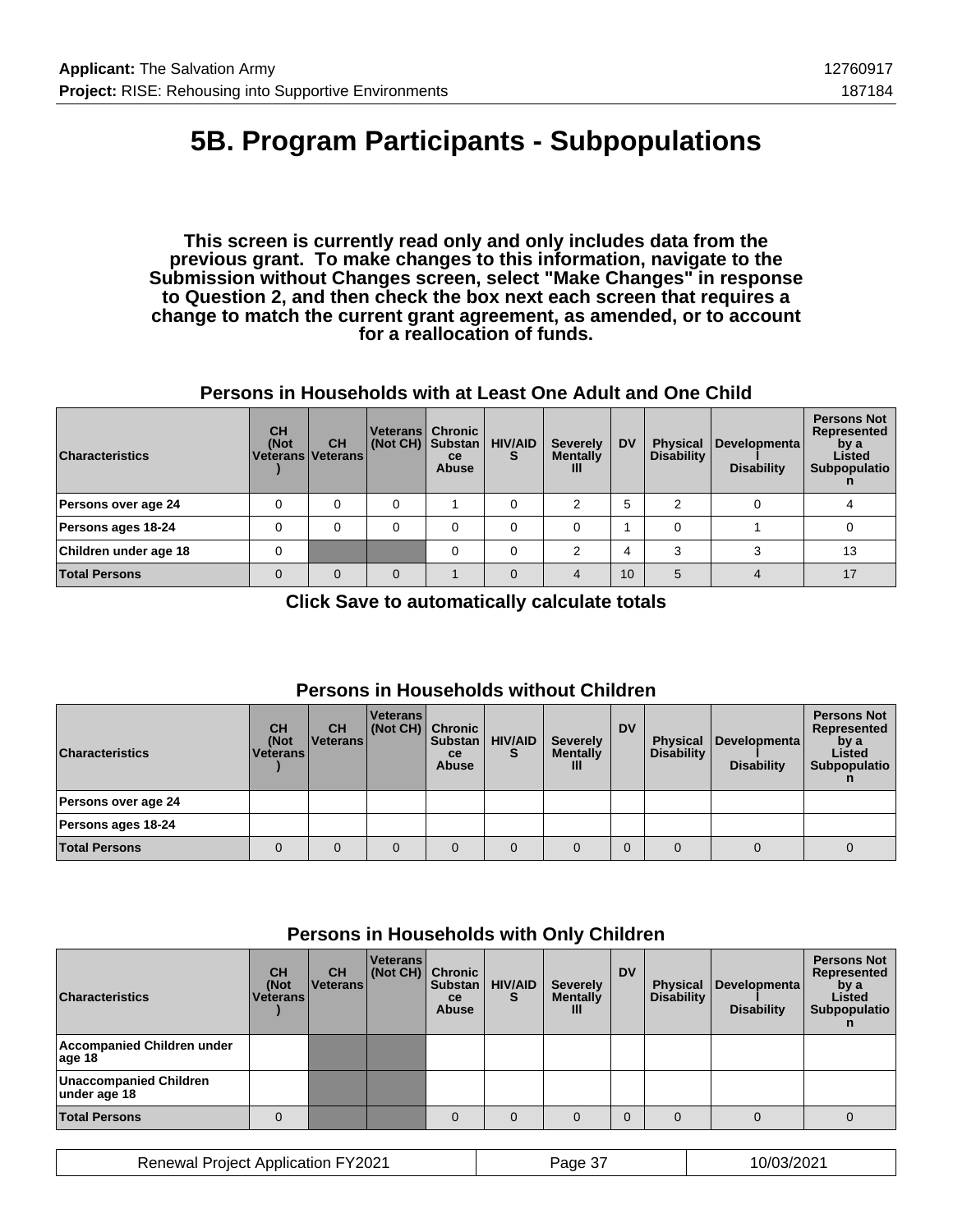### **Describe the unlisted subpopulations referred to above:**

This project does not serve households without children or households with only children

| <b>Renewal Project Application FY2021</b> | ane<br>- OC | 10/03/2021 |
|-------------------------------------------|-------------|------------|
|-------------------------------------------|-------------|------------|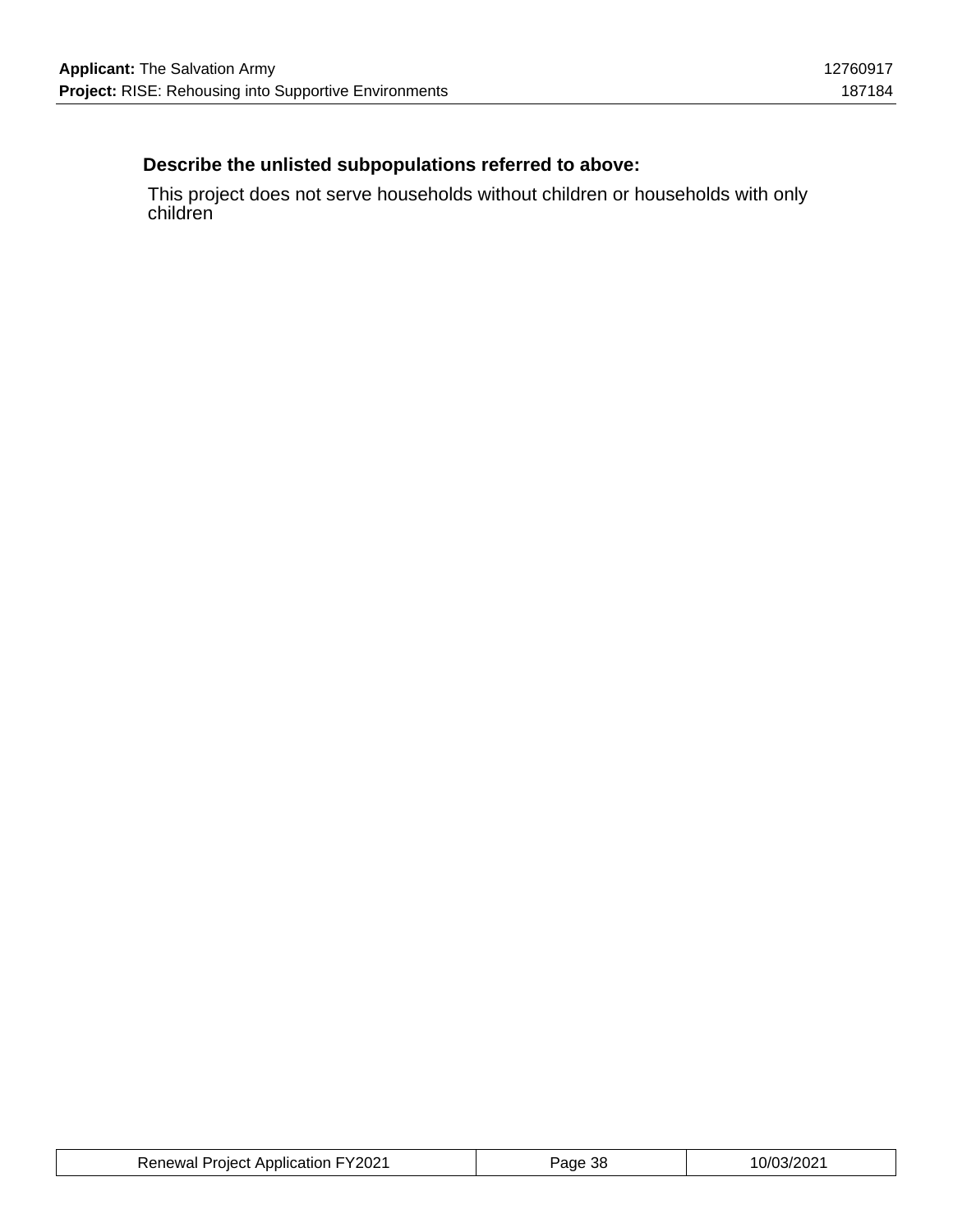# **6A. Funding Request**

| This screen is currently read only and only includes data from the<br>previous grant. To make changes to this information, navigate to the<br>Submission without Changes screen, select "Make Changes" in response<br>to Question 2, and then check the box next each screen that requires a<br>change to match the current grant agreement, as amended, or to account<br>for a reallocation of funds. |     |  |  |  |  |  |
|--------------------------------------------------------------------------------------------------------------------------------------------------------------------------------------------------------------------------------------------------------------------------------------------------------------------------------------------------------------------------------------------------------|-----|--|--|--|--|--|
| 1. Do any of the properties in this project No<br>have an active restrictive covenant?                                                                                                                                                                                                                                                                                                                 |     |  |  |  |  |  |
| 2. Was the original project awarded as either<br>a Samaritan Bonus or Permanent Housing<br><b>Bonus project?</b>                                                                                                                                                                                                                                                                                       | No. |  |  |  |  |  |
| 3. Does this project propose to allocate funds No<br>according to an indirect cost rate?                                                                                                                                                                                                                                                                                                               |     |  |  |  |  |  |
| 4. Renewal Grant Term: This field is pre- 1 Year<br>populated with a one-year grant term and<br>cannot be edited:                                                                                                                                                                                                                                                                                      |     |  |  |  |  |  |
| 5. Select the costs for which funding is<br>requested:                                                                                                                                                                                                                                                                                                                                                 |     |  |  |  |  |  |
| <b>Rental Assistance</b>                                                                                                                                                                                                                                                                                                                                                                               | X   |  |  |  |  |  |
| <b>Supportive Services</b>                                                                                                                                                                                                                                                                                                                                                                             | X   |  |  |  |  |  |

**HMIS**

Renewal Project Application FY2021 | Page 39 | 10/03/2021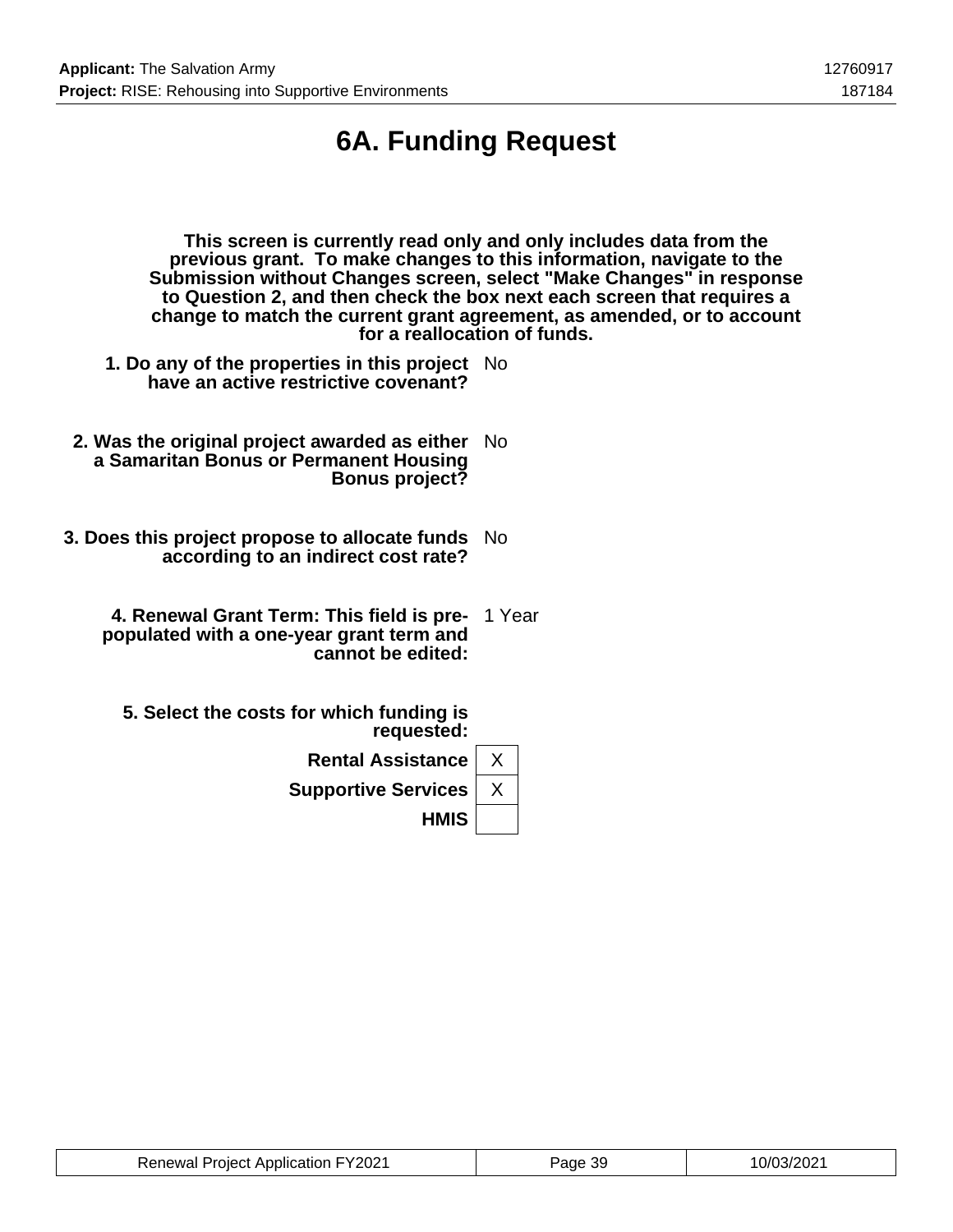# **6C. Rental Assistance Budget**

**This screen is currently read only and only includes data from the previous grant. To make changes to this information, navigate to the Submission without Changes screen, select "Make Changes" in response to Question 2, and then check the box next each screen that requires a change to match the current grant agreement, as amended, or to account for a reallocation of funds.**

**The following list summarizes the rental assistance funding request for the total term of the project. To add information to the list, select the icon. To view or update information already listed, select the icon.**

|                                     | <b>Total Request for Grant Term:</b>  |                                 | \$204,396            |
|-------------------------------------|---------------------------------------|---------------------------------|----------------------|
|                                     | <b>Total Units:</b>                   |                                 | 13 <sub>1</sub>      |
| Type of Rental<br><b>Assistance</b> | <b>FMR Area</b>                       | <b>Total Units</b><br>Requested | <b>Total Request</b> |
| <b>TRA</b>                          | WI - Madison, WI HUD Metro FMR Area ( | 13                              | \$204,396            |

| <b>Renewal Project Application FY2021</b> | Page 40 | 10/03/2021 |
|-------------------------------------------|---------|------------|
|-------------------------------------------|---------|------------|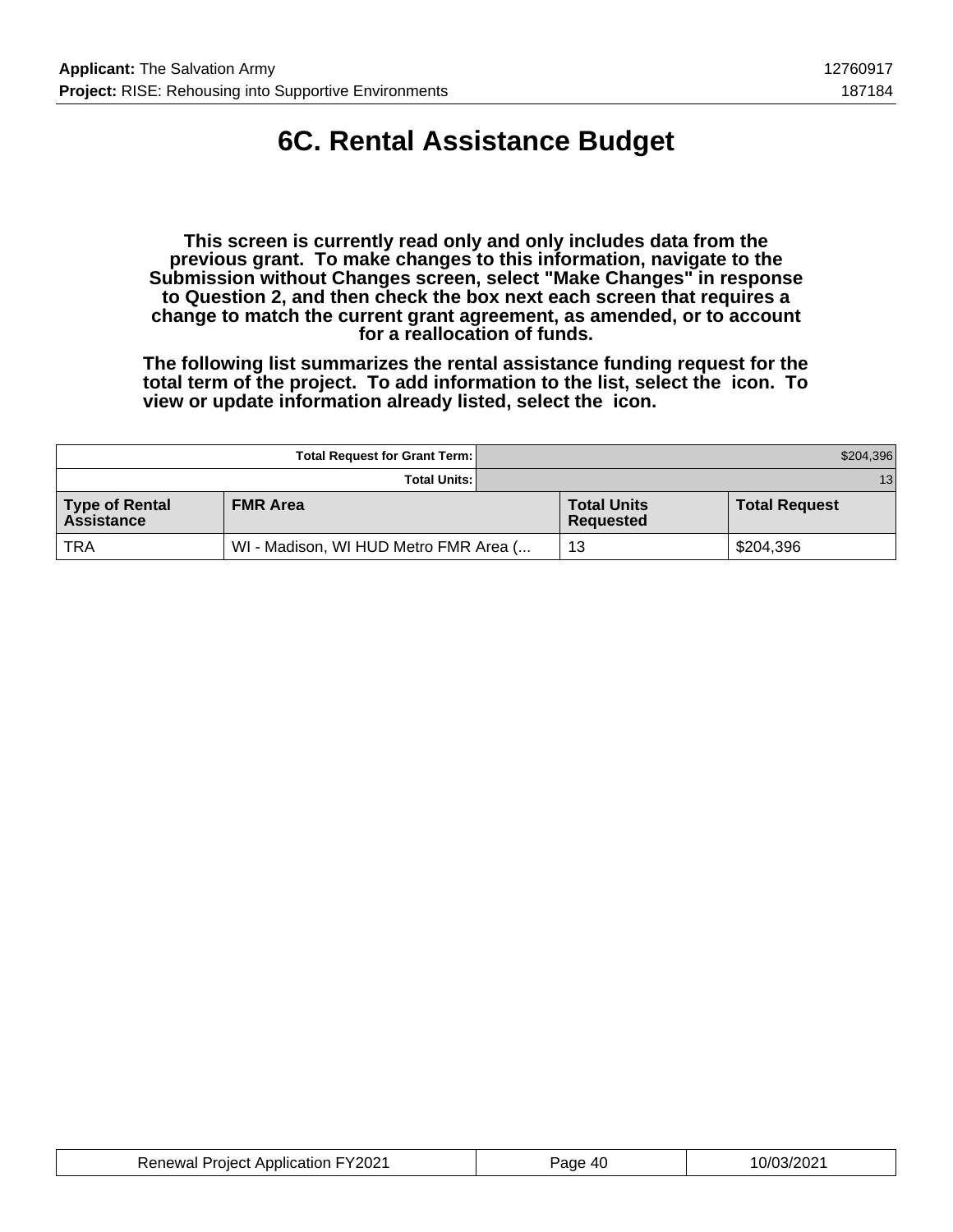### **Rental Assistance Budget Detail**

### **Type of Rental Assistance:** TRA

#### **Metropolitan or non-metropolitan fair market rent area:**

WI - Madison, WI HUD Metro FMR Area (5502599999)

#### **Does the applicant request rental assistance funding for less than the area's per unit size fair market rents?** No

| <b>Size of Units</b>                                         | # of Units<br>(Applicant) |                           | <b>FMR Area</b><br>(Applicant) | <b>HUD Paid</b><br>Rent<br>(Applicant) | 12 Months |          | <b>Total</b><br>Request<br>(Applicant) |
|--------------------------------------------------------------|---------------------------|---------------------------|--------------------------------|----------------------------------------|-----------|----------|----------------------------------------|
| <b>SRO</b>                                                   |                           | $\boldsymbol{\mathsf{x}}$ | \$667                          | $$667$ $\times$                        | 12        | $=$      | \$0                                    |
| 0 Bedroom                                                    |                           | X                         | \$889                          | $$889$ $x$                             | 12        | =        | \$0                                    |
| 1 Bedroom                                                    |                           | X                         | \$1,039                        | $$1,039$ x                             | 12        | $=$      | \$0                                    |
| 2 Bedrooms                                                   | $10\mathbf{x}$            |                           | \$1,211                        | $$1,211$ x                             | 12        | =        | \$145,320                              |
| 3 Bedrooms                                                   | $\overline{3}$            | $\boldsymbol{\mathsf{x}}$ | \$1,641                        | $$1,641$ x                             | 12        | =        | \$59,076                               |
| 4 Bedrooms                                                   |                           | X                         | \$1,965                        | $$1,965$ x                             | 12        | =        | \$0                                    |
| 5 Bedrooms                                                   |                           | X                         | \$2,260                        | $$2,260$ x                             | 12        | $=$      | \$0                                    |
| 6 Bedrooms                                                   |                           | $\boldsymbol{x}$          | \$2,555                        | $$2,555$ x                             | 12        | Ξ        | \$0                                    |
| 7 Bedrooms                                                   |                           | $\mathbf x$               | \$2,849                        | $$2,849$ x                             | 12        | $=$      | \$0                                    |
| 8 Bedrooms                                                   |                           | $\boldsymbol{x}$          | \$3,144                        | $$3,144$ x                             | 12        | $=$      | \$0                                    |
| 9 Bedrooms                                                   |                           | X                         | \$3,439                        | $$3,439$ x                             | 12        | $\equiv$ | \$0                                    |
| <b>Total Units and Annual Assistance</b><br><b>Requested</b> | 13                        |                           |                                |                                        |           |          | \$204,396                              |
| <b>Grant Term</b>                                            |                           |                           |                                |                                        |           |          | 1 Year                                 |
| <b>Total Request for Grant Term</b>                          |                           |                           |                                |                                        |           |          | \$204,396                              |

**Click the 'Save' button to automatically calculate totals.**

| <b>Renewal Project Application FY2021</b> | Page ∈ | 10/03/2021 |
|-------------------------------------------|--------|------------|
|-------------------------------------------|--------|------------|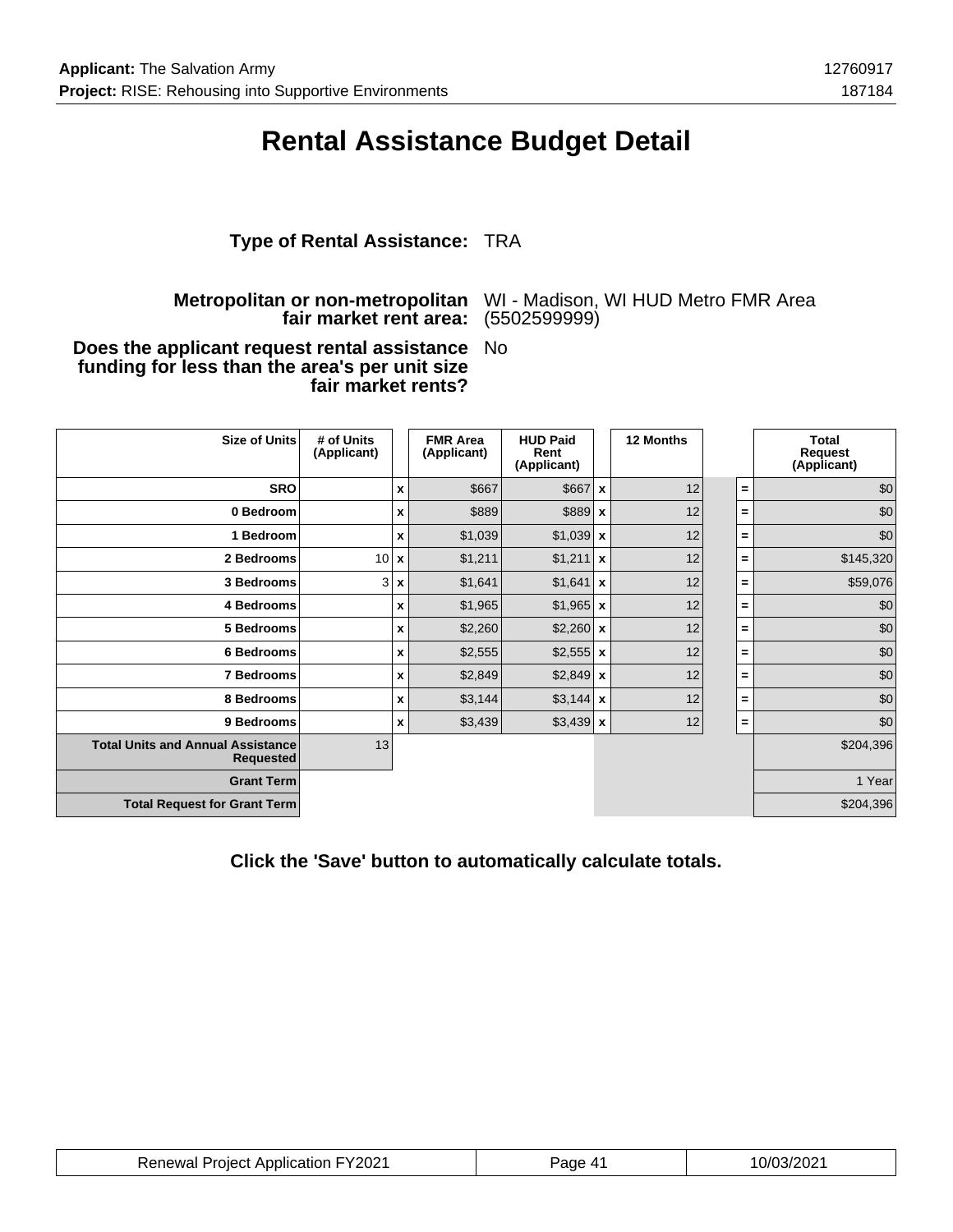# **6D. Sources of Match**

#### **The following list summarizes the funds that will be used as Match for this project. To add a Match source to the list, select the icon. To view or update a Match source already listed, select the icon.**

### **Summary for Match**

| <b>Total Value of Cash Commitments:</b>    | \$70,531 |
|--------------------------------------------|----------|
| <b>Total Value of In-Kind Commitments:</b> | \$0      |
| <b>Total Value of All Commitments:</b>     | \$70,531 |

#### **1. Will this project generate program income described in 24 CFR 578.97 to use as Match for this project?** No

| <b>Type</b> | <b>Source</b> | <b>Contributor</b> | <b>Value of Commitments</b> |
|-------------|---------------|--------------------|-----------------------------|
| Cash        | Private       | Private Donations  | \$6,065                     |
| Cash        | Private       | Private Donations  | \$64,466                    |

| <b>Renewal Project Application FY2021</b> | Page 42 | 10/03/2021 |
|-------------------------------------------|---------|------------|
|-------------------------------------------|---------|------------|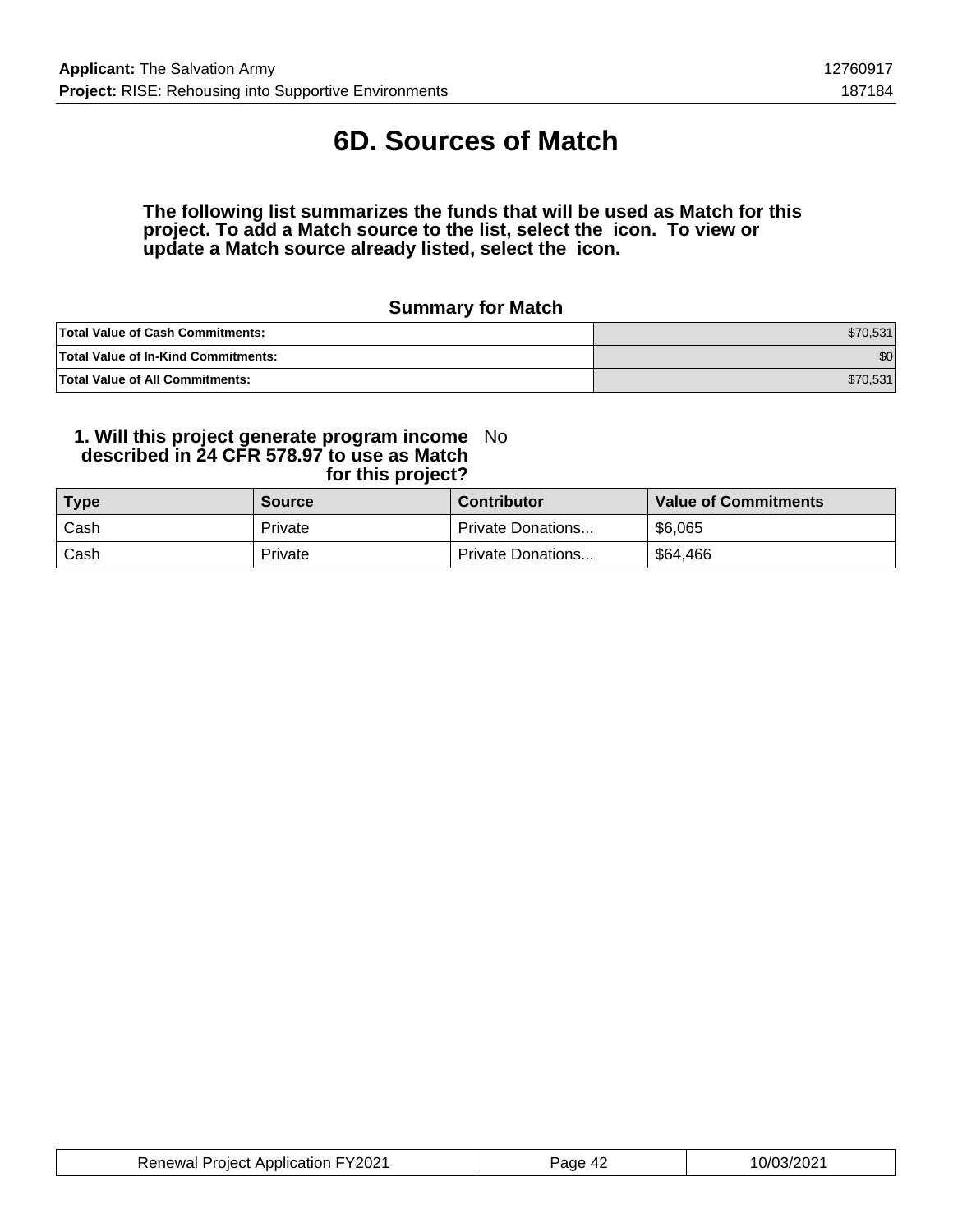### **Sources of Match Detail**

| 1. Type of Match Commitment: Cash                                                     |                                                 |
|---------------------------------------------------------------------------------------|-------------------------------------------------|
| 2. Source: Private                                                                    |                                                 |
| (Be as specific as possible and include the<br>office or grant program as applicable) | <b>3. Name of Source:</b> Private Donations-TRH |
| 4. Amount of Written Committment: \$6,065                                             |                                                 |

## **Sources of Match Detail**

| <b>1. Type of Match Commitment: Cash</b>                                              |                                                 |
|---------------------------------------------------------------------------------------|-------------------------------------------------|
| 2. Source: Private                                                                    |                                                 |
| (Be as specific as possible and include the<br>office or grant program as applicable) | <b>3. Name of Source:</b> Private Donations-TSA |
| 4. Amount of Written Committment: \$64,466                                            |                                                 |

| <b>Renewal Project Application FY2021</b> | Page 43 | 10/03/2021 |
|-------------------------------------------|---------|------------|
|-------------------------------------------|---------|------------|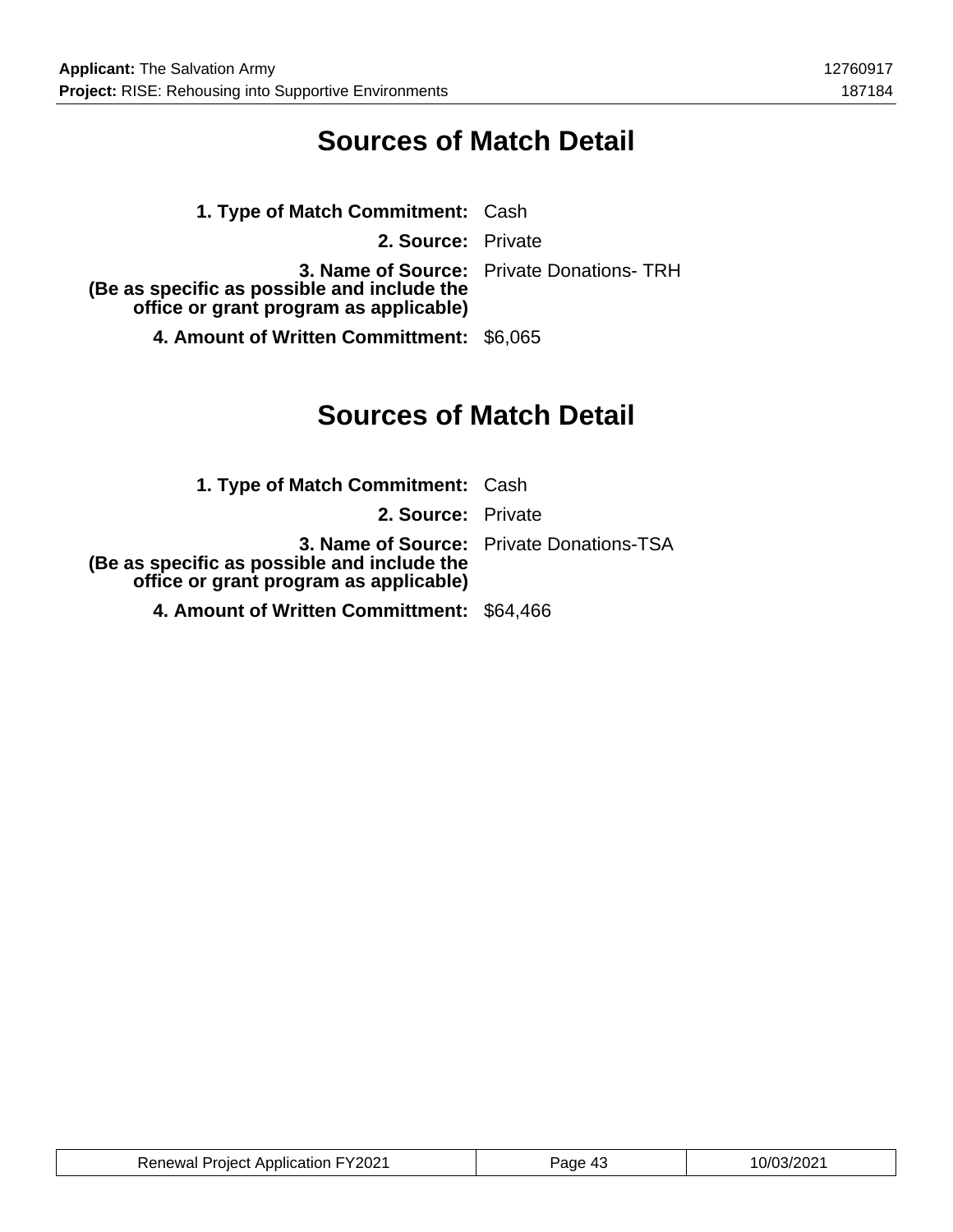## **6E. Summary Budget**

**This screen is currently read only and only includes data from the previous grant. To make changes to this information, navigate to the Submission without Changes screen, select "Make Changes" in response to Question 2, and then check the box next each screen that requires a change to match the current grant agreement, as amended, or to account for a reallocation of funds.**

**The following information summarizes the funding request for the total term of the project. Budget amounts from the Leased Units, Rental Assistance, and Match screens have been automatically imported and cannot be edited. However, applicants must confirm and correct, if necessary, the total budget amounts for Leased Structures, Supportive Services, Operating, HMIS, and Admin. Budget amounts must reflect the most accurate project information according to the most recent project grant agreement or project grant agreement amendment, the CoC's final HUD-approved FY 2018 GIW or the project budget as reduced due to CoC reallocation. Please note that, new for FY 2018, there are no detailed budget screens for Leased Structures, Supportive Services, Operating, or HMIS costs. HUD expects the original details of past approved budgets for these costs to be the basis for future expenses. However, any reasonable and eligible costs within each CoC cost category can be expended and will be verified during a HUD monitoring.**

| <b>Eligible Costs</b>                       | <b>Total Assistance</b><br>Requested<br>for 1 year<br><b>Grant Term</b><br>(Applicant) |
|---------------------------------------------|----------------------------------------------------------------------------------------|
| 1a. Leased Units                            | \$0                                                                                    |
| 1b. Leased Structures                       | \$0                                                                                    |
| 2. Rental Assistance                        | \$204,396                                                                              |
| 3. Supportive Services                      | \$69,088                                                                               |
| 4. Operating                                | \$0                                                                                    |
| 5. HMIS                                     | \$0                                                                                    |
| 6. Sub-total Costs Requested                | \$273,484                                                                              |
| 7. Admin<br>(Up to 10%)                     | \$8,640                                                                                |
| 8. Total Assistance<br>plus Admin Requested | \$282,124                                                                              |
| 9. Cash Match                               | \$70,531                                                                               |
| 10. In-Kind Match                           | \$0                                                                                    |
| 11. Total Match                             | \$70,531                                                                               |
| 12. Total Budget                            | \$352,655                                                                              |

| Renewal Project Application FY2021 | Page<br>-44 | 10/03/2021 |
|------------------------------------|-------------|------------|
|------------------------------------|-------------|------------|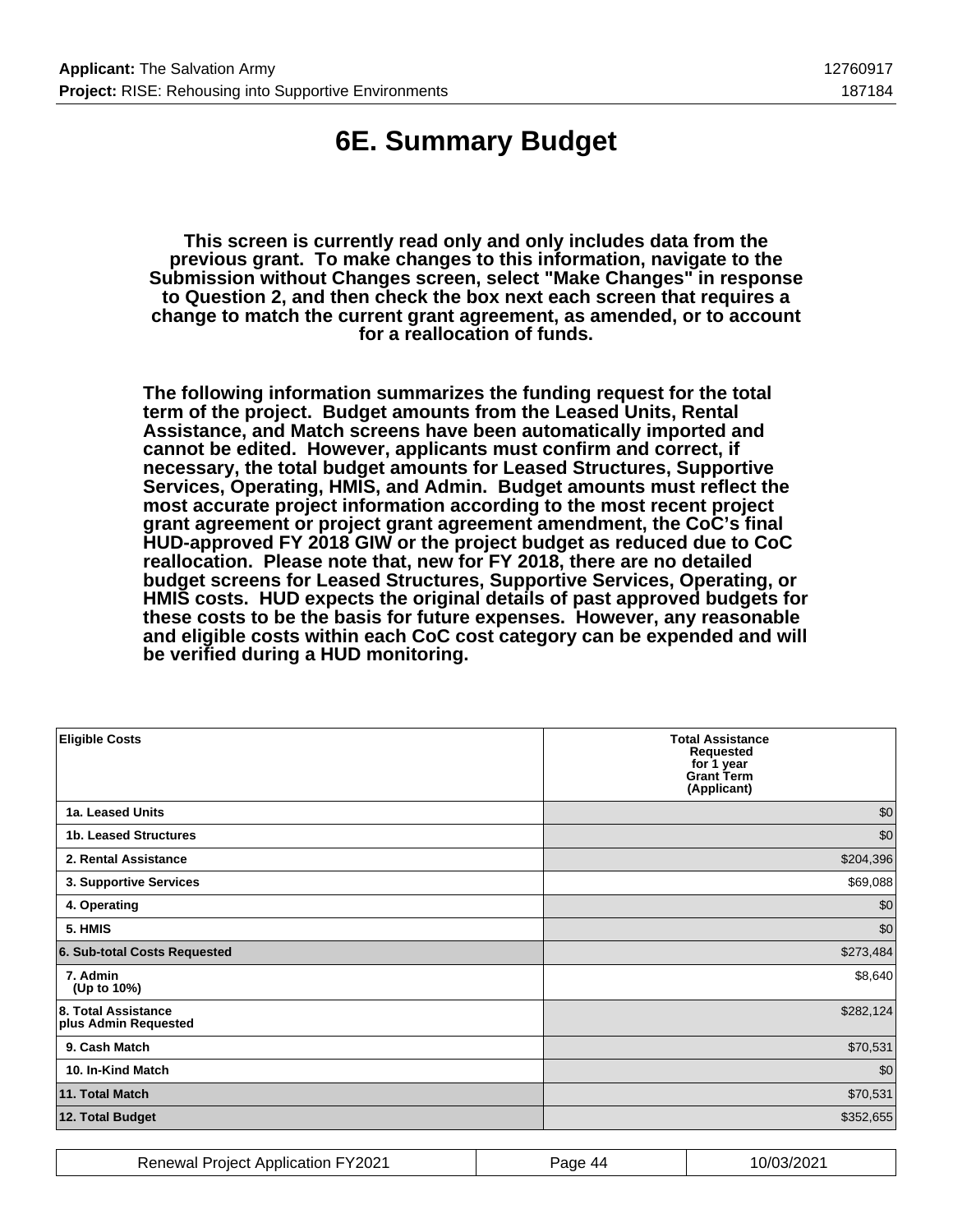# **7A. Attachment(s)**

| <b>Document Type</b>                       | <b>Required?</b> | <b>Document Description</b> | Date Attached |
|--------------------------------------------|------------------|-----------------------------|---------------|
| 1) Subrecipient Nonprofit<br>Documentation | No               |                             |               |
| 2) Other Attachment                        | No               |                             |               |
| 3) Other Attachment                        | No               |                             |               |

| <b>Renewal Project Application FY2021</b> | Page 45 | 10/03/2021 |
|-------------------------------------------|---------|------------|
|-------------------------------------------|---------|------------|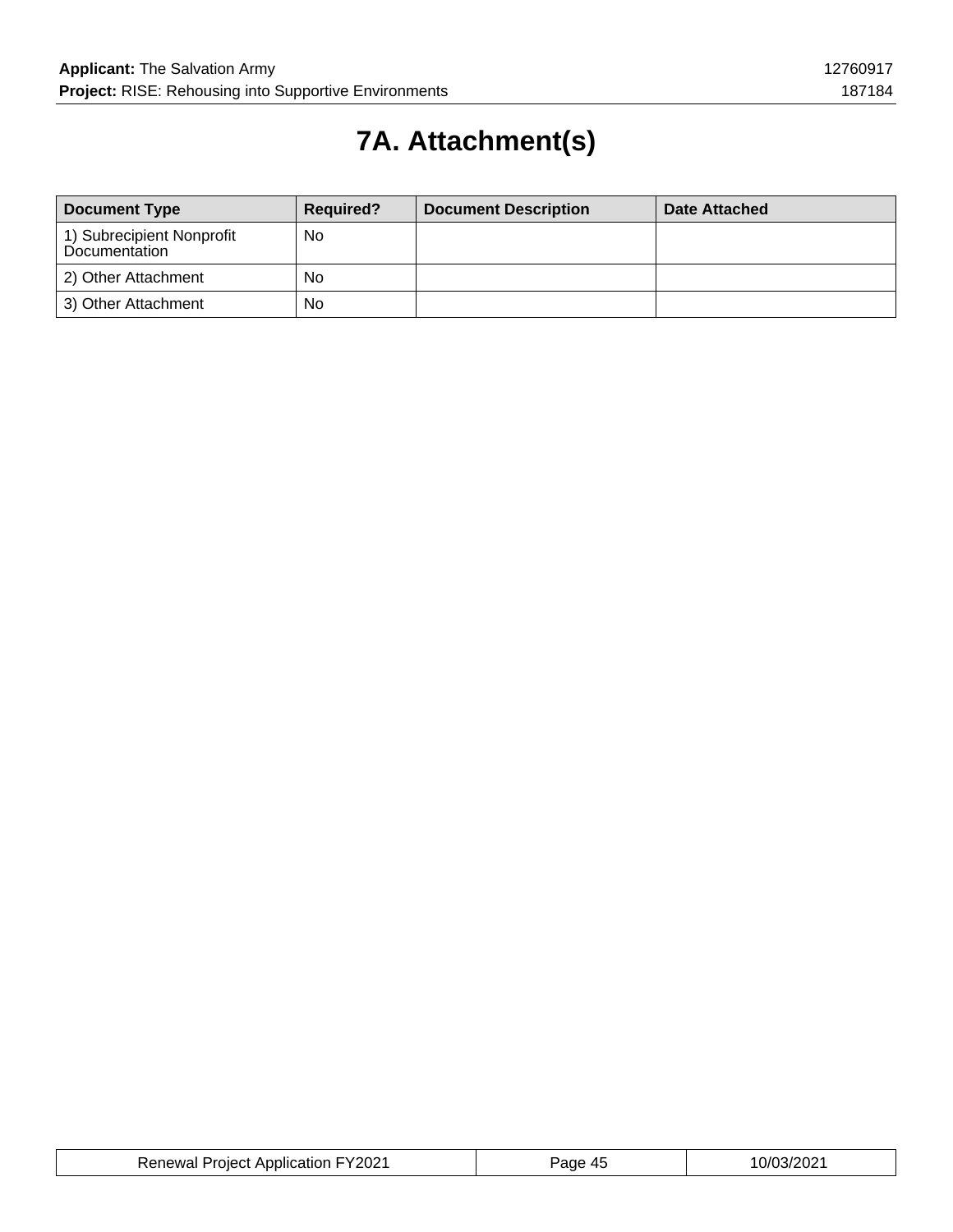# **Attachment Details**

**Document Description:**

### **Attachment Details**

**Document Description:**

# **Attachment Details**

**Document Description:**

| <b>Renewal Project Application FY2021</b> | Page 46 | 10/03/2021 |
|-------------------------------------------|---------|------------|
|                                           |         |            |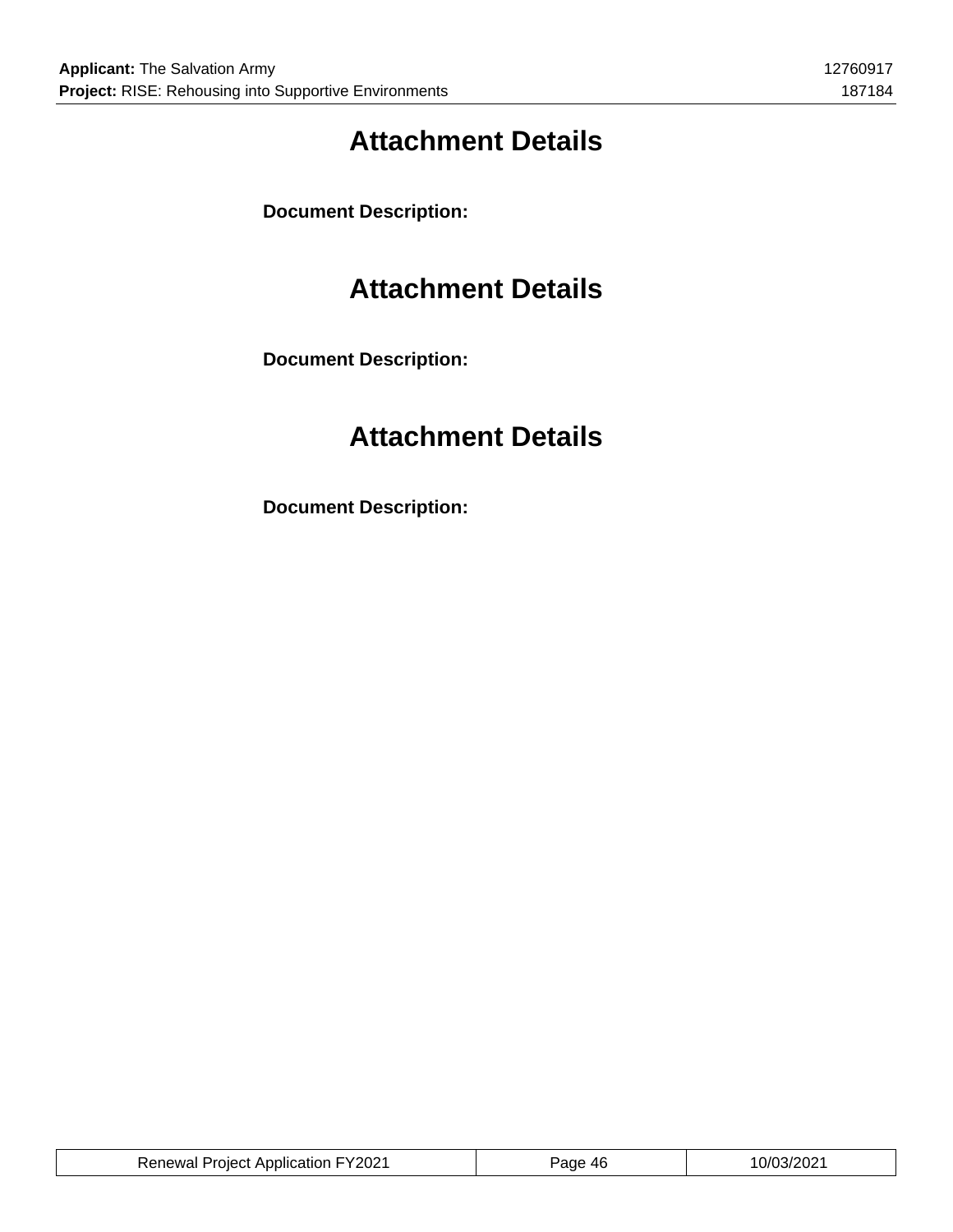# **7B. Certification**

### **A. For all projects: Fair Housing and Equal Opportunity**

It will comply with Title VI of the Civil Rights Act of 1964 (42 U.S.C. 2000(d)) and regulations pursuant thereto (Title 24 CFR part I), which state that no person in the United States shall, on the ground of race, color or national origin, be excluded from participation in, be denied the benefits of, or be otherwise subjected to discrimination under any program or activity for which the applicant receives Federal financial assistance, and will immediately take any measures necessary to effectuate this agreement. With reference to the real property and structure(s) thereon which are provided or improved with the aid of Federal financial assistance extended to the applicant, this assurance shall obligate the applicant, or in the case of any transfer, transferee, for the period during which the real property and structure(s) are used for a purpose for which the Federal financial assistance is extended or for another purpose involving the provision of similar services or benefits.

It will comply with the Fair Housing Act (42 U.S.C. 3601-19), as amended, and with implementing regulations at 24 CFR part 100, which prohibit discrimination in housing on the basis of race, color, religion, sex, disability, familial status or national origin.

It will comply with Executive Order 11063 on Equal Opportunity in Housing and with implementing regulations at 24 CFR Part 107 which prohibit discrimination because of race, color, creed, sex or national origin in housing and related facilities provided with Federal financial assistance.

It will comply with Executive Order 11246 and all regulations pursuant thereto (41 CFR Chapter 60-1), which state that no person shall be discriminated against on the basis of race, color, religion, sex or national origin in all phases of employment during the performance of Federal contracts and shall take affirmative action to ensure equal employment opportunity. The applicant will incorporate, or cause to be incorporated, into any contract for construction work as defined in Section 130.5 of HUD regulations the equal opportunity clause required by Section 130.15(b) of the HUD regulations.

It will comply with Section 3 of the Housing and Urban Development Act of 1968, as amended (12 U.S.C. 1701(u)), and regulations pursuant thereto (24 CFR Part 135), which require that to the greatest extent feasible opportunities for training and employment be given to lower-income residents of the project and contracts for work in connection with the project be awarded in substantial part to persons residing in the area of the project.

It will comply with Section 504 of the Rehabilitation Act of 1973 (29 U.S.C. 794), as amended, and with implementing regulations at 24 CFR Part 8, which prohibit discrimination based on disability in Federally-assisted and conducted programs and activities.

It will comply with the Age Discrimination Act of 1975 (42 U.S.C. 6101-07), as amended, and implementing regulations at 24 CFR Part 146, which prohibit discrimination because of age in projects and activities receiving Federal financial assistance.

| <b>Renewal Project Application FY2021</b> | Page 47 | 10/03/2021 |
|-------------------------------------------|---------|------------|
|-------------------------------------------|---------|------------|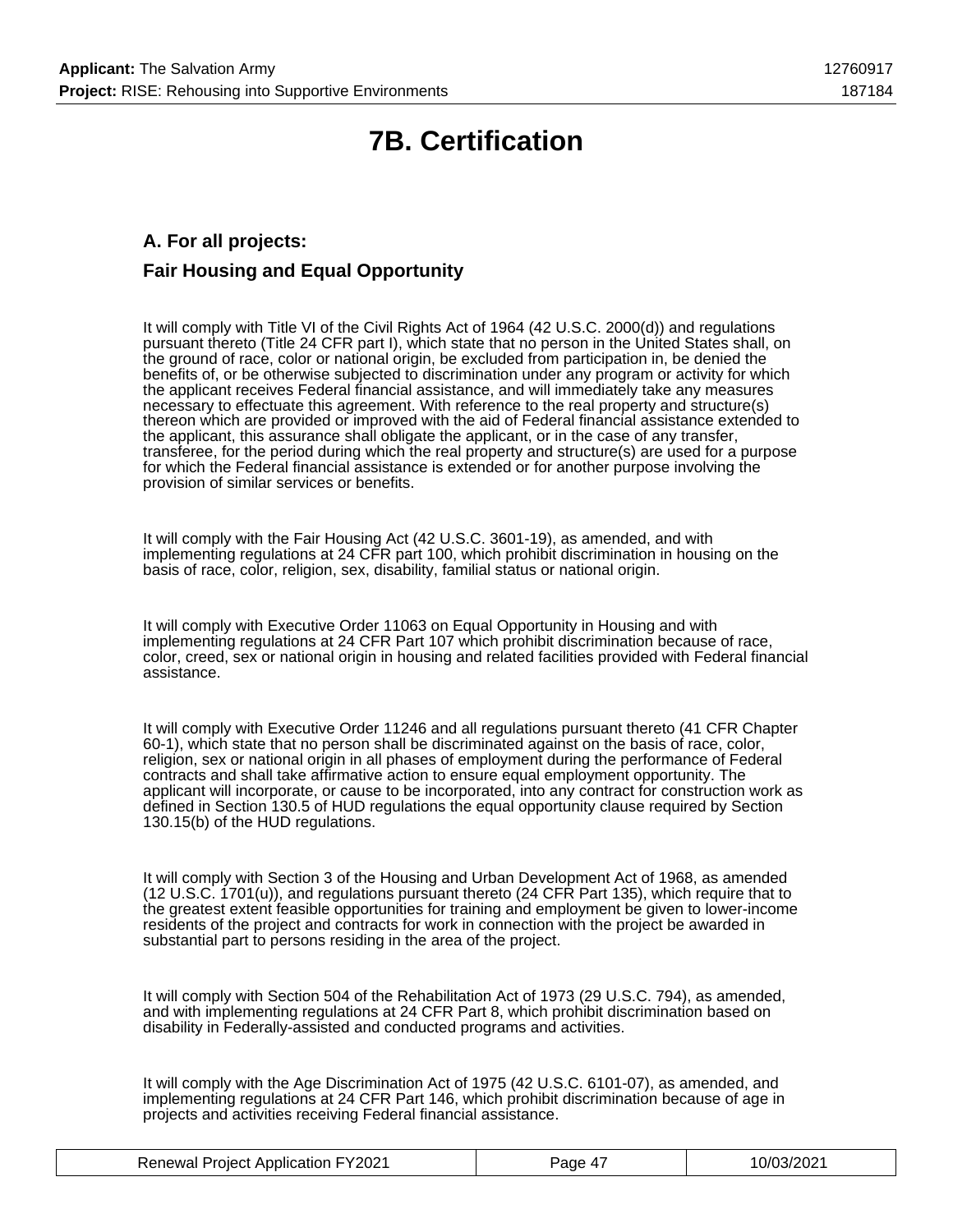It will comply with Executive Orders 11625, 12432, and 12138, which state that program participants shall take affirmative action to encourage participation by businesses owned and operated by members of minority groups and women.

If persons of any particular race, color, religion, sex, age, national origin, familial status, or disability who may qualify for assistance are unlikely to be reached, it will establish additional procedures to ensure that interested persons can obtain information concerning the assistance. It will comply with the reasonable modification and accommodation requirements and, as appropriate, the accessibility requirements of the Fair Housing Act and section 504 of the Rehabilitation Act of 1973, as amended.

### **Additional for Rental Assistance Projects:**

If applicant has established a preference for targeted populations of disabled persons pursuant to 24 CFR 578.33(d) or 24 CFR 582.330(a), it will comply with this section's nondiscrimination requirements within the designated population.

### **B. For non-Rental Assistance Projects Only.**

#### **20-Year Operation Rule.**

Applicants receiving assistance for acquisition, rehabilitation or new construction: The project will be operated for no less than 20 years from the date of initial occupancy or the date of initial service provision for the purpose specified in the application.

### **15-Year Operation Rule – 24 CFR part 578 only.**

Applicants receiving assistance for acquisition, rehabilitation or new construction: The project will be operated for no less than 15 years from the date of initial occupancy or the date of initial service provision for the purpose specified in the application.

#### **1-Year Operation Rule.**

For applicants receiving assistance for supportive services, leasing, or operating costs but not receiving assistance for acquisition, rehabilitation, or new construction: The project will be operated for the purpose specified in the application for any year for which such assistance is provided.

#### **C. Explanation.**

Where the applicant is unable to certify to any of the statements in this certification, such applicant shall provide an explanation.

#### **Name of Authorized Certifying Official** Steven Merritt

**Date:** 10/03/2021

**Title:** Divisional Commander

#### **Applicant Organization:** The Salvation Army

| <b>Renewal Project Application FY2021</b> | Page 48 | 10/03/2021 |
|-------------------------------------------|---------|------------|
|-------------------------------------------|---------|------------|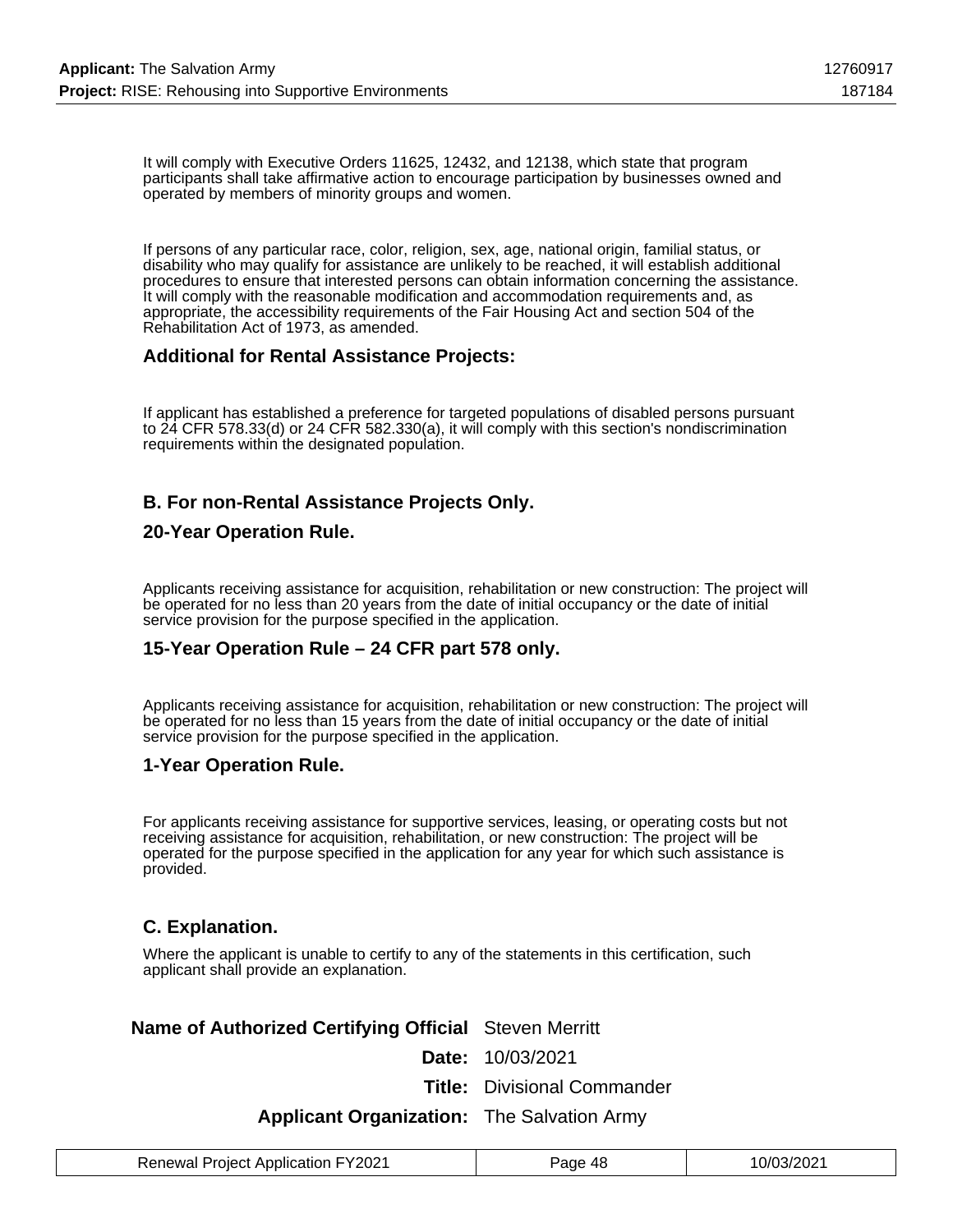### **PHA Number (For PHA Applicants Only):**

- **I certify that I have been duly authorized by the applicant to submit this Applicant Certification and to ensure compliance. I am aware that any false, ficticious, or fraudulent statements or claims may subject me to criminal, civil, or administrative penalties . (U.S. Code, Title 218, Section 1001).** X
- **Active SAM Status Requirement. I certify that our organization has an active System for Award Management (SAM) registration as required by 2 CFR 200.300(b) at the time of project application submission to HUD and will ensure this SAM registration will be renewed annually to meet this requirement.** X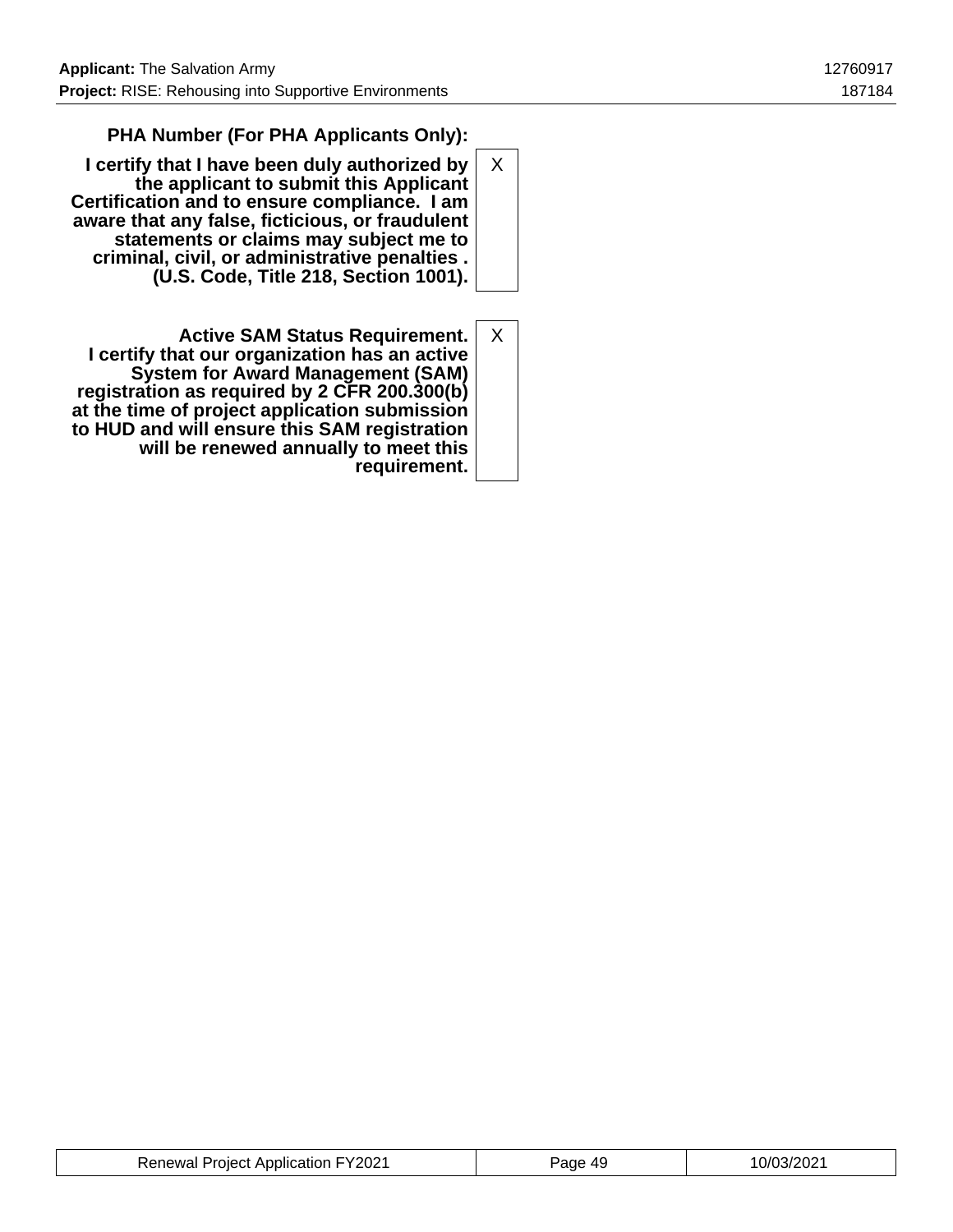# **8B Submission Summary**

| Page                                      | <b>Last Updated</b> |            |
|-------------------------------------------|---------------------|------------|
|                                           |                     |            |
| 1A. SF-424 Application Type               | 09/27/2021          |            |
| 1B. SF-424 Legal Applicant                | No Input Required   |            |
| <b>1C. SF-424 Application Details</b>     | No Input Required   |            |
| 1D. SF-424 Congressional District(s)      | 10/03/2021          |            |
| <b>Renewal Project Application FY2021</b> | Page 50             | 10/03/2021 |